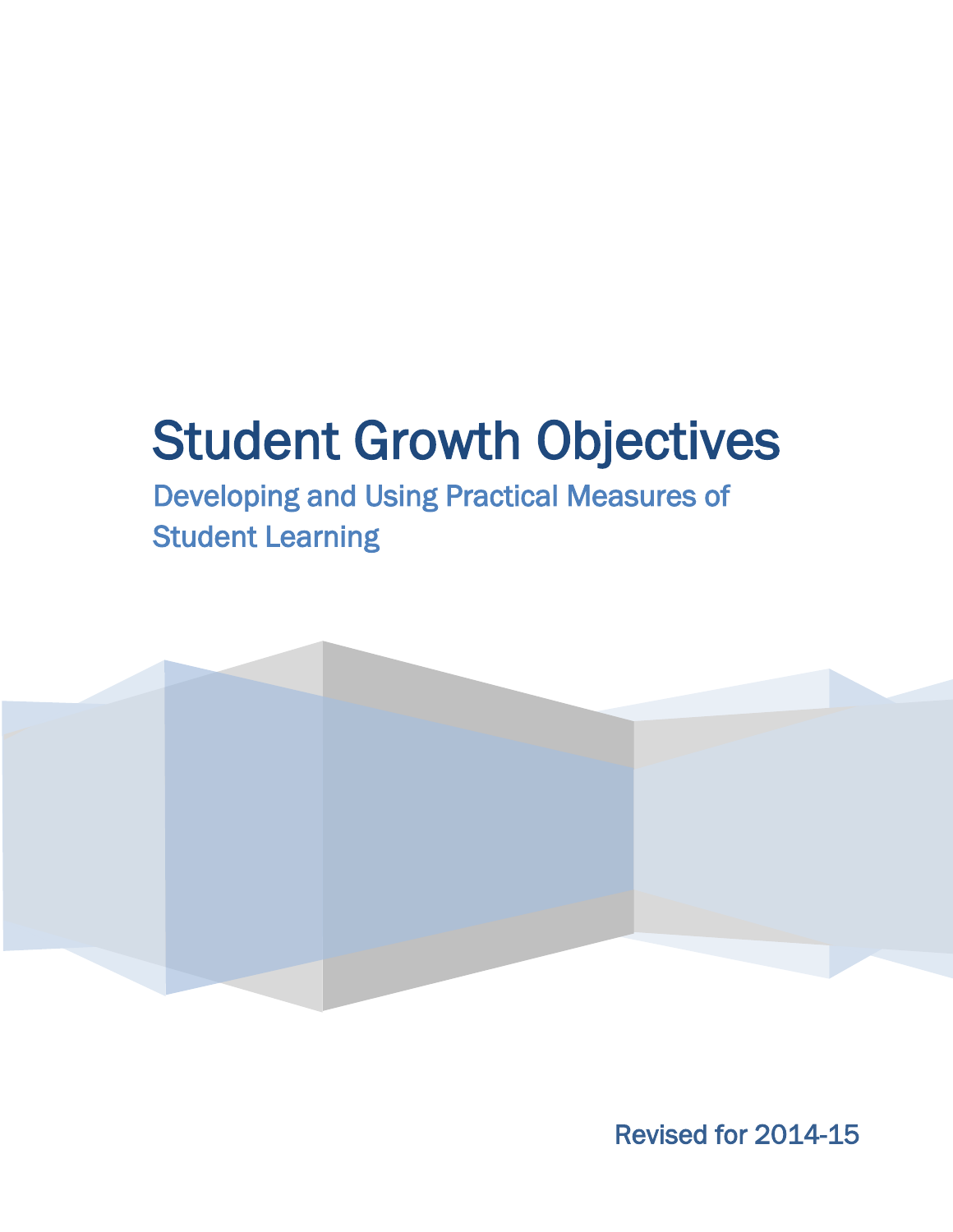# **Table of Contents**

| Part 2: Lessons Learned from 2013-14 and Developing High-Quality SGOs in 2014-15 4                |  |
|---------------------------------------------------------------------------------------------------|--|
|                                                                                                   |  |
|                                                                                                   |  |
|                                                                                                   |  |
|                                                                                                   |  |
|                                                                                                   |  |
|                                                                                                   |  |
|                                                                                                   |  |
|                                                                                                   |  |
|                                                                                                   |  |
| 1. Assessments should be aligned with the standards taught during the SGO period 13               |  |
| 2. Assessments should be aligned with the rigor of the standards, content, and instruction of the |  |
|                                                                                                   |  |
| 3. Assessments should be equally accessible to all students regardless of background knowledge,   |  |
|                                                                                                   |  |
| 4. Assessments should be administered and scored accurately and consistently 15                   |  |
|                                                                                                   |  |
|                                                                                                   |  |
|                                                                                                   |  |
|                                                                                                   |  |
|                                                                                                   |  |
|                                                                                                   |  |
|                                                                                                   |  |
|                                                                                                   |  |
|                                                                                                   |  |
|                                                                                                   |  |
|                                                                                                   |  |
| Completing a Student Growth Objective Form Prior to the Approval Deadline25                       |  |
|                                                                                                   |  |
|                                                                                                   |  |
|                                                                                                   |  |
|                                                                                                   |  |
| Using Student Growth Objectives to Improve Practice and Student Learning30                        |  |
| Part 5: SGOs for Educational Service Professionals and Guidance for Administrators 31             |  |
|                                                                                                   |  |
|                                                                                                   |  |
| Appendix: Forms for Setting, Assessing, and Scoring Student Growth Objectives  34                 |  |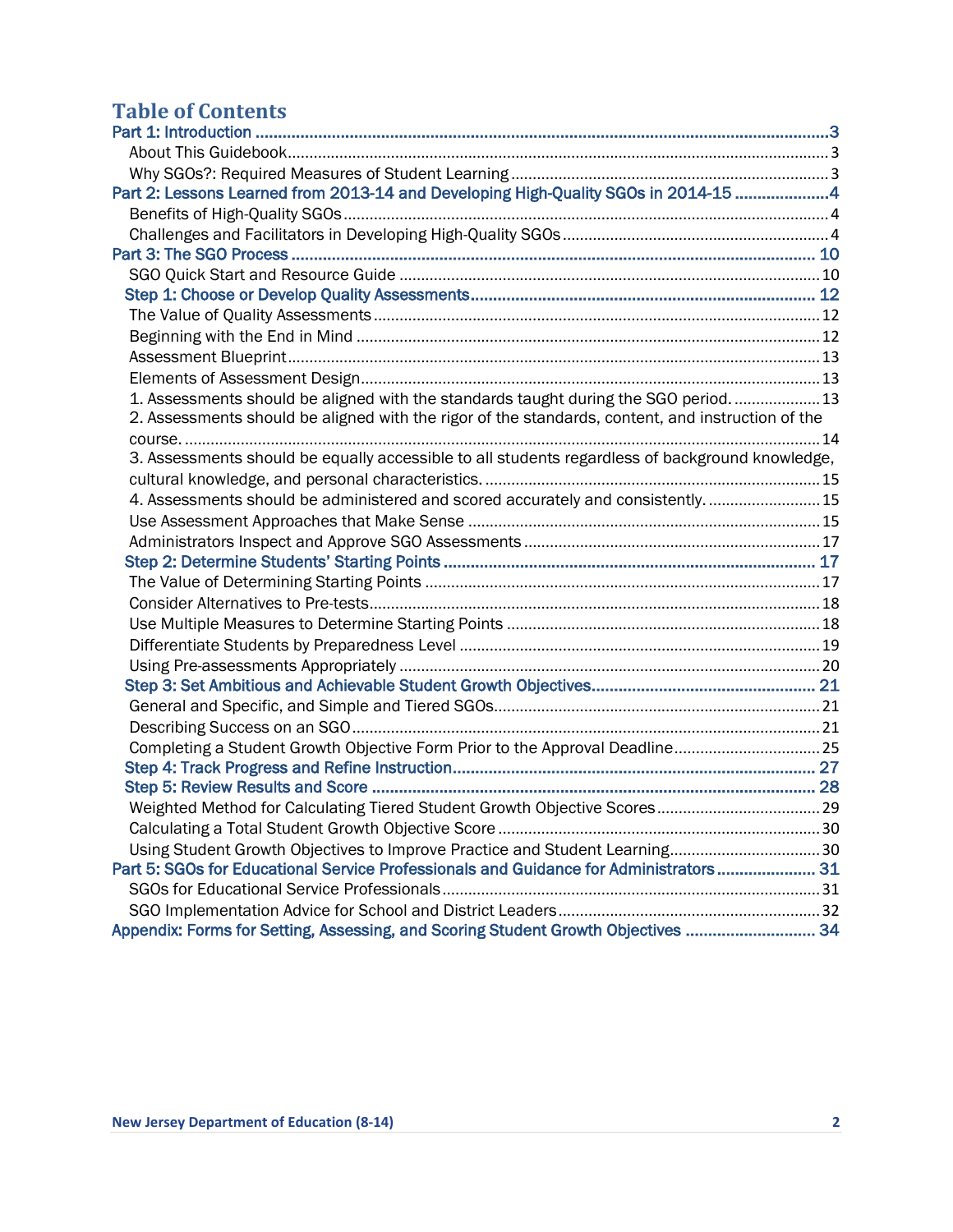# Part 1: Introduction

## <span id="page-2-1"></span><span id="page-2-0"></span>About This Guidebook

This guidebook is intended to help teachers develop Student Growth Objectives (SGOs) with the support of their administrators. This version has been revised to include lessons learned from the 2013-14 school year in section 2 and to incorporate emerging best practices in section 3. The guidebook is written primarily for teachers but should also be used by administrators for training and completing the SGO component of evaluations under AchieveNJ. An administrator-specific section is included in section 4. An appendix containing revised and commonly used forms can be found at the end.

At various places in the document, you will see red "Required" text boxes. These boxes contain the State requirements, such as how many SGOs you must set and the role of your supervisor in the process. However, the majority of this guidebook contains procedures, forms, examples, and other suggested processes that are provided to help you and your supervisor develop quality SGOs; *their use is not mandated by the New Jersey Department of Education.*

This guidebook should serve as a good starting point for your work with SGOs, but please visit the [SGO Section of the AchieveNJ website](http://www.state.nj.us/education/AchieveNJ/teacher/objectives.shtml) for updates to this resource and to access individual forms found in the Appendix.

## <span id="page-2-2"></span>Why SGOs?: Required Measures of Student Learning

The *TEACHNJ Act<sup>[1](#page-2-3)</sup>* requires that the evaluation of teachers in New Jersey include multiple measures of student learning. As part of this requirement, all teachers now set Student Growth Objectives. The basic requirements for SGOs as outlined in AchieveNJ are highlighted in the box to the right.

In addition to these requirements, teachers set one or two SGOs depending on their teaching assignment; teachers who receive a median Student Growth Percentile (mSGP) score must create one or two SGOs, as determined by the district superintendent. Teachers who do not receive an mSGP score must create two SGOs.[2](#page-2-4) SGO scores will comprise 20% of every teacher's evaluation in the 2014-15 school year.[3](#page-2-5)

#### Requirement

A Student Growth Objective is a longterm academic goal that teachers set for groups of students and must be:

- Specific and measurable;
- Aligned to state academic standards;
- Based on student growth and/or achievement;
- Set using available student learning data;
- Developed by a teacher in consultation with his or her supervisor; and
- Approved and scored by a teacher's supervisor.

 $\overline{\phantom{a}}$ 

<span id="page-2-3"></span><sup>1</sup> The *[TEACHNJ Act](http://www.njleg.state.nj.us/2012/Bills/PL12/26_.PDF)* was signed into law on August 6, 2012, reforming the tenure process and mandating new evaluation procedures for New Jersey educators.

<span id="page-2-5"></span><span id="page-2-4"></span><sup>&</sup>lt;sup>2</sup> The Department recommends that teachers of 4<sup>th</sup>-8<sup>th</sup> grade Language Arts/Math set 2 SGOs if they have 25 students or fewer (30 or fewer in districts where student mobility is high). This ensures that a teacher will have at least two measures of student achievement even if she becomes ineligible to receive an mSGP during the year. <sup>3</sup> Pending approval of related regulations.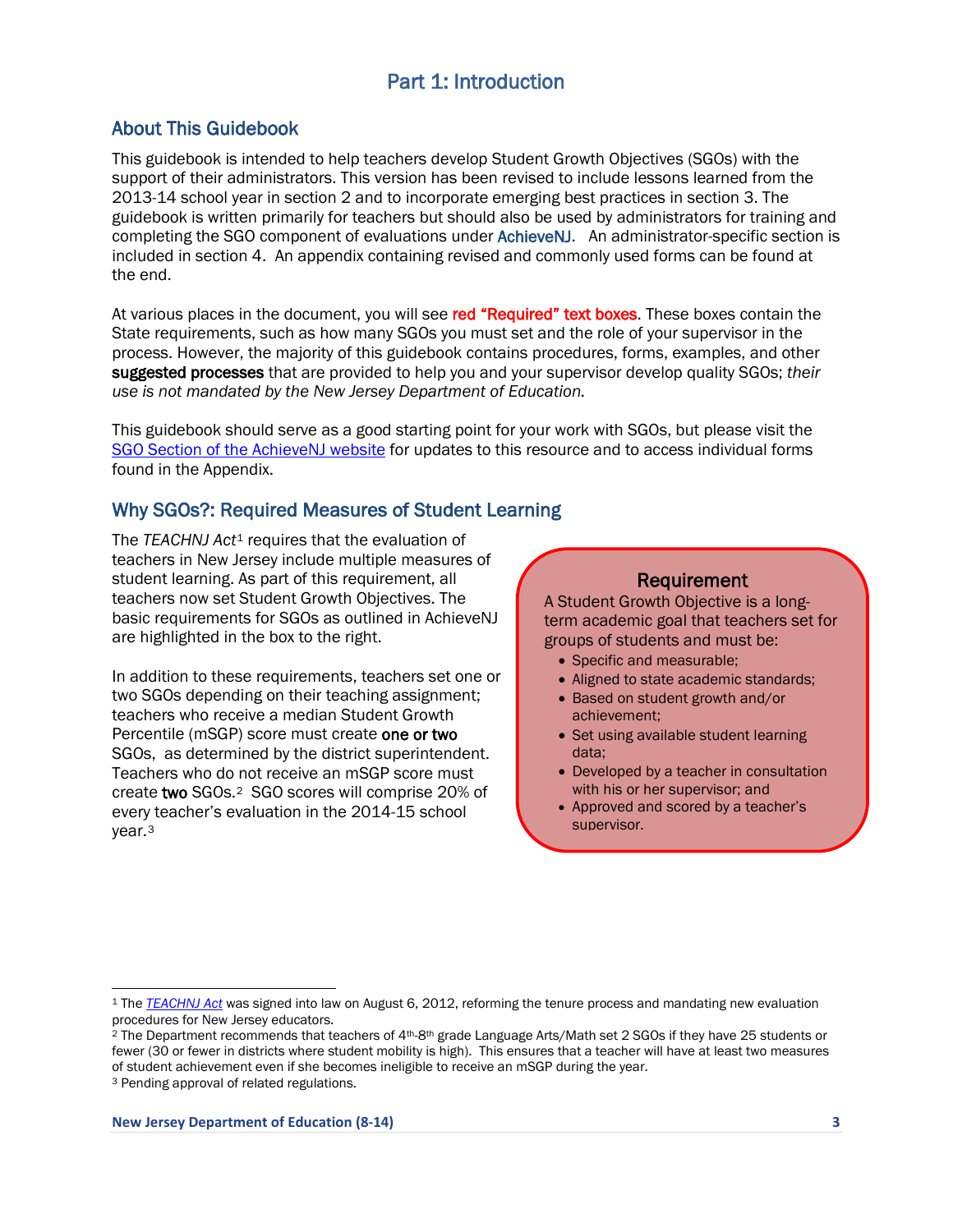# <span id="page-3-0"></span>Part 2: Lessons Learned from 2013-14 and Developing High-Quality SGOs in 2014-15

The Department acknowledges all the educators who worked hard in 2013-14 to develop and complete SGOs. Throughout 2013-14, staff from the Office of Evaluation conducted numerous focus groups, training sessions, district visits, and surveys. Through these interactions with educators, we have identified several important factors that contribute to the success of SGOs to emphasize for 2014-15. Below is a summary of the benefits, challenges, and facilitators to developing high-quality SGOs.

## <span id="page-3-1"></span>Benefits of High-Quality SGOs

#### 1. Thoughtful goal-setting improves performance.

The *TEACHNJ Act* requires a measure of student achievement be included in the evaluation of teachers. In SGOs, student achievement is linked to a goal-setting process. Research consistently indicates that performance in a variety of activities can be improved by setting well-developed goals, and initial research indicates that this is also true for goals set by teachers for student learning.<sup>[4](#page-3-3)</sup>

#### 2. SGOs help make teachers' contributions to learning evident and concrete

For all teachers, SGOs provide a method clearly demonstrate the impact of their practice on their students' learning.

#### 3. SGOs focus standards, instruction, and assessment for the benefit of students.

SGOs provide a powerful framework within which teachers must ask "What do I want my students to learn, what methods will I use to ensure they learn it, and how will I know they have learned it?" Teachers must choose standards by which they can and assessments at the beginning of the instructional period and ensure their instruction is focused on measurable student success.

## 4. Teachers track student progress more closely.

An advantage of any type of goal-setting is that it helps keep the individual focused on the ultimate desired outcome. Teachers found that they more closely watched and measured the progress of their students this past year. This extra attention helped teachers adjust their instruction as needed to stay on track.

## 5. Teachers differentiate instruction more effectively.

Through SGOs, a teacher can set differentiated targets for groups of students based on how well prepared the students are for the teacher's course. This allows educators to set ambitious and achievable targets for more students. This practice also allows teachers to focus on the particular needs of students who warrant more attention to help them succeed in the course.

## <span id="page-3-2"></span>Challenges and Facilitators in Developing High-Quality SGOs

Understandably, as with any new initiative, implementation of AchieveNJ in 2013-14 presented challenges to educators. Developing high-quality SGOs yielded a set of specific challenges. Several of these are described below, organized by four of the suggested steps for SGO development that

<span id="page-3-3"></span> <sup>4</sup> <http://www.ctacusa.com/wp-content/uploads/2013/11/MoreThanMoney.pdf>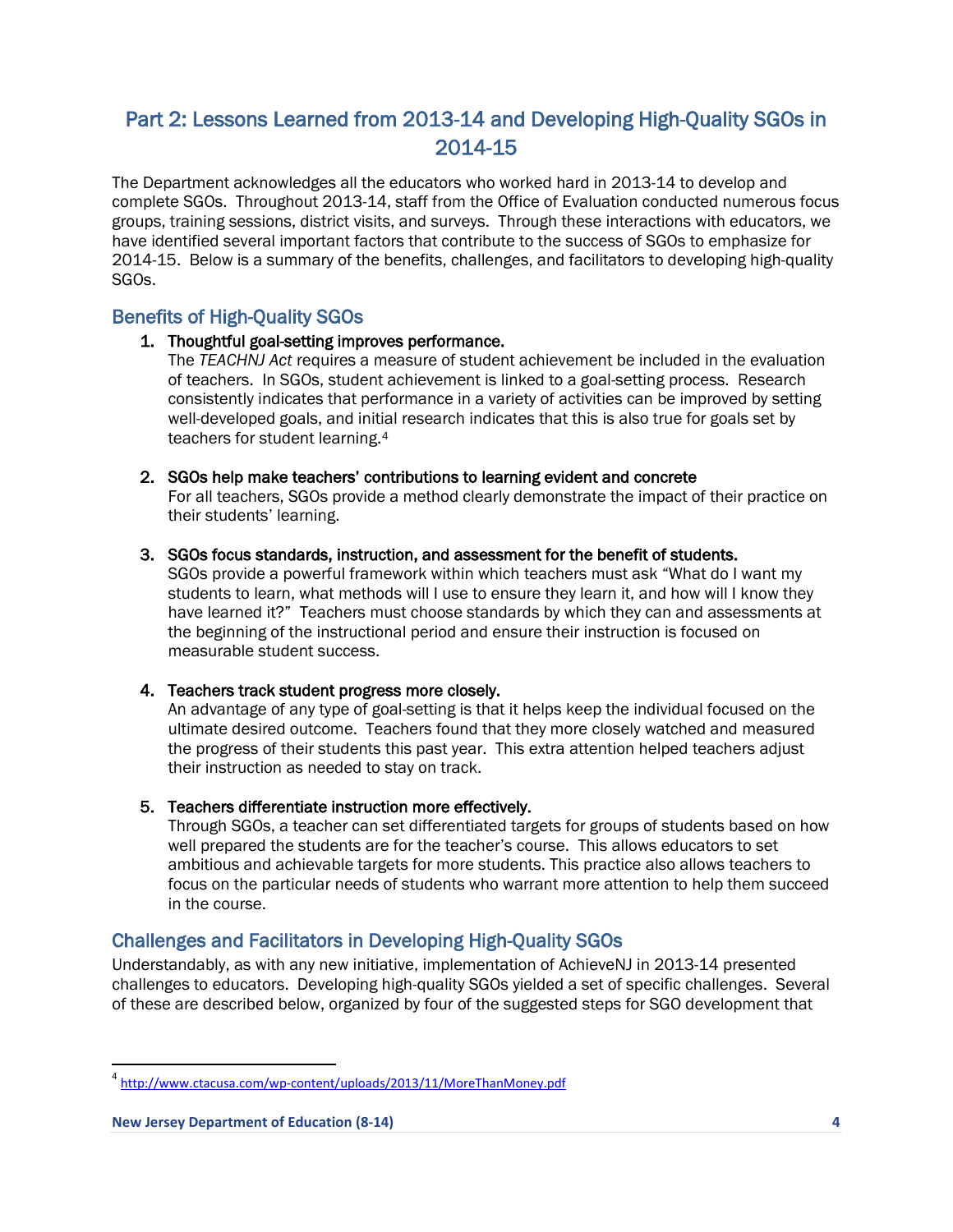posed the most significant challenges and examples of how teachers and administrators responded productively to them.

## Step 1: Choose or develop a quality assessment aligned to standards.

#### Low-quality assessments reduce the value of SGOs as a measure of teacher effectiveness and a tool to help improve teacher practice and student achievement.

SGO quality is critically dependent on assessment quality. Many educators are working hard to improve the assessments they use for their SGOs so they can set meaningful targets and truly know how much students have learned by the end of the SGO period.

#### SGOs that are too broad or too narrow in standards, or too narrow in student population, do not accurately reflect typical teacher practice.

Many 2013-14 SGOs were either too broad or too narrow in scope – the former leading to less meaningful goals and the latter to SGOs that were not reflective of the practice of the teacher. The combination of a teacher's SGOs should aim to include a significant proportion of the appropriate standards and students. Importantly, educators who thoughtfully developed high-quality SGOs selected a range of standards critical for students to learn for their future success. In addition, highquality SGOs also included a significant proportion of the teacher's students, thereby creating a measure that fairly reflected their professional responsibilities.

The Department has devoted resources to helping educators improve their assessments through statewide [workshops,](http://www.state.nj.us/education/AchieveNJ/resources/events.shtml) [documents](http://www.state.nj.us/education/AchieveNJ/teacher/objectives.shtml) on the website, and i[n SGO Process Step 1](#page-11-3) section of this guidebook.

## Step 2: Determine students' starting points.

#### Overreliance on low-quality pre-tests provides little information about student starting points.

Understandably, at the beginning of a course, when a summative assessment is given as a pre-test, students generally score poorly. This can be frustrating for teachers and students alike as the pretest process takes time and yields little actionable information to help students learn. Additionally, when used as a sole measure of a student's starting point, pre-tests provide only a narrow view of what can be expected of the student over the next school year.

While there can be a place in the SGO process for high-quality pre-testing that helps inform instruction, teachers are beginning to realize the benefits of determining approximate starting points using measures other than, or in addition to, pre-tests. There is a wide range of information that might be used; grades and assessment scores from the current year prior to setting the SGO, grades and assessment scores from previous years and subjects, and markers of future success such as homework completion and academic independence. Each teacher must determine what the most useful data is and how to use it for determining the starting points of his or her students. The Department has added to guidance on determining starting points using multiple measures, which can be found in [SGO Process Step 2](#page-16-3) section below.

## Step 3: Set ambitious and achievable SGOs with the approval of the principal/supervisor.

#### Adopting a pre-test/post-test model can lead to the creation of arbitrary and unrealistic growth targets.

In many cases, overreliance on the pre-test/post-test model forced educators to take guesses about the percentage of growth or number of points students could be expected to improve over the course of the year. This led to overinflated or underinflated SGO scores in some cases. Educators are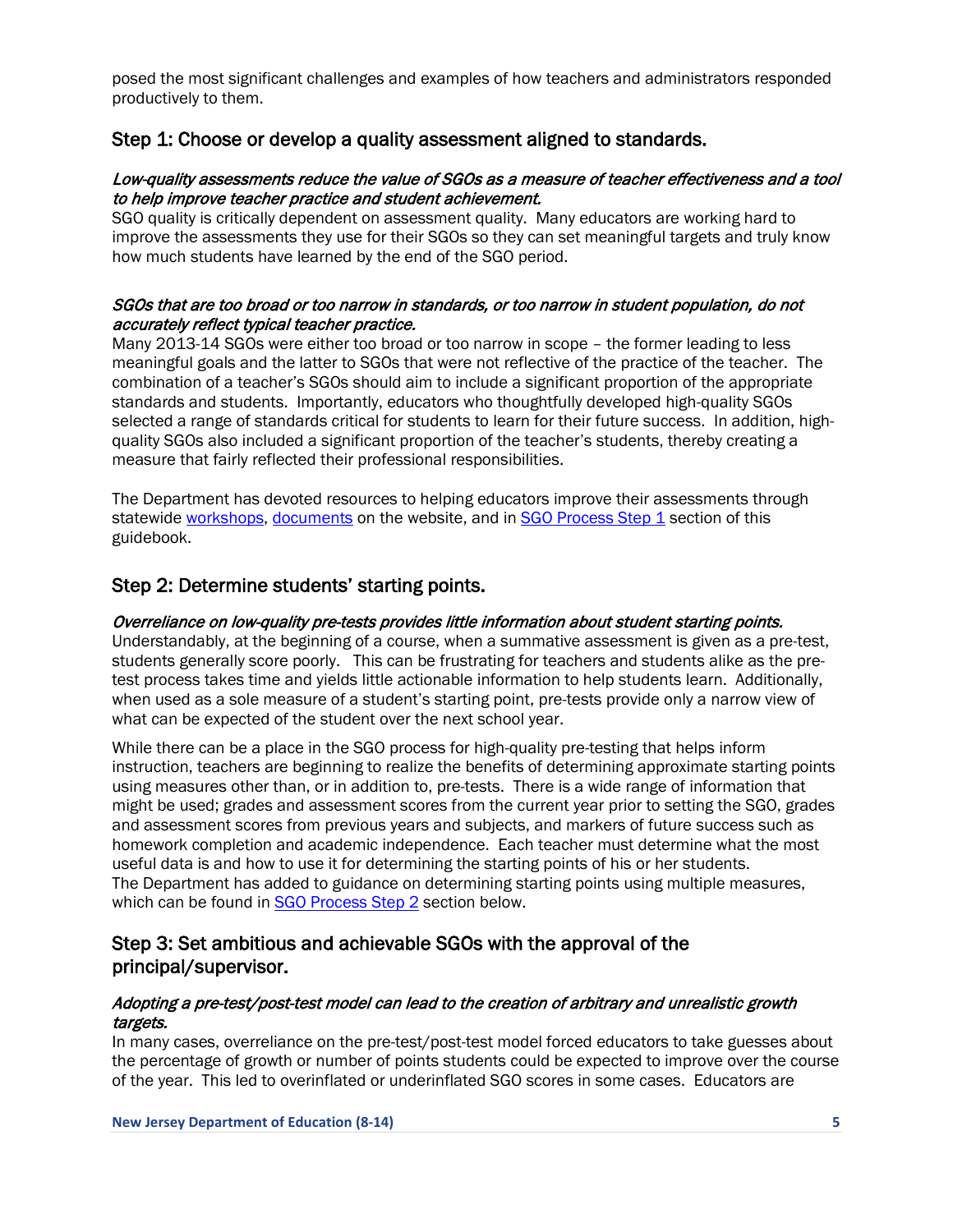realizing that using approximate starting points based on a variety of information typically collected by the teacher provides more authentic information about the learning trajectories of their students. Additionally, rather than trying to determine a percentage of "growth" that is appropriate for a student based on a difference between pre- and post-tests, many educators have viewed goal-setting for SGOs the way teachers have traditionally measured success – by setting standards of performance (70%, 80%, 90% etc.). The achievement or growth of the students of these teachers is based on whether they attained a particular target score on the SGO assessment.

#### Setting the same targets for all students can lead to overly ambitious or overly cautious goals for many students.

In 2013-14, roughly half of teachers in the state grouped their students according to their relative starting points – the so-called "tiered" approach. Teachers who used this approach found they could set good targets for a wider range of students and had SGOs that were more reflective of their efforts in the classroom.

#### When SGOs are developed by administrators with little input from teachers, the value and effectiveness of the SGO process is reduced.

An SGO, as with any type of goal, works best when the process is internally driven and yields a sense of autonomy for the practitioner rather than when imposed from outside. Educators who have been able to develop their own SGOs with careful guidance from their supervisors have a more positive experience during this process.

Understandably, with the newness of SGOs, administrators have adopted different strategies to make sure their teachers have measurable goals for their students. However, even though principals are still ultimately responsible for ensuring SGOs are rigorous, they should consider allowing teachers to take ownership of the process and provide time and support for teachers to do this important professional work. The Department encourages educators to view the SGO process as a valuable tool to enhance student learning at the classroom level through the mindset of SGOs as "teacher-driven, administrator-supported, and student-centered."

See the [SGO Process Step 3](#page-20-0) section below for suggestions about setting learning goals for students.

## Step 5: Review results and score in consultation with your principal/supervisor.

#### Changes in student populations create uncertainty in scoring SGOs.

In most cases, educators who set scoring plans using the percentage of students expected to meet a goal were able to score their SGOs without difficulty, and this is a good option for most educators. However, there are certain circumstances in which percentages of students meeting a particular goal is not appropriate – because of small class sizes, for example. In these cases, there are alternative approaches to setting measurable goals that can be adopted, which are addressed in the [SGO](#page-27-1)  [Process Step 5](#page-27-1) section below.

#### Poor attendance, not taking the SGO assessment, and other student-centered issues can lead to a low SGO score that does not fairly reflect the efforts of the teacher.

Effective supervisors have dealt with scoring of SGOs in unique situations on a case-by-case basis to ensure that the SGO score remains a fair reflection of the teacher's efforts. During the scoring process, they have used their discretion to determine whether students should be included in the final SGO score of the teacher based on the evidence provided about the student such as attendance, failure to complete or make appropriate effort on the SGO assessment, and other relevant factors.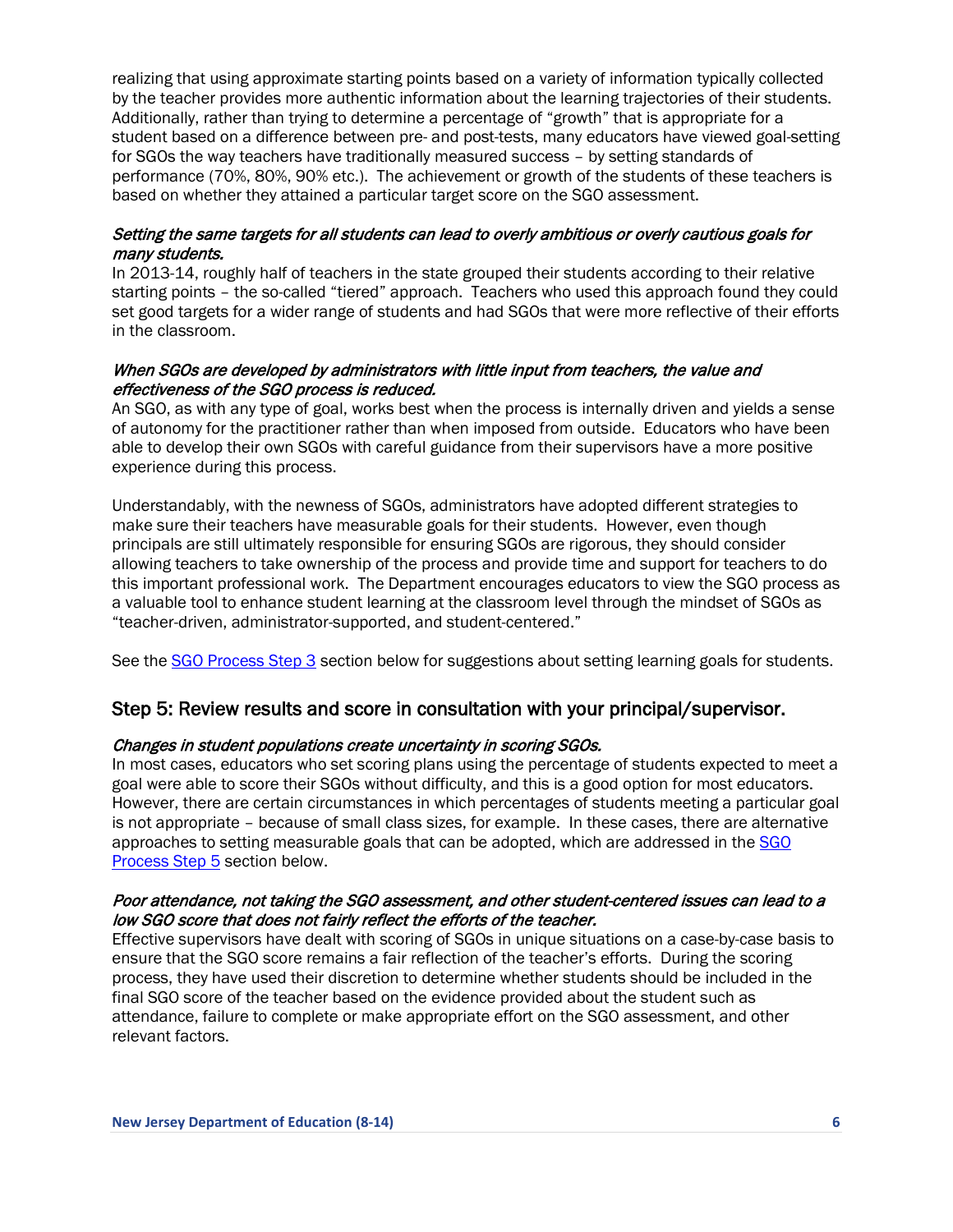#### High variability in SGOs and assessments can reduce the comparability of SGO results for teachers in the same grade and subject in a district.

The value of providing autonomy to teachers in setting SGOs and developing assessments can be diminished when done at the expense of reliability and comparability of SGO results. To offset this challenge, districts can adopt a number of approaches including the following;

- Teachers who teach similar grades and subjects in a school use common assessments for their students;
- Administration and scoring of common assessments is conducted in a standardized way to increase the reliability of results;
- Job-alike teachers agree to collect similar information that counts towards determining the starting points of students; and,
- Teachers of similar groups of students agree upon a particular learning target for students based on their starting points.

The preceding information is summarized in the following table along with descriptors from the SGO [Quality Rating Rubric](http://www.state.nj.us/education/AchieveNJ/teacher/SGOQualityRatingRubric.pdf) and resources that may help educators develop their SGOs.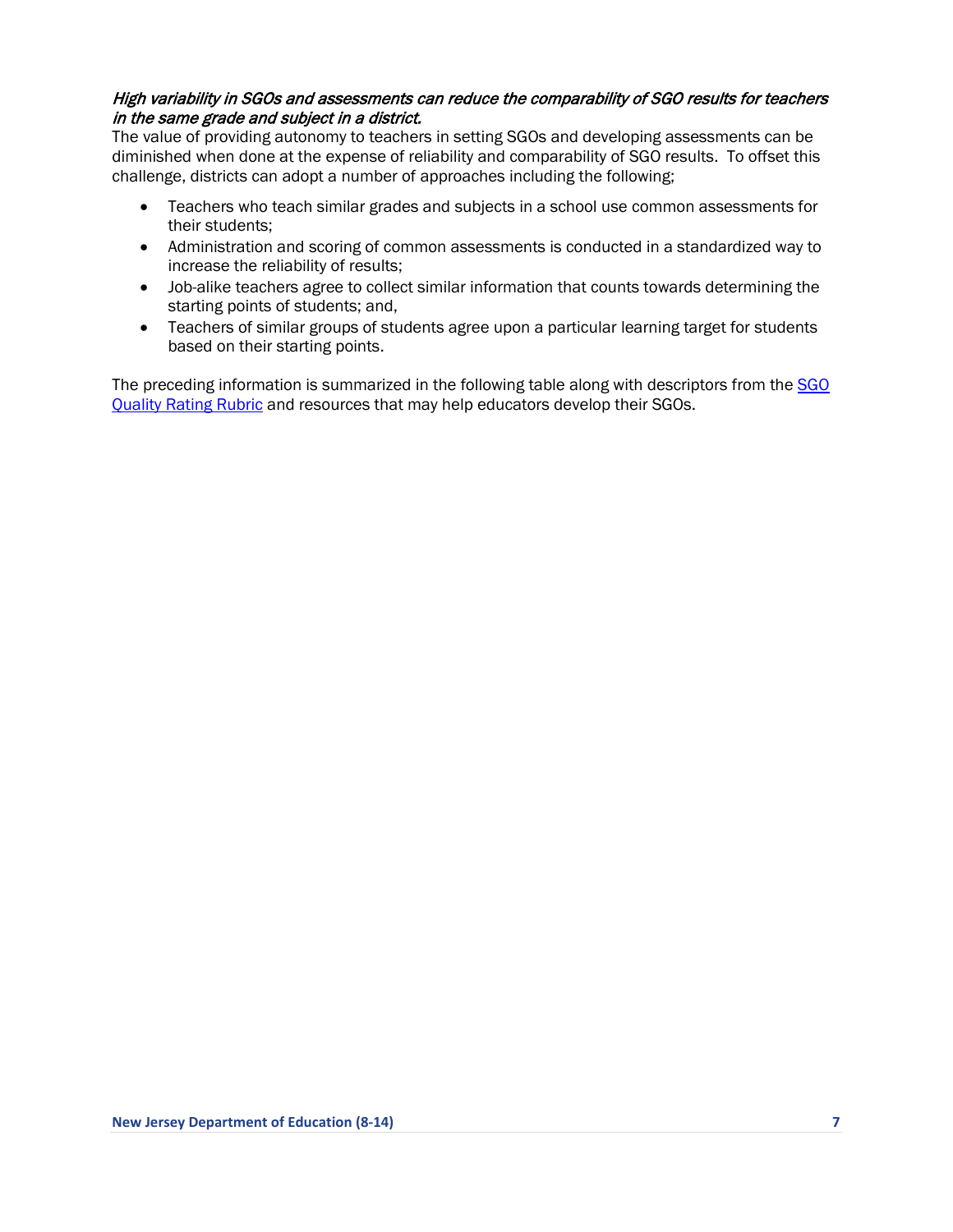## <span id="page-7-0"></span>Table of Challenges, Facilitators, and Resources for Developing High-Quality SGOs

| <b>SGO</b><br>Component                                                                                                | Challenge                                                                                                                                                                     | <b>Facilitator</b>                                                                                                                                                   | <b>SGO Quality Rating Rubric Language</b><br>(complete rubric)                                                                                                                                                                                                                                                         | <b>Resources</b>                                                                                                                                   |
|------------------------------------------------------------------------------------------------------------------------|-------------------------------------------------------------------------------------------------------------------------------------------------------------------------------|----------------------------------------------------------------------------------------------------------------------------------------------------------------------|------------------------------------------------------------------------------------------------------------------------------------------------------------------------------------------------------------------------------------------------------------------------------------------------------------------------|----------------------------------------------------------------------------------------------------------------------------------------------------|
| Step 1<br>Choose or<br>develop a<br>quality                                                                            | Low-quality assessments<br>reduce the value of SGOs as a<br>measure of teacher<br>effectiveness and as a tool to<br>help improve teacher practice<br>and student achievement. | Increase the quality of the SGO<br>summative assessments and<br>develop common assessments<br>where possible.                                                        | • Assessment format, construction and item<br>design is consistently high-quality. Includes<br>rubrics, scoring guides, and/or answer<br>keys for all items, all of which are accurate,<br>clear, and thorough.<br>• A common assessment is in use.                                                                    | • SGO Process Step 1<br>· SGO 2.0 Presentation<br>Part 2<br>• Assessment Blueprint<br>• Assessment Item<br><b>Rules</b>                            |
| assessment<br>aligned to<br>standards                                                                                  | SGOs too broad or too narrow<br>in standards, or too narrow in<br>student population, do not<br>accurately reflect typical<br>teacher practice.                               | Include a significant proportion of<br>the standards critical for future<br>success of students.<br>Include most or all students. <sup>5</sup>                       | • Majority of standards are critical to<br>enduring understanding of the subject<br>area, success in future classes, and<br>readiness in college, career, and life.<br>• Number of students in combined SGOs<br>represents all or a large majority of the<br>teacher's students.                                       | • SGO Process Step 1<br>• SGO Quality Rating<br><b>Rubric</b><br>· SGO 2.0 Presentation<br>part 2<br>· Grade 8 World History<br><b>SGO Example</b> |
| Step 2<br><b>Determine</b><br>students'<br>starting<br>points                                                          | Overreliance on low-quality<br>pre-tests provides little<br>information about student<br>starting points.                                                                     | Determine approximate starting<br>points using multiple pieces of<br>information typically gathered to<br>group students and set targets.                            | • Multiple, high-quality measures are used to<br>thoughtfully determine students' starting<br>points.<br>• Pre-assessment, if used, provides a high-<br>quality measure of skills, is administered<br>reliably, is vertically aligned with the post-<br>assessment, and is used in conjunction<br>with other measures. | • SGO Process Step 2<br>• Examples of multiple<br>measures<br>· SGO 2.0 Presentation<br>part 3                                                     |
| Step 3<br><b>Set</b><br>ambitious<br>and<br>achievable<br><b>SGOs with</b><br>the<br>approval of<br>your<br>supervisor | Adopting a pre-test/post-test<br>model can lead to the<br>creation of arbitrary and<br>unrealistic growth targets.                                                            | Group students according to<br>approximate starting points and<br>set targets based on a vision of<br>student mastery for a particular<br>set of content and skills. | • Students' starting points are used<br>thoughtfully to justify student learning<br>goals.                                                                                                                                                                                                                             | • SGO Process Step 3                                                                                                                               |
|                                                                                                                        | Setting the same targets for<br>all students can lead to overly<br>ambitious or overly cautious<br>goals for many students.                                                   | Set differentiated targets for<br>different students based on their<br>approximate starting points.                                                                  | • Students' learning goals are differentiated<br>to be ambitious and achievable for all or<br>nearly all students.                                                                                                                                                                                                     | • SGO Process Step 3                                                                                                                               |
|                                                                                                                        | SGOs developed by<br>administrators with little input<br>from teachers reduce the<br>value and effectiveness of the<br>SGO process.                                           | Administrators should encourage<br>teachers to take ownership of the<br>SGO process as a powerful way to<br>improve teacher practice and<br>student achievement.     | • Most, or all, key decisions were made<br>collaboratively between teachers.                                                                                                                                                                                                                                           | $\bullet$ 6A:10-4.2 (e)3<br>• Graphic                                                                                                              |

THE STERN STERN STERN STERN STERN STERN STERN STERN STERN STERN STERN STERN STERN STERN STERN STERN STERN STERN STERN STERN STERN STERN STERN STERN STERN STERN STERN STERN STERN STERN STERN STERN STERN STERN STERN STERN ST work even if they cannot incorporate a *majority* of the classes and students for which they are responsible.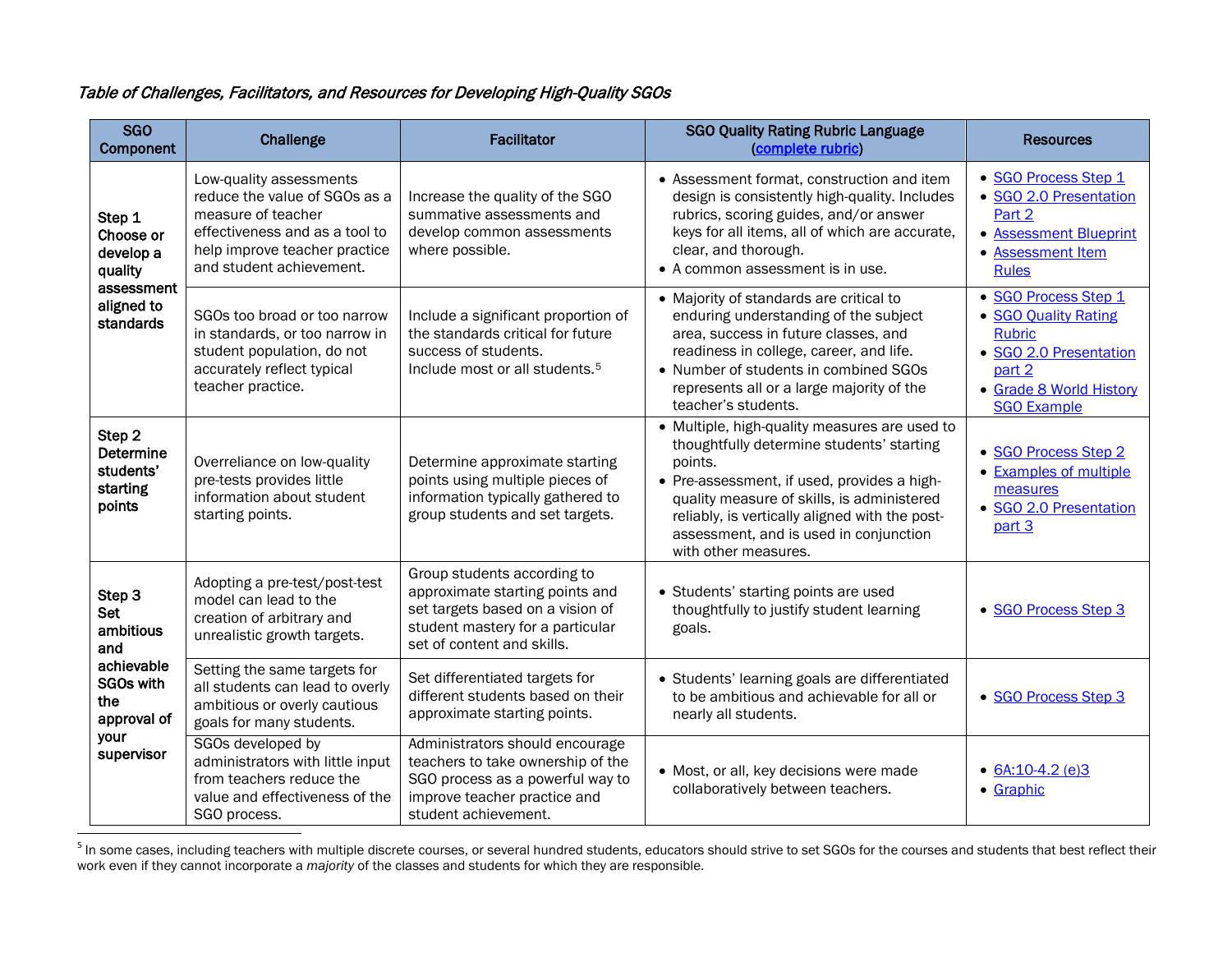| <b>SGO</b><br>Component                                     | Challenge                                                                                                                                                                                | <b>Facilitator</b>                                                                                                                                                                                                                         | <b>SGO Quality Rating Rubric Language</b><br>(complete rubric)                                                                                                                                                                |                                                                                          |
|-------------------------------------------------------------|------------------------------------------------------------------------------------------------------------------------------------------------------------------------------------------|--------------------------------------------------------------------------------------------------------------------------------------------------------------------------------------------------------------------------------------------|-------------------------------------------------------------------------------------------------------------------------------------------------------------------------------------------------------------------------------|------------------------------------------------------------------------------------------|
|                                                             | Changes in student<br>populations created<br>uncertainty in scoring SGOs.                                                                                                                | Use scoring plans based on<br>percentages where possible.                                                                                                                                                                                  | • Scoring range is justified by analysis of<br>student starting points and the rigor of the<br>assessment.                                                                                                                    |                                                                                          |
| Step 5<br>Review<br>results and<br>score in<br>consultation | Poor attendance, not taking<br>the SGO assessment, and<br>other student-centered<br>issues can lead to a low SGO<br>score that does not fairly<br>reflect the efforts of the<br>teacher. | Supervisors use the evidence<br>provided and professional<br>judgment to determine whether<br>students should be included in the<br>final SGO score of the teacher.                                                                        | • Scoring range for "full attainment" accurately<br>reflects a teacher's considerable impact on<br>student learning. Scoring range is justified by<br>analysis of student starting points and the<br>rigor of the assessment. | • SGO Process Step 5<br><b>Evaluating Teachers</b><br>with Extended Leaves<br>of Absence |
| with your<br>supervisor                                     | High variability in SGOs and<br>assessments can reduce the<br>comparability of SGO results<br>for teachers in the same<br>grade and subject in a<br>district.                            | Within grades and subjects,<br>develop common assessments,<br>agree upon common expectations<br>for student performance, use<br>similar data to determine starting<br>points, and standardize<br>assessment administration and<br>scoring. | • Most, or all, key decisions were made<br>collaboratively among teachers. A common<br>assessment is in use.                                                                                                                  | Administering and<br><b>Scoring Assessments</b>                                          |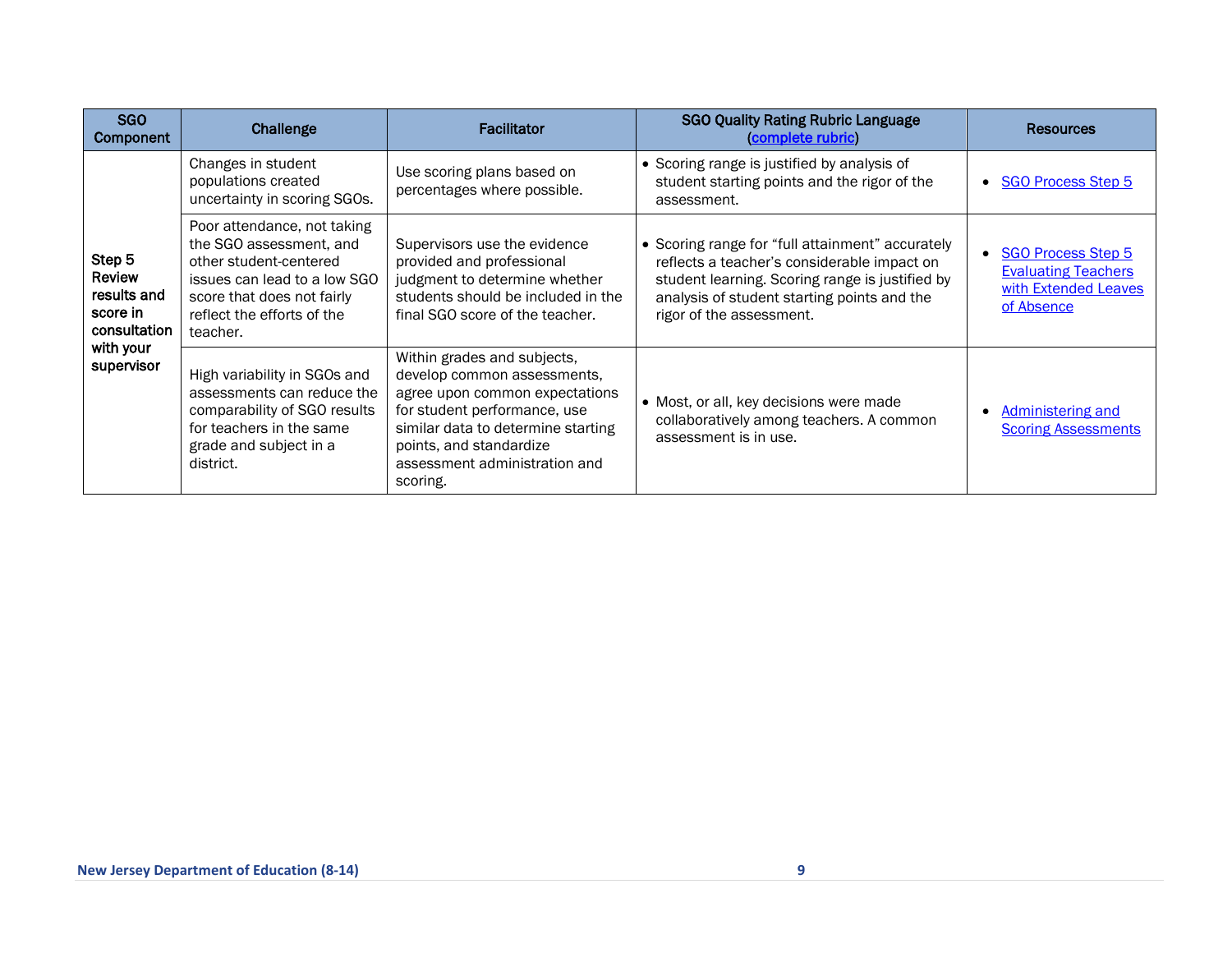# Part 3: The SGO Process

## <span id="page-9-1"></span><span id="page-9-0"></span>SGO Quick Start and Resource Guide

The following summarized steps of the SGO process are explained in full beginning on [page 12](#page-11-3) of this guidebook.

#### Before beginning:

- Review the **AchieveNJ SGO Web Page** for the most updated materials and resources.
- Decide how much of the SGO process can be done collaboratively with your colleagues, e.g. o develop a high-quality department-wide assessment,
	- o agree to the types of information that will count for student starting points, and o set similar standards for SGO success.
- Review the SGO Quality Rating Rubric [\(PDF](http://www.state.nj.us/education/AchieveNJ/teacher/SGOQualityRatingRubric.pdf) | [Word\)](http://www.state.nj.us/education/AchieveNJ/teacher/SGOQualityRatingRubric.doc).
- Schedule time during team/faculty/PLC/PD meetings to complete the work.

#### [Step 1:](#page-11-3) Choose or develop a quality assessment aligned to State Board -approved academic standards

- Select and prioritize the standards you will be teaching during the SGO instructional period.
- Choose an assessment method appropriate to your content area and grade level.
- Make sure the assessment will accurately measure how well your students have learned the selected standards by:
	- o Aligning the assessment to standards,
	- o Aligning the assessment to the rigor of content, skills, and instruction,
	- o Ensuring the assessment is accessible to all students, and
	- o Ensuring the assessment can be administered and scored reliably.

Assessment Blueprint and Completion Guide [\(PDF](http://www.state.nj.us/education/AchieveNJ/teacher/AssessmentBlueprintandCompletionGuide.pdf) | [Word\)](http://www.state.nj.us/education/AchieveNJ/teacher/AssessmentBlueprintandCompletionGuide.doc) SGO 2.0 Presentation [\(PPT](http://www.state.nj.us/education/AchieveNJ/teacher/SGO20FromCompliancetoQuality.pptx) | [PDF\)](http://www.state.nj.us/education/AchieveNJ/teacher/SGO20FromCompliancetoQuality.pdf) on elements of design for high-quality assessments Rules of Assessment Item Design [\(Word](http://www.state.nj.us/education/AchieveNJ/teacher/RulesofAssessmentItemDesign.docx) | [PDF\)](http://www.state.nj.us/education/AchieveNJ/teacher/RulesofAssessmentItemDesign.pdf)

## [Step 2:](#page-16-3) Determine students' starting points.

- Determine what sources of information you can use to judge your students' starting points.
- Choose two, three, or more sources of information to get a rough sense of how prepared your students are to learn the information you will be teaching to the level you expect them to learn it.
- Group your students according to their starting points.
- If using a pre-assessment, make sure it will be:
	- o Used in conjunction with other starting point information
	- o Evaluating improvement in a set of skills,
	- o High-quality and vertically aligned; and
	- o Normally used for instructional purposes

#### Resources:

SGO 2.0 Presentation (<u>[PPT](http://www.state.nj.us/education/AchieveNJ/teacher/SGO20FromCompliancetoQuality.pptx)</u> | <u>PDF</u>) on determining starting points using multiple measures

#### [Step 3:](#page-20-0) Set ambitious and achievable SGOs with the approval of the principal/supervisor.

- Using knowledge of the students, standards, and SGO assessment, set a vision for student mastery of the standards you have selected for your SGO.
- Set learning goals, i.e. predicted scores on assessment or predicted development across a range of skills for your students differentiated by their starting points.
- Ensure learning goals are ambitious and achievable for all students.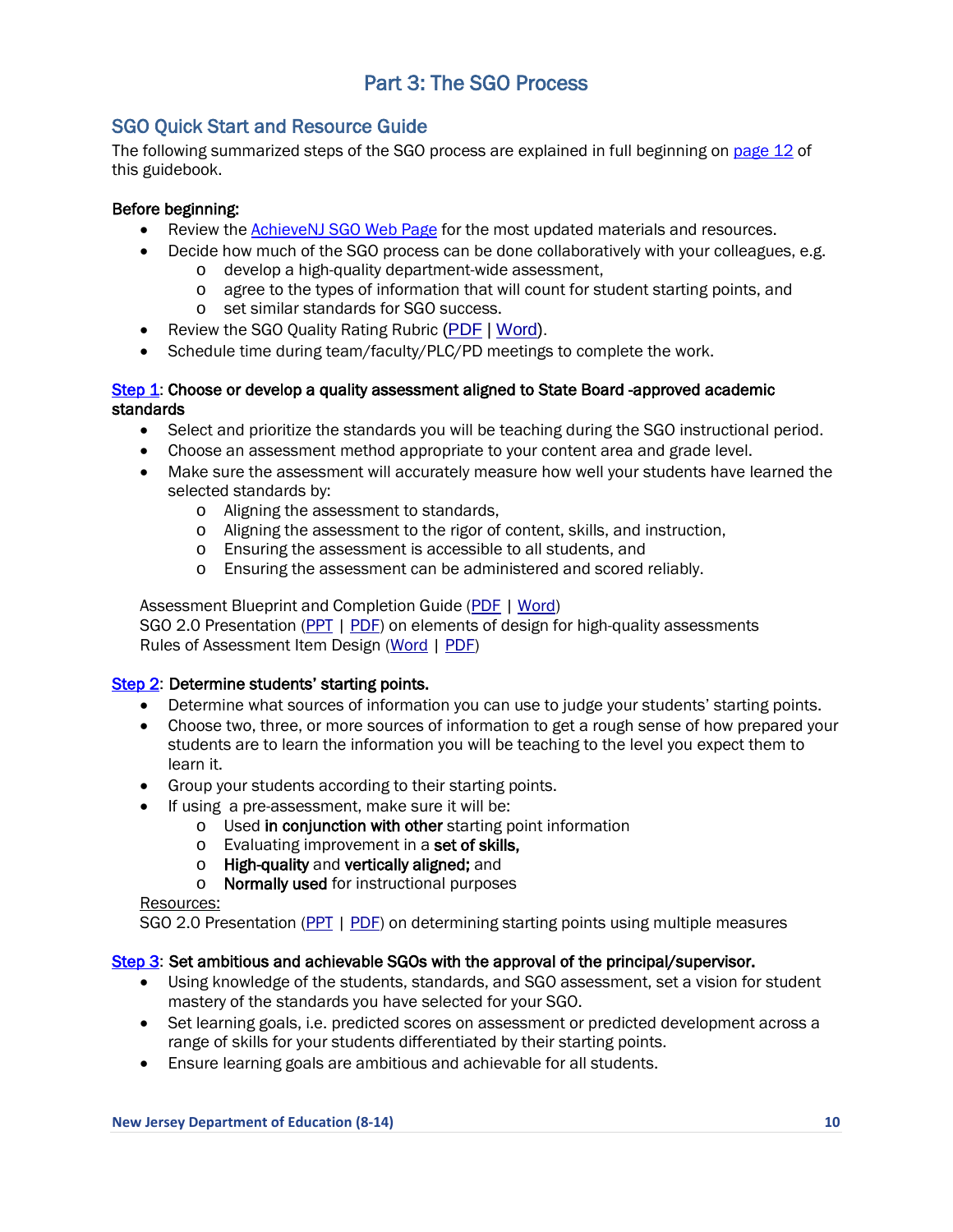• Complete the **SGO Form** [\(PDF](http://www.state.nj.us/education/AchieveNJ/teacher/2014-15StudentGrowthObjectiveForm.pdf) | [Word\)](http://www.state.nj.us/education/AchieveNJ/teacher/2014-15StudentGrowthObjectiveForm.doc) and consult with your supervisor to discuss your assessment, SGOs and scoring plan.

Resources:

SGO 2.0 Presentation (<u>[PPT](http://www.state.nj.us/education/AchieveNJ/teacher/SGO20FromCompliancetoQuality.pptx)</u> | <u>PDF</u>) on setting learning targets Assessing and Adjusting SGOs [\(Word](http://www.state.nj.us/education/AchieveNJ/teacher/AssessingandAdjustingSGOs.doc) | [PDF\)](http://www.state.nj.us/education/AchieveNJ/teacher/AssessingandAdjustingSGOs.pdf) Evaluating SGO Quality Presentation [\(PowerPoint](http://www.state.nj.us/education/AchieveNJ/teacher/SGOQualityAssessment.ppt) | [PDF\)](http://www.state.nj.us/education/AchieveNJ/teacher/SGOQualityAssessment.pdf)

#### [Step 4:](#page-26-0) Track progress, refine instruction.

- Frequently monitor your students' progress towards the goals you have set for them using formative and benchmark assessments or by examining portfolio quality.
- Modify your instruction as needed.
- Meet with supervisor at optional mid-year check-in. Resources:

Mid-course Check-in (<mark>[PDF](http://highpoint.state.nj.us/education/AchieveNJ/teacher/forms/SGO4-1.pdf) | Word</mark>)

#### [Step 5:](#page-27-1) Review results and score in consultation with your supervisor.

- Collect information about student learning from the SGO assessment and calculate your SGO score according to the approved scoring plan.
- Consult with your supervisor to share the information and discuss your final score.
- Discuss lessons learned with your supervisor and steps for setting SGOs in the following year based.

#### Resources:

Administering and Scoring SGO Assessments (<u>[Word](http://highpoint.state.nj.us/education/AchieveNJ/resources/AdministeringandScoringSGOAssessments.docx)</u> | <u>PDF</u>) SGO Scoring Checkpoints and Considerations [\(Word](http://highpoint.state.nj.us/education/AchieveNJ/resources/SGOScoringCheckpointsandConsiderations.docx) | [PDF\)](http://highpoint.state.nj.us/education/AchieveNJ/resources/SGOScoringCheckpointsandConsiderations.pdf) SGO Scoring Checklist [\(Word](http://highpoint.state.nj.us/education/AchieveNJ/resources/SGOScoringChecklist.docx) | [PDF\)](http://highpoint.state.nj.us/education/AchieveNJ/resources/SGOScoringChecklist.pdf) Optional Annual Conference Forms [\(mSGP teacher](http://www.state.nj.us/education/AchieveNJ/resources/scoring/mSGPsummaryform.docx)[/non-mSGP](http://www.state.nj.us/education/AchieveNJ/resources/scoring/1415nonmSGPsummaryform.docx) teacher)

#### Getting a Head Start

Because you must develop your SGOs and have them approved by October 31, starting the SGO process as early as possible is beneficial. This will give you time to identify or create assessments on which you might set objectives or gather baseline information at the beginning of the year. Figure 1 depicts a suggested timeframe for various parts of the SGO process.

| Time Window         | <b>Component of SGO Process</b>                     |
|---------------------|-----------------------------------------------------|
| April - October     | Choose or develop assessments                       |
| September – October | Determine starting points and set<br>learning goals |
| October 31          | Deadline for having SGO approved by<br>supervisor   |
| October – May       | Track goals and refine instruction                  |
| January - February  | Optional mid-year check in with<br>supervisor       |
| May – June          | Review results, evaluator scores SGO                |

Figure 1: Timeframe for steps of the SGO process.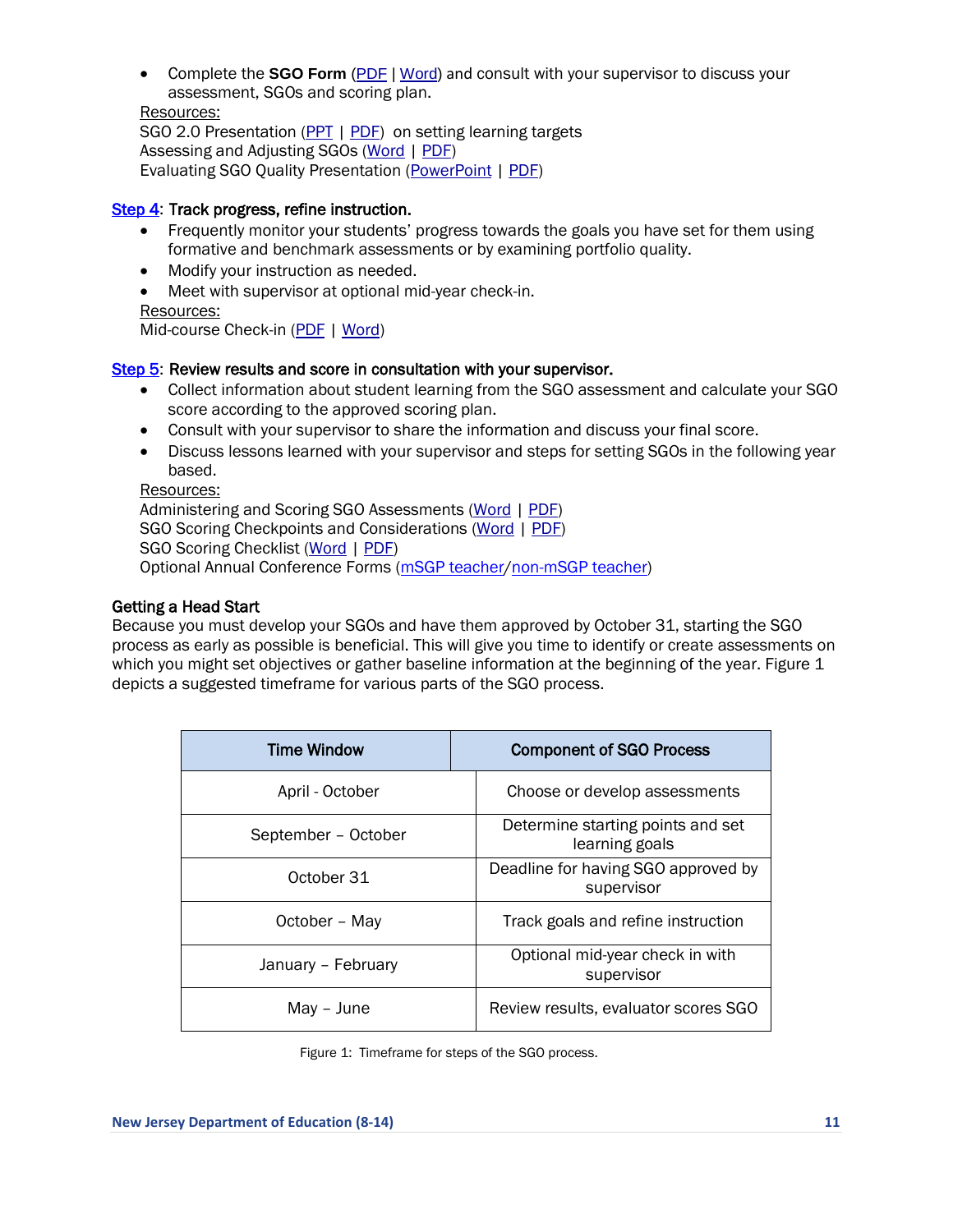<span id="page-11-4"></span><span id="page-11-3"></span>

## <span id="page-11-0"></span>Step 1: Choose or Develop Quality Assessments

#### Required

SGOs must be specific and measurable, and aligned to State-approved academic standards.

## <span id="page-11-1"></span>The Value of Quality Assessments

Teachers, principals, and others who are directly responsible for the educational growth of students in a school district have a professional responsibility to determine what and how much students are learning. Good assessment is integral to the art and science of teaching and allows educators to make informed decisions about the wide range of school-based factors that influence each child's development. In your classroom, the quality of the assessments you use is inextricably linked to the quality and value of your SGOs. Only with high-quality assessments can you be sure that your students have learned what you set out to teach them and effectively demonstrate the impact of your instruction. This is shown in Figure 2.

## <span id="page-11-2"></span>Beginning with the End in Mind

Effective teachers begin the year asking themselves:

- What should my students learn by when?
- What methods will I use to ensure they learn it?
- How will I know they have learned it?



Figure 2: SGO quality and assessment quality.

These questions represent the standards, instruction, and assessment components of a teacher's work and converge within the structure of an SGO. "Beginning with the end in mind"<sup>[6](#page-11-5)</sup> is a wellrecognized approach for improving performance and is fundamental to "Understanding by Design"[7](#page-11-6) methods that many educators already use. However, thinking critically about the scope of standards that should be taught and designing an assessment that faithfully represents these standards will be a new approach for many educators. The following sections provide suggestions for how to approach assessment design using this backwards planning approach and are summarized in the box below.

<span id="page-11-5"></span><sup>&</sup>lt;sup>6</sup> <https://www.stephencovey.com/7habits/7habits-habit2.php><br><sup>7</sup> <http://www.ascd.org/publications/books/103055.aspx>

<span id="page-11-6"></span>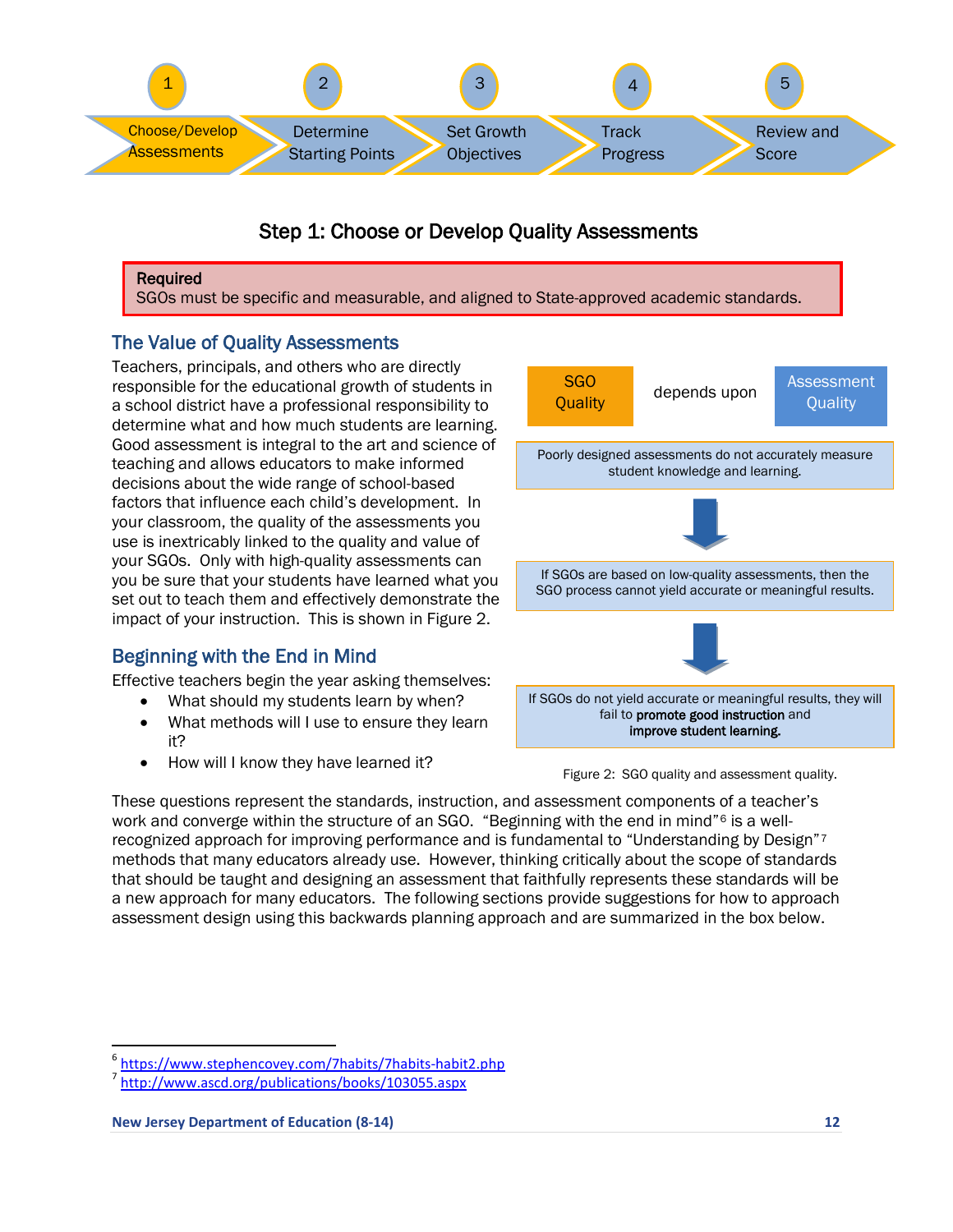#### High-quality assessments must:

- 1. Align with standards taught during the SGO instructional period;
- 2. Align with the rigor of the standards, content, and instruction of the course;
- 3. Be equally accessible to all students regardless of background knowledge, cultural knowledge, and personal characteristics; and
- 4. Be administered and scored accurately and consistently.

## <span id="page-12-0"></span>Assessment Blueprint

An assessment blueprint is a tool that can be of great value for constructing assessments or evaluating the value of those that have already been created. Just as architects and contractors use a blueprint to guide their work in designing and building a house, educators can use a blueprint for assessment design and development. This helps make sure that your assessment is wellconstructed in an agreed upon manner and documents the nature of the assessment in a simple and clear format for review by colleagues and administrators. The Department's optional [Assessment Blueprint](http://www.state.nj.us/education/AchieveNJ/teacher/AssessmentBlueprintandCompletionGuide.pdf) defines the:

- $\checkmark$  Standards measured
- $\checkmark$  Relative importance of the standards on the assessment
- $\checkmark$  Item types, number, and point value
- $\checkmark$  Depth of knowledge of each item

In addition, the blueprint form has a checklist to help you check for other important aspects of assessment such as:

- $\checkmark$  Appropriateness of individual item design
- $\checkmark$  Consistency in administration and scoring
- $\checkmark$  Appropriate length and format

#### Suggested Activity

 $\checkmark$  Review the Assessment Blueprint and Completion Guide. [\(PDF](http://www.state.nj.us/education/AchieveNJ/teacher/AssessmentBlueprintandCompletionGuide.pdf) | [Word\)](http://www.state.nj.us/education/AchieveNJ/teacher/AssessmentBlueprintandCompletionGuide.doc)

The Assessment Blueprint comes with a guide that provides information for using and completing the document and is available in [PDF](http://www.state.nj.us/education/AchieveNJ/teacher/AssessmentBlueprintandCompletionGuide.pdf) and [Word](http://www.state.nj.us/education/AchieveNJ/teacher/AssessmentBlueprintandCompletionGuide.doc) formats.

## <span id="page-12-1"></span>Elements of Assessment Design

The following four numbered sections on pages 13 -15 provide information about the elements of assessment design summarized on the previous page that you should be familiar with as you develop, modify, or choose an assessment for your SGO.

## <span id="page-12-2"></span>1. Assessments should be aligned with the standards taught during the SGO period.

Why? By aligning your assessment to academic standards<sup>[8](#page-12-3)</sup> you make sure that the assessment is measuring the degree to which your students learned those standards you were teaching during the SGO period. This increases the validity – or accuracy – of the conclusions you can draw about what

<span id="page-12-3"></span><sup>8&</sup>lt;br>8 New Jersey <u>[Core Curriculum Content Standards](http://www.state.nj.us/education/cccs/)</u> including the <u>Common Core State Standards</u>, and other <sup>8</sup> standards approved by the State Board of Education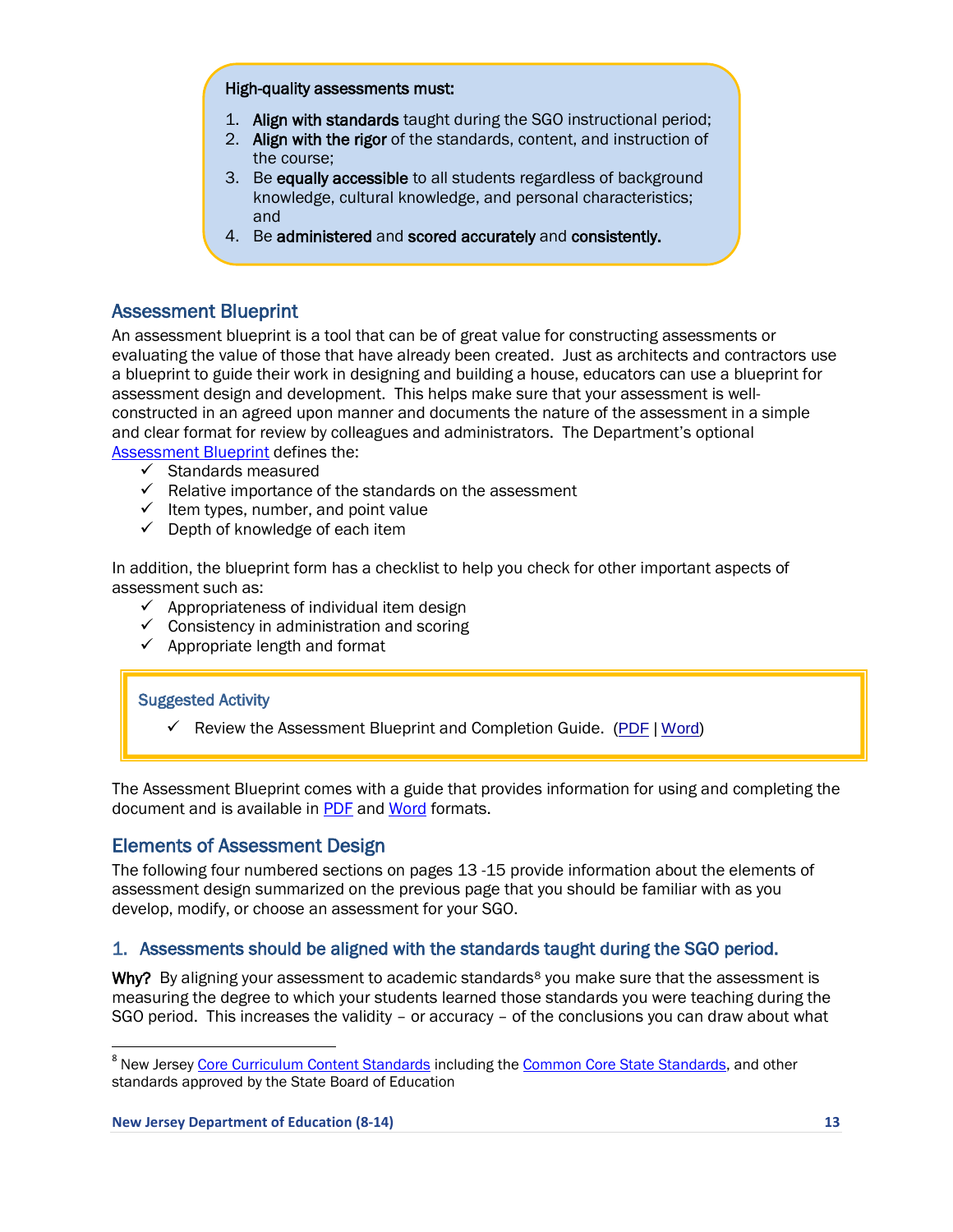your students have learned. Additionally, educators often face significant challenges in adequately teaching all of the grade-level standards to all of their students each year. A well-designed SGO and assessment provides an opportunity to focus on standards most critical for students' future success and assess these at a more meaningful level.

How? A high-quality assessment contains a variety of items proportional in number and point value to the relative value of the standards taught. For example, a standard that students are expected to master in order to move on to the next level of instruction would be weighted more heavily in the assessment than a supporting standard. For example, in algebra, a critical standard that would have more weight in the assessment requires students to "interpret parts of an expression, such as terms, factors, and coefficients" (HSA.SSE.1.a). A supporting standard with proportionally less assessment weight requires students to "factor a quadratic expression to reveal the zeros of the function it defines" (HSA.SSE.3.a).

The suggested process of standards alignment can be broken down into three steps, the first two of which reflect the backwards planning approach discussed above:

#### $\Box$  Identify Standards

- $\checkmark$  Determine the instructional goals of the district, school, and content/grade department and which standards must be taught to meet these goals.
- $\checkmark$  Identify the standards normally taught during the SGO instructional period.

#### $\square$  Prioritize Standards

 $\checkmark$  Identify those standards that take more time to teach, lead to enduring understanding, are critical for college/career/life, and/or are most important for your students to learn based on their starting points.

## $\Box$  Align Assessment to Identified Standards in Proportion to Their Relative Importance

Use an [Assessment Blueprint](http://www.state.nj.us/education/AchieveNJ/teacher/AssessmentBlueprintandCompletionGuide.pdf) (see description below) to determine and document how to allocate items and point values proportionally to the relative importance of the standards being taught; higher relative importance = more questions/higher point value.

## Suggested First Steps

- Review the standards alignment information in part 2 of the  $SGO 2.0$  Presentation.
- $\checkmark$  Complete the [Determine Relative Importance of Standards](http://www.state.nj.us/education/AchieveNJ/teacher/ActivityDetermineRelativeImportanceofStandards.pdf) activity.

## <span id="page-13-0"></span>2. Assessments should be aligned with the rigor of the standards, content, and instruction of the course.

Why? When you ask questions in an assessment that reflect the cognitive rigor, or depth of knowledge, of your course and instructional methods, you also ensure that the assessment accurately measures the level at which students have been expected to perform throughout the course. In addition, a wide range of cognitive demand in an assessment provides a more accurate picture of student learning across the performance spectrum.

How? Here is a suggested approach to aligning the assessment to rigor of the course:

- $\Box$  Review the cognitive demands of the standards you will be teaching.
- $\Box$  Review the types of assessment items (formative and summative) you typically provide your students and check level of cognitive demand.
- $\Box$  Create an approximate profile of the range of rigor you expect in your class using the Depth [of Knowledge Wheel,](http://www.state.nj.us/education/AchieveNJ/teacher/DOKWheelAndDOKRigorChartAndChecklist.pdf) Bloom's Taxonomy, or some other table of cognitive demand.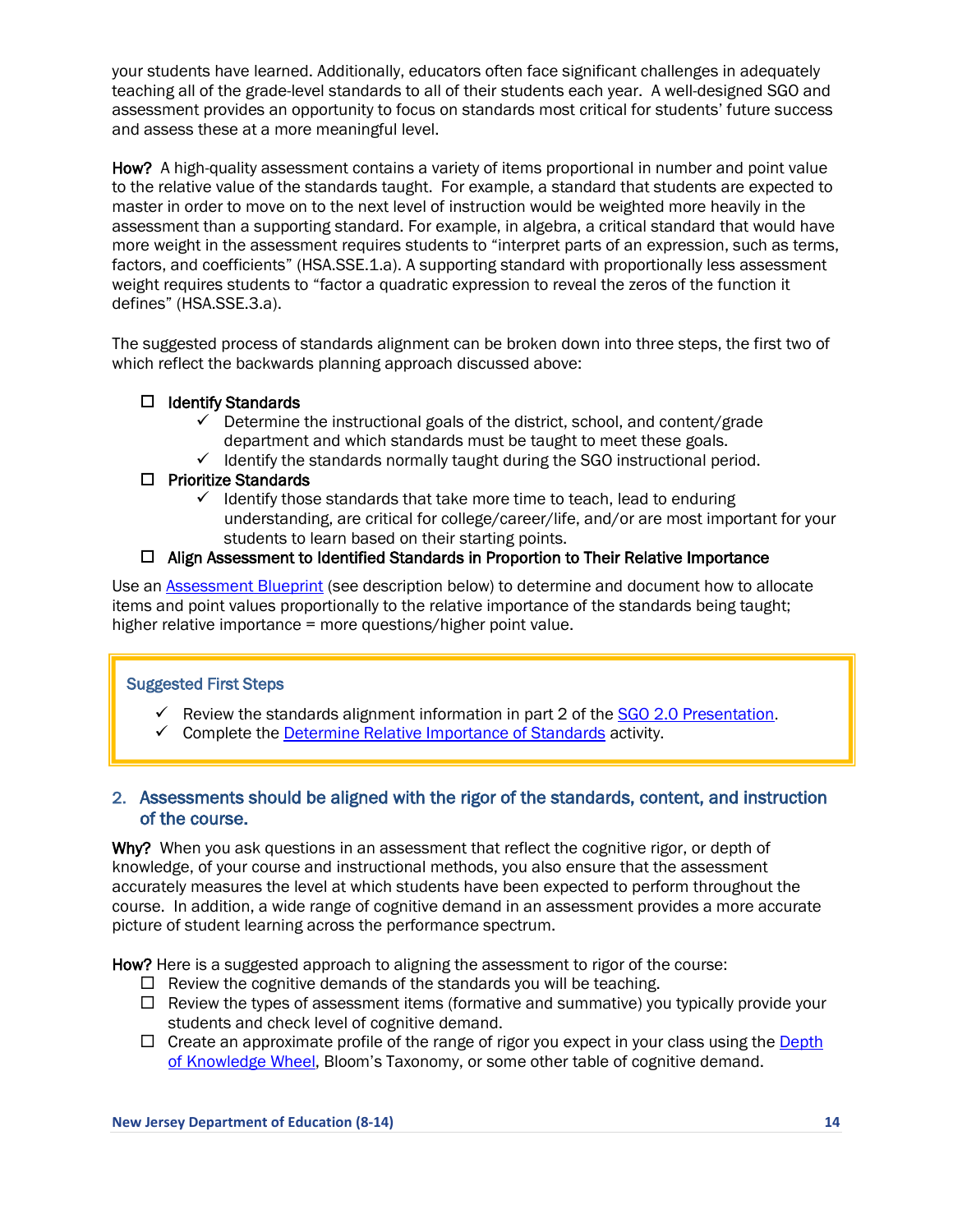- □ Use the [Depth of Knowledge/Rigor Chart and Checklist](http://www.state.nj.us/education/AchieveNJ/teacher/DOKWheelAndDOKRigorChartAndChecklist.pdf) to develop a profile of your SGO assessment.
- $\Box$  Use the [Assessment Blueprint](http://www.state.nj.us/education/AchieveNJ/teacher/AssessmentBlueprintandCompletionGuide.pdf) to map out how question items proportionally represent the level of thinking you have expected your students to demonstrate throughout the course.

## <span id="page-14-0"></span>3. Assessments should be equally accessible to all students regardless of background knowledge, cultural knowledge, and personal characteristics.

Why? To be an effective measure of what you have taught students, assessments must be constructed in a way that decreases bias and increases the accessibility of the assessment for all students. An assessment must be carefully vetted to remove or modify questions that could unfairly advantage or disadvantage certain students based on their socio-economic status, sex, religious affiliation, race, personal characteristics, and/or extra-curricular background knowledge.

How? Consider using the following steps to ensure assessment accessibility:

- $\Box$  Use the [SGO 2.0 Presentation](http://www.state.nj.us/education/AchieveNJ/teacher/SGO20FromCompliancetoQuality.pdf) (part 2) to practice analyzing assessment items that have low accessibility.
- $\Box$  Inspect all assessment items and the underlying structure of the assessment and modify as needed to ensure they are accessible to all students.

## <span id="page-14-1"></span>4. Assessments should be administered and scored accurately and consistently.

Why? No matter how well constructed an assessment is, if it is administered or scored inconsistently, it will fail to provide a reliable measure of learning over time and groups of students taking the assessment. Ensuring consistent high-quality administration and scoring makes the conclusions you can make about what your students have learned - and how effective your teaching has been - more reliable.

How? Assessment experts recommend a variety of approaches for increasing the reliability of assessments including the following:

- $\Box$  Provide a physical and emotional environment that encourages students to do their best.
- $\Box$  Provide clear directions and scoring criteria to students before they start the assessment.
- $\Box$  Allow enough time to complete the assessment.
- $\Box$  Make the assessment long enough (longer assessments are generally more reliable).
- $\Box$  Ensure scoring is done by educators trained using clear criteria; use multiple scorers when possible.
- $\Box$  Keep the assessment secure before and after test.

More detailed suggestions for administering and scoring assessments can be found [here.](http://www.state.nj.us/education/AchieveNJ/resources/AdministeringandScoringSGOAssessments.pdf)

## <span id="page-14-2"></span>Use Assessment Approaches that Make Sense

A variety of assessment options is available: Bearing in mind that assessments should always be an authentic and accurate measure of what your students know and can do, evaluate your options when deciding on the right way to develop SGO assessments. As well as typical pencil and paper tests, there is a wide range of assessment options to choose from. Some of these are shown below in Figure 3.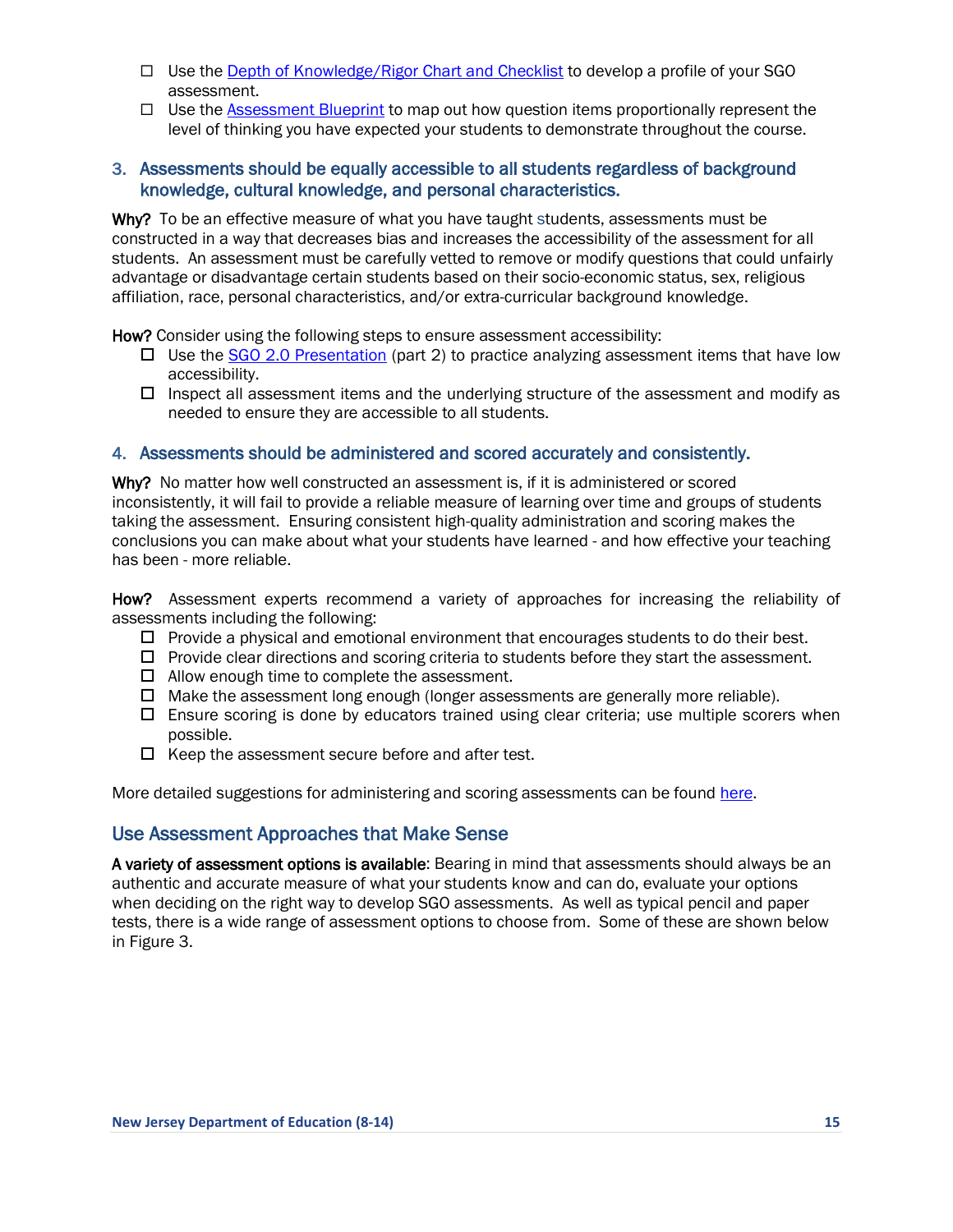| <b>Traditional Assessments</b> | <b>Portfolio Assessments</b>            | <b>Performance Assessment</b>    |
|--------------------------------|-----------------------------------------|----------------------------------|
| National/State tests           | • Teaching Strategies Gold® (pre-K, K)  | • Lab Practicum (sciences)       |
| (e.g., Advanced                | • Writing and reflection samples (LAL)  | • Sight reading (music)          |
| Placement, DIBELS, EOC         | • Laboratory research notebook          | • Dramatic performance           |
| Biology)                       | (sciences)                              | (drama)                          |
| District, school and           | • Portfolio of student work (visual and | • Skills demonstration (physical |
| departmental tests (e.g.,      | performing arts, etc.)                  | education)                       |
| final exams, modified as       | • Student project-based assessments     | • Persuasive speech (public      |
| necessary)                     | (all subjects)                          | speaking)                        |

Figure 3: Some types of assessments appropriate for SGO setting.

Consider using more than one assessment method: Using multiple measurements of student performance has value not just when determining starting points but also when evaluating how much your students have learned. For example, a science teacher might set learning targets in an SGO for a written, content-based assessment plus a performance-based assessment. A writing teacher might assess her students' progress over several assignments using a portfolio based approach.

Embed SGO assessments in the current testing schedule: Whenever possible, avoid making the SGO assessment *an additional test* students must take. Instead, plan to incorporate the assessment into the typical testing schedule. There are several approaches that might be used:

- $\Box$  Make existing assessments do "double duty," both for their prior purpose and for SGOs, e.g., end of unit tests in the [model curriculum,](http://www.state.nj.us/education/modelcurriculum/) or reading assessments typically used by elementary school teachers;
- $\Box$  Use a portfolio-based approach and collect information on students over an extended period of time, e.g., a collection of different pieces of artwork.
- $\Box$  Replace an existing test with the SGO assessment.

Quality check commercial assessments: All assessments, even those that are commercially available, should measure what they purport to measure. Often, commercial assessments will have a high level of rigor and reliability that provides value to educators. However, it is particularly important to check that the assessment is closely aligned to the standards that you are teaching.

## Suggested Activity

 $\checkmark$  Create an [Assessment Blueprint](http://www.state.nj.us/education/AchieveNJ/teacher/AssessmentBlueprintandCompletionGuide.pdf) of any commercial/standardized assessment in use and ensure it contains the elements of high quality assessment design described above.

Note: *The results on some commercial or standardized assessments may not be available until after the school year ends. In this case, the district must weigh the benefits of the rigor and reliability of the tests with the inconvenience of not having data in time for a teacher's summative rating before the end of the school year. If test scores are not available in time for annual conferences, a conference should be held during the next school year once the SGO ratings are available.*

#### Use common assessments:

Whenever practical, consider using the same assessment as your colleagues who teach the same subject and grade. Not only will this help provide consistency in instruction, it will increase the comparability of SGOs. If there is no common assessment for a subject and grade level, working to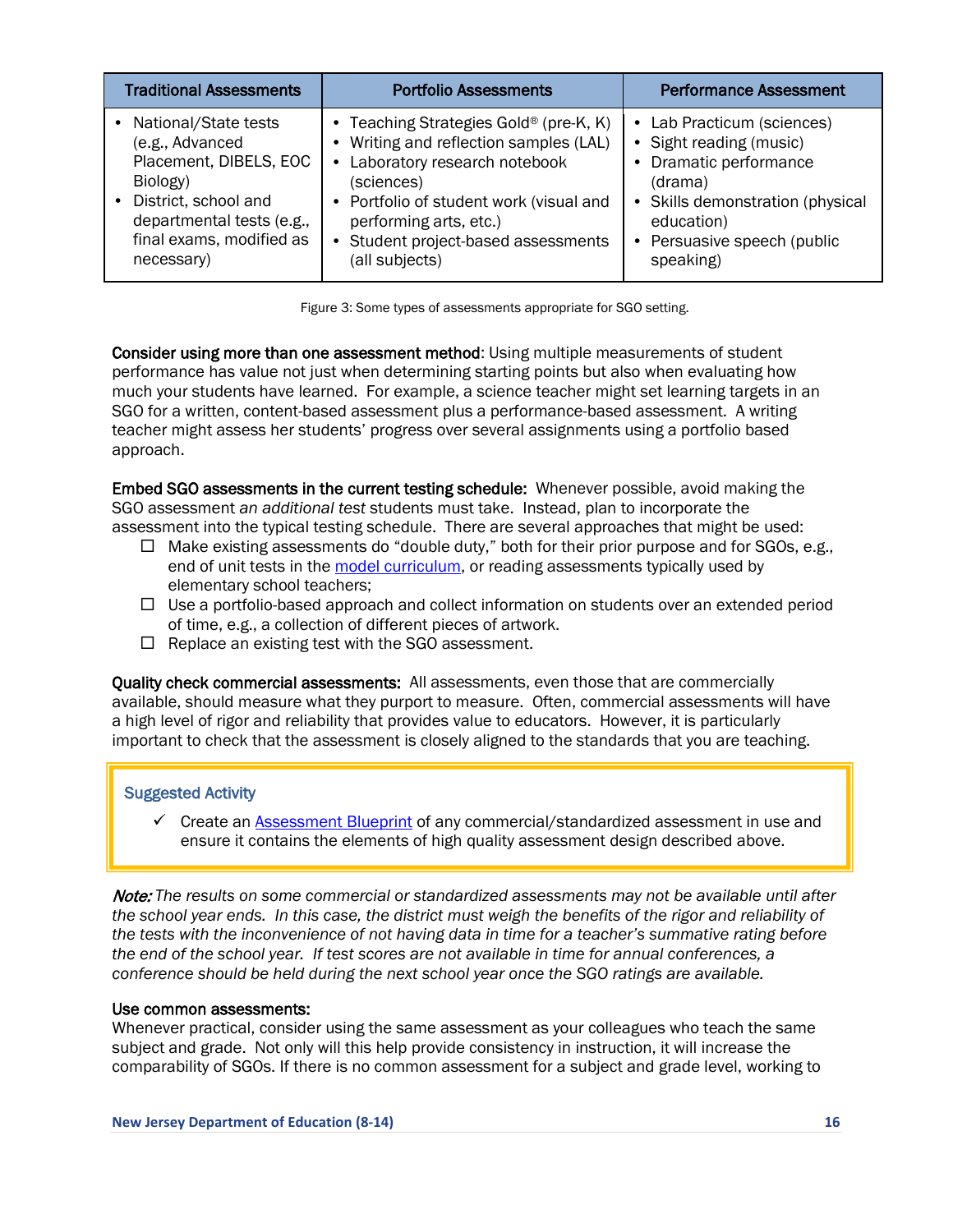<span id="page-16-4"></span><span id="page-16-3"></span>develop one can be a valuable way to use professional development time. Even if you teach a standalone course, such as Introduction to Finance, you may still be able to obtain your colleagues' input on the structure of the test and quality of the questions.

## <span id="page-16-0"></span>Administrators Inspect and Approve SGO Assessments

By October 31, SGOs must be developed by teachers and approved by their administrators. Because the goals set on each SGO depend on the SGO assessment, a critical part of the approval process is to inspect these assessments. Administrators should allocate time to review and provide feedback on the assessments that are submitted. Below is a suggested approach for supervisors reviewing SGO assessments:

- $\Box$  Ask teachers to submit a complete an  $\Delta s$  [Assessment Blueprint](http://www.state.nj.us/education/AchieveNJ/teacher/AssessmentBlueprintandCompletionGuide.pdf) with their SGO assessments. Having department or grade-wide assessments will substantially streamline this process.
- $\Box$  With the help of content experts as needed, evaluate the quality of the assessment using the information in the assessment blueprint.
- $\Box$  Provide feedback to the teacher and ask for revisions as needed before final approval of the assessment.
- $\Box$  Evaluate the quality of the submitted SGO checking for alignment between the assessment and the rationale section, rigor of goals, and logic of the scoring plan proposed.



# Step 2: Determine Students' Starting Points

#### <span id="page-16-1"></span>Required

SGOs must be based on available student learning data.

Note: *Districts should develop SGOs based on student learning data in ways that make sense for them; the number and types of measures teachers use for determining starting points, the number and name of preparedness groups teachers create, etc. should be determined by teachers in collaboration with colleagues and supervisors.* 

## <span id="page-16-2"></span>The Value of Determining Starting Points

A key to setting ambitious and achievable learning goals for students is to collect evidence on what students already know and understand and the types of skills they already possess. Not only does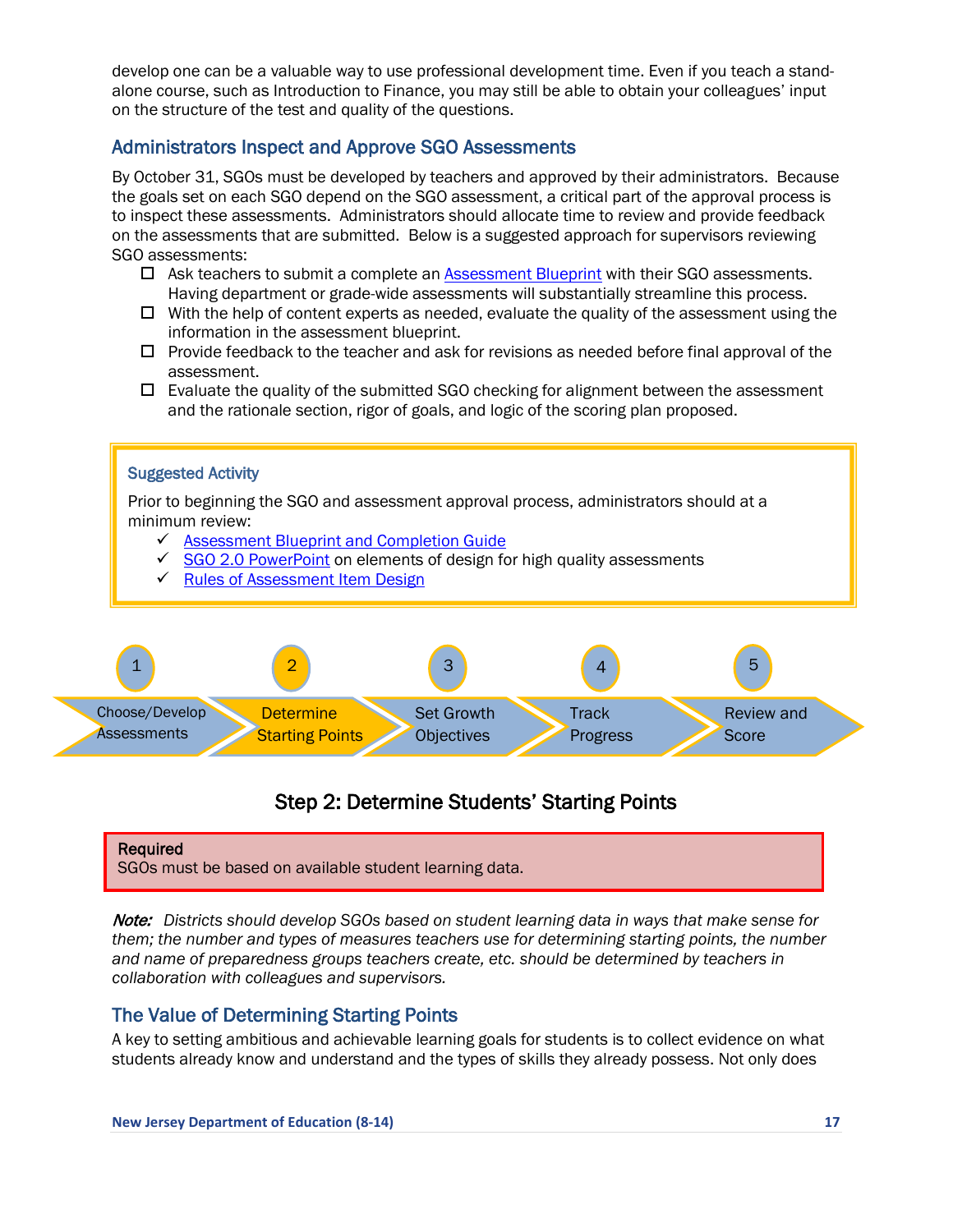this help predict the learning trajectory of your students, it can also provide valuable information about the standards you need to focus on and the type of instruction you might need to deliver.

## <span id="page-17-0"></span>Consider Alternatives to Pre-tests

Although appealing because of its apparent simplicity, using pre-tests to determine starting points and set learning goals can have unintended consequences and seriously compromise the educational value of the SGO process. Educators who use this approach for their SGOs report a variety of challenges:

- ! When the summative assessment is given as the pre-test, students generally score poorly.
- ! When scores are very low, teachers do not have actionable learning data that can help inform instruction.
- ! Students who score poorly on the pre-tests are often demoralized by their performance.
- ! Students lose valuable instructional time while taking pre-tests.

When well-designed and appropriately administered, pre-tests can provide valuable information. However, you should consider using other sources of readily available information to develop a rough sense of student starting points. Some of these are shown in Figure 4.

| <b>Source of Performance Data to Determine</b><br><b>Students' Starting Points</b> | <b>Examples and Notes</b>                                  |
|------------------------------------------------------------------------------------|------------------------------------------------------------|
| Results from prior-year tests that assess                                          | NJ state tests for Language Arts, Math, and<br>$\bullet$   |
| knowledge and skills that are pre-requisites                                       | Science                                                    |
| to the current subject/grade                                                       | DRA for reading<br>$\bullet$                               |
|                                                                                    | End of course assessments, e.g. results on                 |
|                                                                                    | English 9 writing portfolio scores are used by the         |
|                                                                                    | English 10 teacher                                         |
| Results from assessments in other subjects                                         | A physics teacher uses results of her students'            |
| related to the current course                                                      | prior math assessments as an indicator of                  |
|                                                                                    | important math skills and knowledge required in<br>physics |
| Students' prior grades in classes that are                                         | Teachers should make sure they understand the<br>$\bullet$ |
| closely related to the current course                                              | basis for the grades given by students' previous           |
|                                                                                    | teachers                                                   |
| Results from beginning-of-course diagnostic                                        | Department-generated pre-assessment                        |
| tests or performance tasks                                                         | Early course test<br>$\bullet$                             |
| Markers of future success                                                          | Components such as homework completion,<br>$\bullet$       |
|                                                                                    | academic independence, class participation, etc.           |

Figure 4: Example of data sources for collecting evidence of students' starting points.

## <span id="page-17-1"></span>Use Multiple Measures to Determine Starting Points

Just as the number of pixels on a screen increases the quality of the picture you are viewing, using more data points on students gives you a better sense of their current and future performance. You should use more than one source of information to get a sense of what you students know and can do and how well prepared they are for your class. You can then use this information to set learning goals that make sense for groups of students that may start your class with different knowledge and skill sets.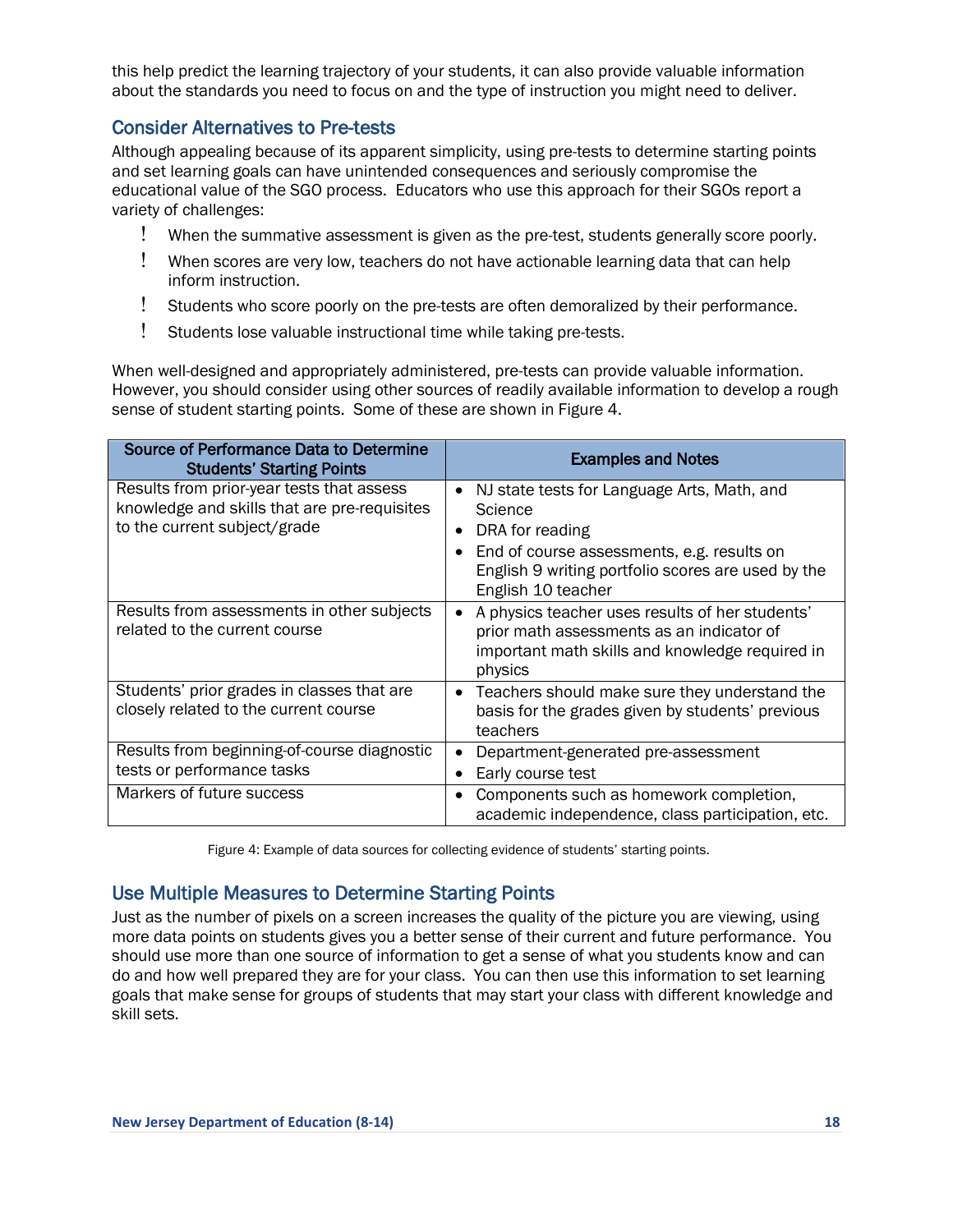## <span id="page-18-0"></span>Differentiate Students by Preparedness Level

Teachers often have students with a wide range of preparedness and ability in a course or class. A single learning target for all students based on average performance of the class will likely be too low for some students and too high for others. By developing different targets for students based on how well they are prepared to meet the expectation of your class, your goals are more likely to be ambitious and achievable for a much wider range of students. In addition, recognizing the different starting points of your students through multiple measures provides another tool to help you differentiate instruction for a variety of learners. Grouping students can be done in a number of ways. The suggestion below is for three groups although it may be appropriate to use more or fewer based on needs:

- $\checkmark$  Low level of preparedness: Students who have yet to master pre-requisite knowledge or skills needed for this course
- $\checkmark$  Medium level of preparedness: Students who are appropriately prepared to meet the demands of the course
- $\checkmark$  High level of preparedness: Students who start the course having already mastered some key knowledge or skills

Note*: Determining starting points allows teachers to set better goals for their students and ensure that they deliver the right type of instruction to help them meet those goals. In no way should these groupings imply that a student who comes to class less well prepared for learning cannot make the same sort of growth gains as his peers who come better prepared for class. In many instances, in the classroom of an effective teacher, students who start further behind can make greater gains than their peers who may be already on grade level. However, to avoid any implied negative connotations with "low," "medium," and "high" groups, educators may wish to name their student groups using terminology such as 1, 2, 3 or A, B, C, etc. The examples in this guidebook use 1, 2, and 3, to denote high, medium, and low levels of preparedness.*

In the example below in Figure 5, a teacher uses three sources of data to develop groupings of students. She uses prior year test scores, an average of the first two short unit tests, and an estimate of the general skills she considers important for success in her class as measured on a rubric. (An example of th[e Markers of Future Success Rubric](http://www.state.nj.us/education/AchieveNJ/teacher/SampleRubricForImportantMarkersOfFutureSuccess.pdf) can be modified for use by educators as needed.)

| <b>Prior Year</b> |                    | <b>Current Year Test</b><br><b>Scores</b> |        |                  | <b>Markers of Future Success</b><br>(see rubric) |                       |                                     | <b>Preparedness</b>           |              |
|-------------------|--------------------|-------------------------------------------|--------|------------------|--------------------------------------------------|-----------------------|-------------------------------------|-------------------------------|--------------|
| <b>Student</b>    | <b>Test Scores</b> | Unit 1                                    | Unit 2 | Average<br>Score | Active<br>Participant<br>$(1-4)$                 | Attendance<br>$(1-4)$ | Academic<br>Independence<br>$(1-4)$ | <b>Total</b><br><b>Points</b> | <b>Group</b> |
| $\mathbf 1$       | 252                | 100                                       | 97     | 98.5             | $\overline{4}$                                   | 3                     | 3                                   | 10                            |              |
| $\overline{2}$    | 201                | 62                                        | 83     | 72.5             | $\overline{2}$                                   | $\overline{4}$        | 3                                   | 7                             | 2            |
| 3                 | 143                | 57                                        | 75     | 66               | $\overline{2}$                                   | $\mathbf 1$           | 3                                   | 6                             | 3            |

Figure 5: Using multiple measures to determine starting points and group students.

The teacher uses the following key (Figure 6) to place the students into group 1, 2, or 3. In some cases, students might qualify for more than one preparedness group. For example, a student might have high prior year test scores, low current year test scores, and medium markers of future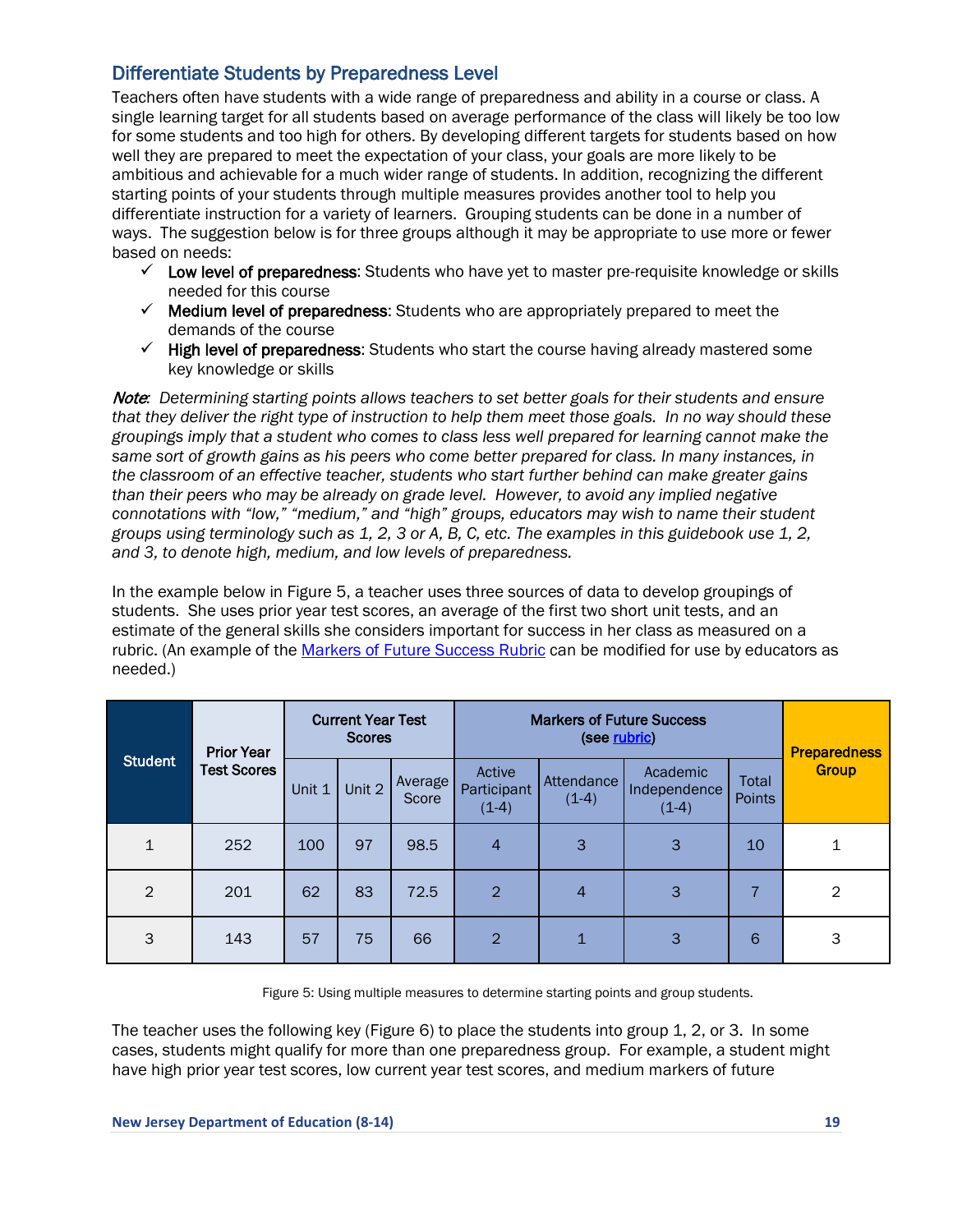success. In this case, the teacher may place the student according to which indicators might be weighted more heavily.

| <b>Prior Year Test</b><br>Score | <b>Current Year Test</b><br><b>Score Average</b> | <b>Markers of</b><br><b>Future Success</b> | <b>Preparedness</b><br><b>Group</b> |
|---------------------------------|--------------------------------------------------|--------------------------------------------|-------------------------------------|
| $250 - 300$                     | $85 - 100$                                       | $9-12$                                     |                                     |
| $200 - 249$                     | $70 - 84$                                        | $5-8$                                      |                                     |
| <200                            | $<$ 70                                           | 0-4                                        |                                     |

Figure 6: Key for determining preparedness groupings.

## <span id="page-19-0"></span>Using Pre-assessments Appropriately

Pre-assessments have always been a valuable way for teachers to learn about the needs of their students and this should not change with AchieveNJ. However, when used for SGO purposes, teachers should make sure that pre-assessments are used:

- $\checkmark$  Where improvement in a set of skills is being evaluated;
- $\checkmark$  When assessments are high-quality and vertically aligned;
- $\checkmark$  When **normally used** for instructional purposes; and,
- $\checkmark$  In combination with other measures to help group students according to preparedness level.

Even if a high-quality pre-assessment score is available, this is still only one data point. You should aim to include other measures to provide a clearer picture of your students and set learning targets that make sense for them.

In the example in Figure 7, the reading teacher has a high-quality initial DRA score but uses other measures to ensure the DRA targets set for her students are appropriate. More detailed information about target setting can be found in the next section of this guidebook.

| <b>Student</b> | Initial<br><b>DRA Level</b> | <b>High Frequency</b><br>Word Recognition | <b>Markers of Future</b><br><b>Success</b> | <b>Preparedness</b><br><b>Group</b> | <b>DRA Target</b> |
|----------------|-----------------------------|-------------------------------------------|--------------------------------------------|-------------------------------------|-------------------|
| 1              | 3                           | 25                                        |                                            | $\mathfrak{D}$                      | 14                |
| $\overline{2}$ |                             | 26                                        | 4                                          | 3                                   | 4                 |
| 3              | 3                           | 35                                        | 8                                          | 2                                   | 14                |
| 4              | 6                           | 62                                        | 10                                         |                                     | 18                |

Figure 7: Using pre-assessments in conjunction with other measures to determine starting points.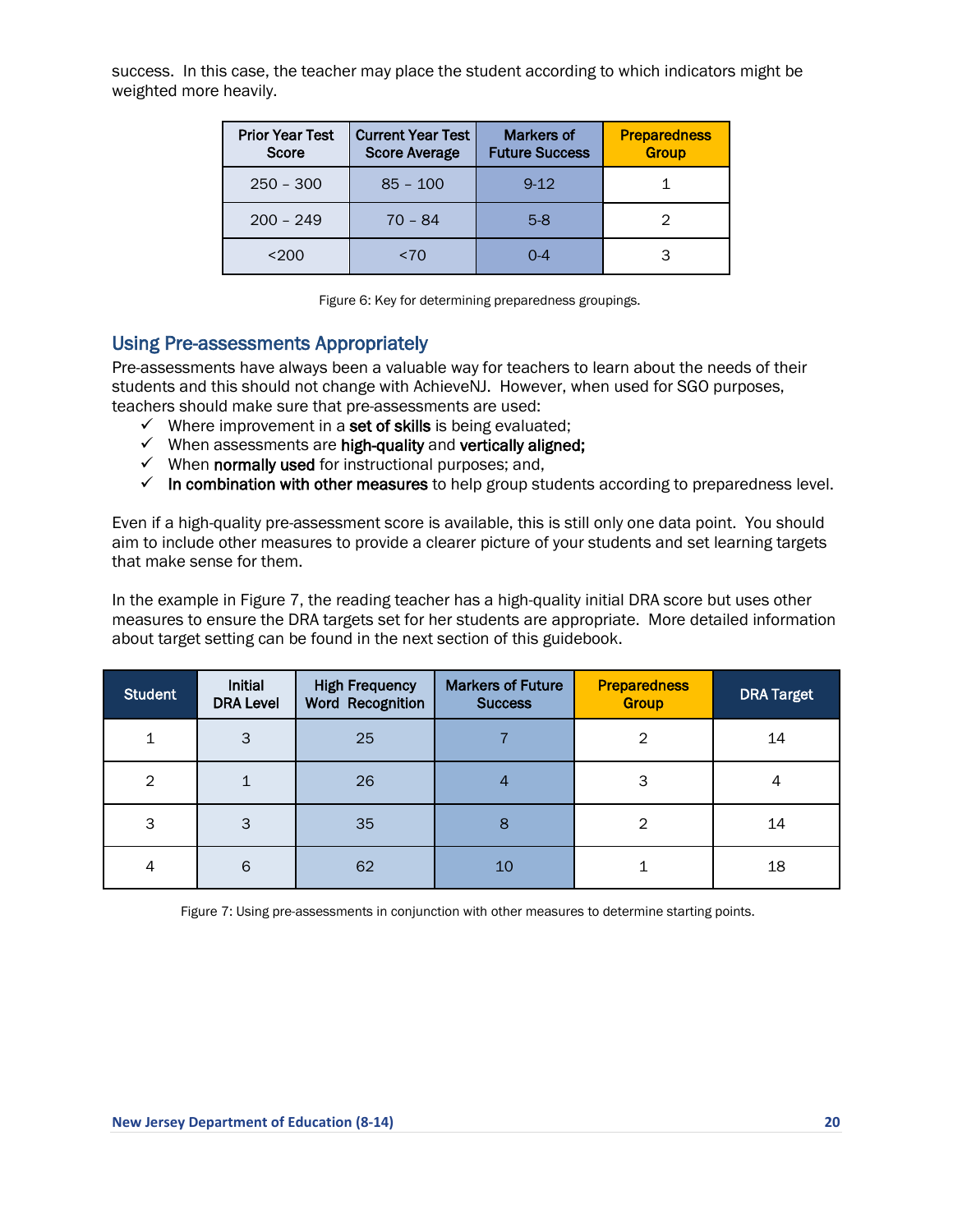<span id="page-20-3"></span>

# Step 3: Set Ambitious and Achievable Student Growth Objectives

#### <span id="page-20-0"></span>Required

SGOs must be specific and measurable and be based on student growth and/or achievement.

Note *There are several ways you might consider setting SGOs within the broad required framework. The percentages and approaches that follow are only suggestions. Teachers and supervisors should collaborate to ensure that SGOs and their scoring plans make sense for the multitude of circumstances, classes, and groups of students in their district.*

After you have developed or chosen a high-quality SGO assessment and have documented the starting points of the students in the course, the next step is to combine this information to define SGOs that are ambitious, but achievable. Developing quality learning goals is highly dependent on expert knowledge of your students and assessments and the professional collaboration that occurs between you and your supervisor.

## <span id="page-20-1"></span>General and Specific, and Simple and Tiered SGOs

In 2013-14, the Department provided a variety of options to consider when setting SGOs including distinguishing between general and specific (broad vs. narrow scope), and simple and tiered (whole class goals vs. class group goals). In some cases, educators may find value in these distinctions and may continue to make them. However, to ensure our SGO guidance reflects emerging best practices, these distinctions are no longer used by the Department. Therefore, rather than specifying general and specific SGOs, we emphasize that your combined SGOs should reflect a significant proportion of your students and the standards you are responsible for teaching. Also, educators have recognized the "tiered" SGO approach is beneficial for students and teachers. While other approaches are allowed by regulation, the Department's guidance focuses on setting learning targets that are differentiated by students' starting points.

## <span id="page-20-2"></span>Describing Success on an SGO

SGOs must be scored based on a 1 to 4 scale. Shown in Figure 8 are four descriptors for each of the four attainment levels.

| <b>Teacher's Attainment of Student Growth Objective</b>                                            |                                                                                                  |                                                                                              |                                                                                                                |  |  |  |
|----------------------------------------------------------------------------------------------------|--------------------------------------------------------------------------------------------------|----------------------------------------------------------------------------------------------|----------------------------------------------------------------------------------------------------------------|--|--|--|
| Insufficient<br>Exceptional<br><b>Full</b><br>Partial<br>з                                         |                                                                                                  |                                                                                              |                                                                                                                |  |  |  |
| Teacher has<br>demonstrated an<br>exceptional impact on<br>learning by exceeding<br>the objective. | Teacher has<br>demonstrated a<br>considerable impact<br>on learning by meeting<br>the objective. | Teacher has<br>demonstrated some<br>impact on learning but<br>did not meet the<br>objective. | Teacher has<br>demonstrated an<br>insufficient impact on<br>learning by falling far<br>short of the objective. |  |  |  |

Figure 8: Descriptions of attainment levels for SGOs.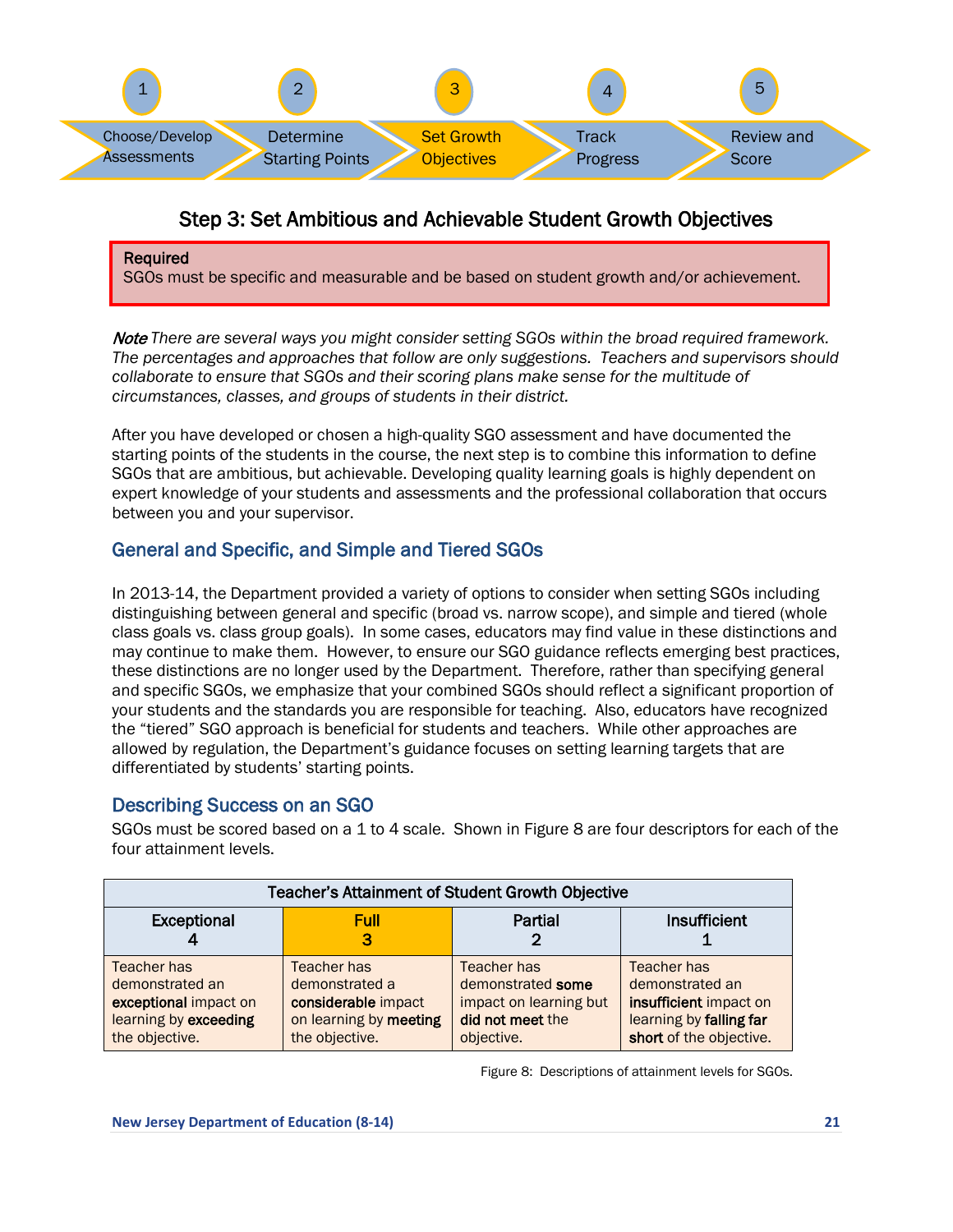A variety of approaches can be used to set goals for students. The first approach shown below has been widely adopted by educators and is discussed in detail. However, there are other approaches to goal setting below on pages 22-24 that may be considered when dealing with particular situations.

## 1) SGOs based on the percentage of students meeting an achievement target

Determine the following:

- a) A target score that represents a vision of success for a given assessment;
- b) The percentage of students in a group that should meet this mark and demonstrate that you have had a considerable impact on learning in the class; and
- c) A reasonable range around this percentage for the other categories of performance on the SGO.

For example:

- a) You and your supervisor decide that 80% on a challenging assessment indicates considerable success in your course. In other words, a "B" on this assessment is a good score; teachers make this type of decision all the time, setting standards for tests, quizzes, and courses using an alphanumeric grading system.
- b) Based on multiple measures of student starting points, your evaluator agrees that about 75 percent of students should be able make this score at the end of the year. So, to achieve a score of a 3 on your SGO, 75 percent or greater of your students must earn 80 percent or greater on the SGO assessment
- c) You set ranges around this student percentage that make sense. In the example below, adding or subtracting 10 percent provides ranges for scores of 4, 2, and 1. See Figure 9 below.

| <b>Student Target Score</b><br>on Assessment | Attainment Level in Meeting Student Growth Objective<br>Percent of Students Meeting Target |                  |             |              |  |  |
|----------------------------------------------|--------------------------------------------------------------------------------------------|------------------|-------------|--------------|--|--|
| $\geq$ 80% on SGO<br>Assessment              | Exceptional                                                                                | <b>Full</b><br>3 | Partial     | Insufficient |  |  |
|                                              | $\geq 85\%$                                                                                | >75%             | $\geq 65\%$ | <65%         |  |  |

Figure 9: SGO learning goals based on number of students meeting a target score.

The process above can be repeated to set goals for several groups of students differentiated by their starting points. Determine the target score that would make most sense for them and add to the scoring plan. The example below in Figure 10 shows three groups of students whose target score changes while the percentage of students remains constant.

| Preparedness  | <b>Student Target</b><br>Score on | Attainment Level in Meeting Student Growth Objective<br>Percent of Students Achieving Target Score |                  |             |              |  |
|---------------|-----------------------------------|----------------------------------------------------------------------------------------------------|------------------|-------------|--------------|--|
| Group         | Assessment                        | Exceptional                                                                                        | <b>Full</b><br>з | Partial     | Insufficient |  |
|               | $\geq 90\%$                       | 285%                                                                                               | $\geq 75\%$      | $\geq 65\%$ | $<65\%$      |  |
| $\mathcal{D}$ | $\geq 80\%$                       | $\geq 85\%$                                                                                        | >75%             | $\geq 65\%$ | $~5\%$       |  |
| З             | $\geq 70\%$                       | $\geq 85\%$                                                                                        | $\geq 75\%$      | $\geq 65\%$ | <65%         |  |

Figure 10: SGO learning goals based on the percentage of students meeting an assessment score.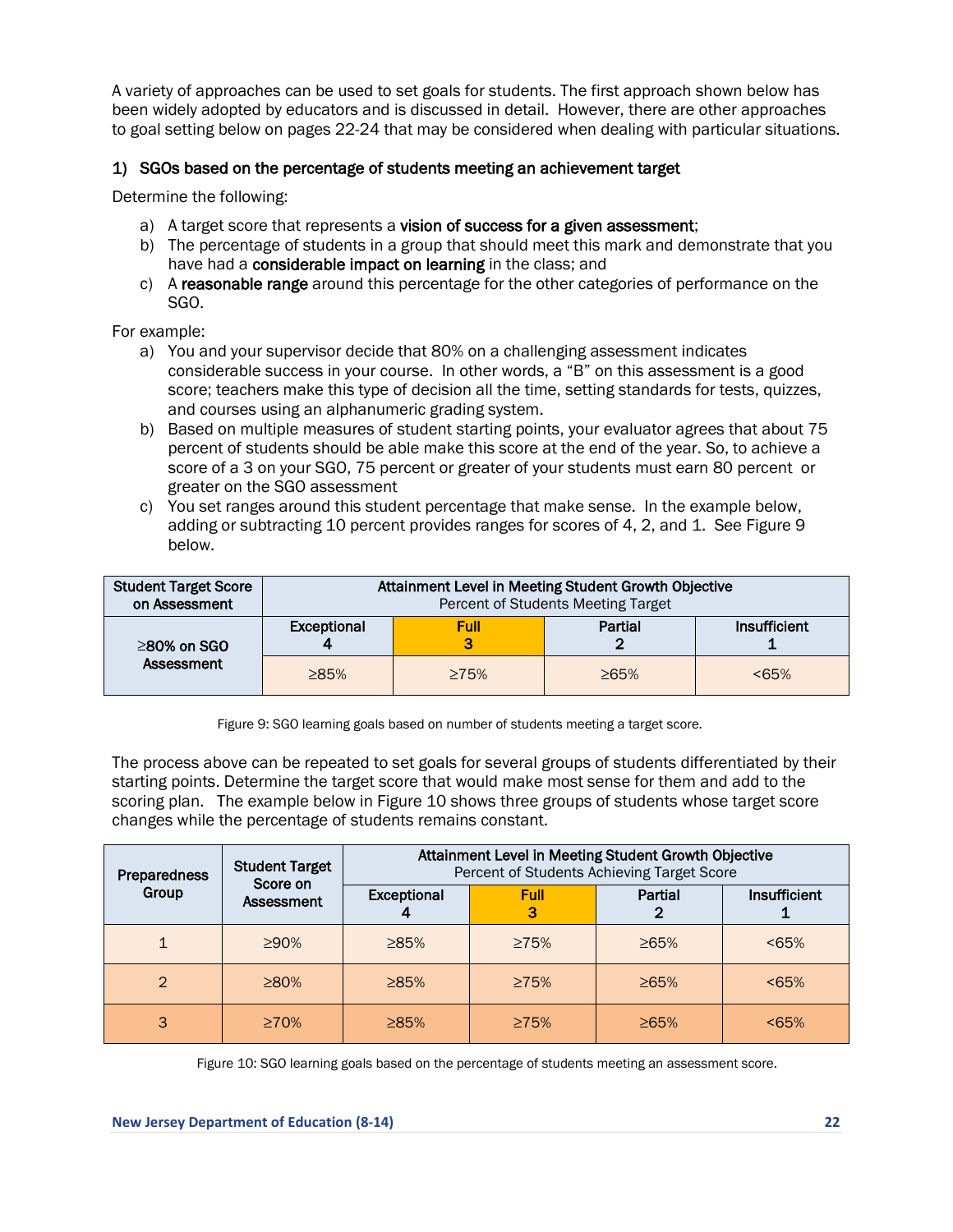## 2) Small class sizes: Goals based on the number of students meeting an achievement target

For small numbers of students, stating a percentage of students that will meet a target may be impractical. For example, if there are five students in a group, each student represents fully 20 percent of the group. This makes it challenging to create a scoring plan that makes sense and the teacher may decide to use numbers of students meeting the goal instead. For example, as shown in Figure 11, an elementary school teacher groups her 24 students according to how well prepared they are to improve their reading level during the year as measured by the DRA. She does not use a precise percentage of students but numbers of students instead. If students leave or enter the class during the year, she can make adjustments to the numbers in each group accordingly.

| Preparedness   | <b>Student Target</b><br>Score on | Attainment Level in Meeting Student Growth Objective<br>Number of Students Achieving Target Score |                  |              |                     |  |
|----------------|-----------------------------------|---------------------------------------------------------------------------------------------------|------------------|--------------|---------------------|--|
| Group          | Assessment                        | Exceptional                                                                                       | <b>Full</b><br>3 | Partial<br>2 | <b>Insufficient</b> |  |
|                | $\geq 4$                          | 5/5                                                                                               | 4/5              | 3/5          | <3/5                |  |
| $\overline{2}$ | $\geq$ 14-16                      | $\geq$ 12/13                                                                                      | $\geq 10/13$     | $\geq 8/13$  | <8/13               |  |
| 3              | $\geq$ 18-20                      | $\geq 5/6$                                                                                        | 4/6              | 3/6          | <3/6                |  |

Figure 11: SGO learning goals for three groups of students based on the number of the students attaining the target score.

#### 3) Small class sizes: Goals based on the average score of a group of students

In the following example (Figure 12), a resource room teacher has two preparedness groups in a class of seven students. Rather than being limited by the number of students meeting the goal, which can be quite fluid as students enter and leave the classroom, she sets her goal based on the average score on the assessment for each group. She also includes a provision for students who graduate from her program during the year. Using an average score approach when students are grouped by starting points is an approach that can also be adapted to larger groups of students.

| <b>Preparedness</b> | Attainment Level in Meeting Student Growth Objective<br>Average Student Performance on Assessment |             |             |              |  |  |
|---------------------|---------------------------------------------------------------------------------------------------|-------------|-------------|--------------|--|--|
| Group               | <b>Exceptional</b>                                                                                | <b>Full</b> | Partial     | Insufficient |  |  |
|                     | $\geq 80\%$<br>or tests out of<br>program                                                         | $\geq 70\%$ | $\geq 65\%$ | < 65%        |  |  |
| າ                   | $\geq 90\%$<br>or tests out of<br>program                                                         | $\geq 80\%$ | $\geq 75\%$ | $~14.75\%$   |  |  |

Figure 12: Learning goals for two groups of students based on average student performance in each group.

#### Small Class Sizes: Goals for Individual students

For some classes, it might be practical and make more sense to set individualized targets for students. This may be especially appropriate in classes where there is a wide variety of needs and performance levels such as in some special education classrooms. Here, rather than clustering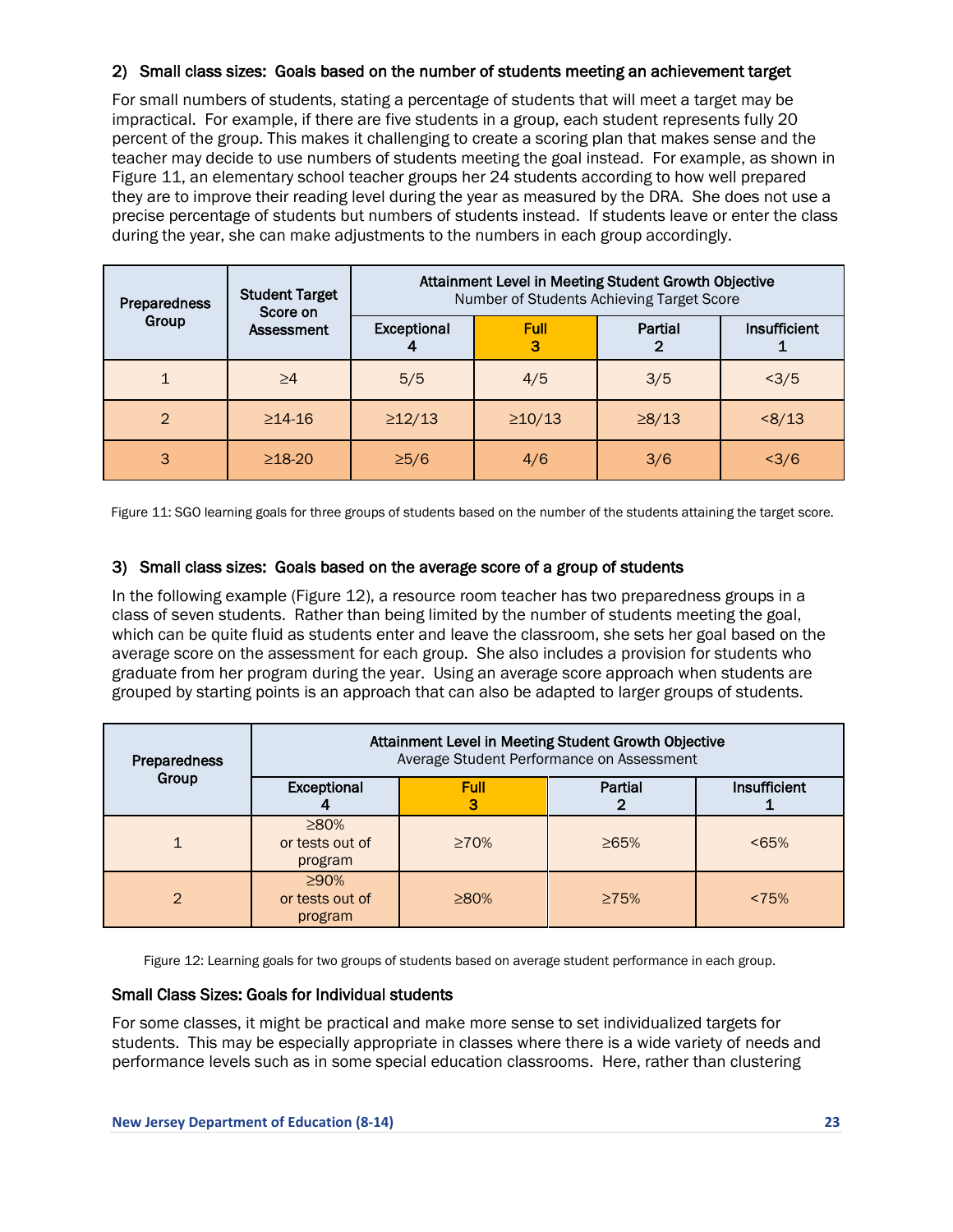students in groups, the teacher tailors a student specific goal for each student based on information about the student including prior learning data and an inspection of each child's IEP. See this [Evaluation of Special Education Teachers](http://www.state.nj.us/education/AchieveNJ/teacher/SpecialEducatorOverview.pdf) overview for more information about the relationship between IEPs and SGOs.

#### 4) Using high-quality pre- and post- assessments: Goals that measure changes in proficiency level

When pre- and post-assessments are used appropriately as described in the information on page 20, change in proficiency using high-quality assessments such as the DRA, MAP, or other standardized assessment, can yield useful measures of success. When choosing this approach, you might consider setting differentiated growth goals recognizing that some students are further behind than others when entering your class. Your SGO can focus on bringing these students closer or up to grade level.

Figure 13 shows three groups of students and their starting points according to their current reading level. More growth is expected by this teacher for students starting further behind. When adopting this approach to goal-setting, make sure you consider data in addition to the scores on the first diagnostic assessment to set good goals for all students. See [Step 2 of the SGO process](#page-16-3) for more information on determining starting points using multiple measures.

| <b>Preparedness Group</b>                        | Attainment Level in Meeting Student Growth Objective<br>Student Proficiency Growth on Reading Assessment (years) |             |             |              |  |  |
|--------------------------------------------------|------------------------------------------------------------------------------------------------------------------|-------------|-------------|--------------|--|--|
|                                                  | Exceptional                                                                                                      | <b>Full</b> | Partial     | Insufficient |  |  |
| More than 2 years below<br>grade                 | >2.0                                                                                                             | >1.5        | >1.0        | < 1.0        |  |  |
| 1 to 2 years below grade                         | $\geq 1.5$                                                                                                       | $\geq 1.25$ | $\geq 1.0$  | ~1.0         |  |  |
| Above grade level to 1 year<br>below grade level | >1.25                                                                                                            | $\geq 1.0$  | $\geq 0.75$ | 50.75        |  |  |

Figure 13: Learning goals for three groups of students with degree of expected growth differentiated by starting points.

#### 5) Gathering more Information from SGO scores: Goals set in smaller increments

In some circumstances, it may make sense to adopt a goal setting strategy that recognizes success in increments smaller than can be captured on a whole number 1 - 4 scale. While using whole numbers is simpler, more information can be gathered from a scoring plan that is divided into finer scores. A suggested approach is shown below – as with all the examples in this guidebook, these numbers are for illustrative purposes only and are not required by the Department.

| Attainment Level in Meeting Student Growth Objective<br>Percent of Students Achieving Target Score on Assessment |                                 |           |           |     |     |     |  |
|------------------------------------------------------------------------------------------------------------------|---------------------------------|-----------|-----------|-----|-----|-----|--|
| 4.0                                                                                                              | 3.5<br>3.0<br>1.5<br>2.0<br>2.5 |           |           |     |     | 1.0 |  |
| ≥95                                                                                                              | ≥85                             | $\geq 80$ | $\geq$ 75 | 270 | ≥65 | <65 |  |

Figure 14: Scoring guide using 0.5 increments.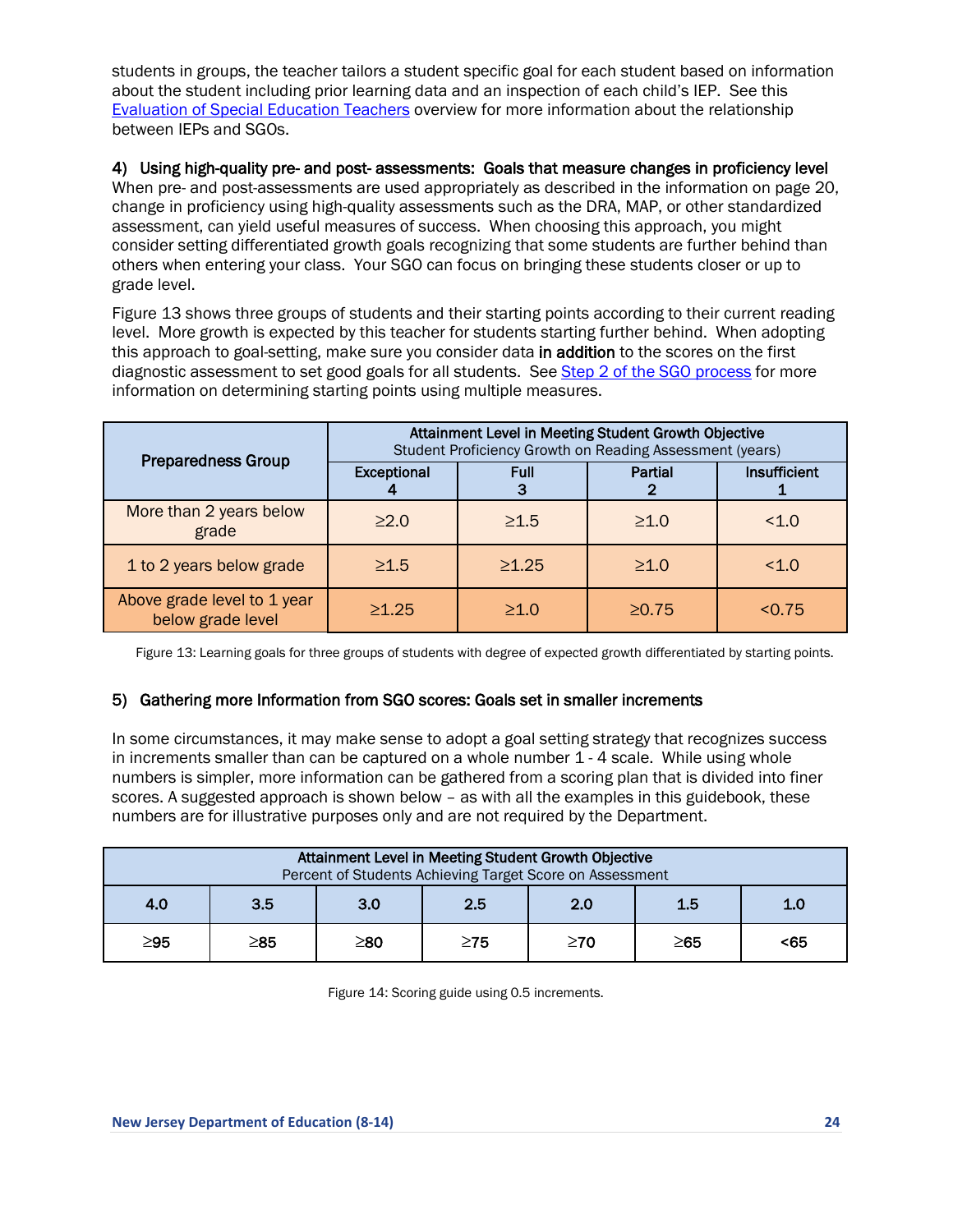## <span id="page-24-0"></span>Completing a Student Growth Objective Form Prior to the Approval Deadline

#### Revised SGO Form

Based on educator feedback, we have revised several of the optional SGO resource documents including the SGO Form to align with this guidebook.[9](#page-24-1) This optional form should be modified by districts to meet their own specific needs. Reminders that modifications can be made are embedded throughout the form. A blank copy of this form can be found in th[e Appendix](#page-32-0) and on the [AchieveNJ website.](http://www.state.nj.us/education/AchieveNJ/teacher/2014-15StudentGrowthObjectiveForm.pdf)

#### Example SGO Form and Completion Notes

Examine Mr. Newton's form in Figure 15 below and the brief narrative for each section to help guide your own form completion process.

- A. In the top section of the form, Mr. Newton includes general information including number of students and the time span of the SGO.
- B. The standards, rationale, and assessment section can be filled in following completion of [Step 1](#page-11-3) of the SGO process. Mr. Newton states and briefly describes the standards. He provides the reasons why these standards are important for future success of his students. He also describes the assessment method he will use, noting that the assessment is used across the physics department at a time typically set aside for testing in the school.
- C. Mr. Newton describes the three information categories he uses to determine starting points [\(Step 2\)](#page-16-3) and provides a rationale for making decisions where students do not fit cleanly into one category or another.
- D. Based on [Step 3](#page-20-0) of the SGO process, the teacher clearly states his objective for the different preparedness groups of students and describes in the table the scores he expects them to earn.
- E. Mr. Newton's scoring plan is aligned with other parts of the form and describes performance levels in terms of the percentage of students who are expected to meet the target score.

|   | <b>Name</b>                                                                                                                                                                                                                                                                                                                                                                                                                                                                                                                                                                                                                                                                                                                                                                                                                 | <b>School</b> | Grade | Course/<br><b>Subject</b> | Number of<br><b>Students</b> | Interval of<br><b>Instruction</b> |  |  |
|---|-----------------------------------------------------------------------------------------------------------------------------------------------------------------------------------------------------------------------------------------------------------------------------------------------------------------------------------------------------------------------------------------------------------------------------------------------------------------------------------------------------------------------------------------------------------------------------------------------------------------------------------------------------------------------------------------------------------------------------------------------------------------------------------------------------------------------------|---------------|-------|---------------------------|------------------------------|-----------------------------------|--|--|
| A | I. Newton                                                                                                                                                                                                                                                                                                                                                                                                                                                                                                                                                                                                                                                                                                                                                                                                                   | Einstein      | 9     | Physics 1                 | 65/65                        | October 15 to                     |  |  |
|   |                                                                                                                                                                                                                                                                                                                                                                                                                                                                                                                                                                                                                                                                                                                                                                                                                             | Academy       |       |                           |                              | April 15                          |  |  |
|   | <b>Standards, Rationale, and Assessment Method</b><br>Name the content standards covered, state the rationale for how these standards are critical for the next level of<br>the subject, other academic disciplines, and/or life/college/career. Name and briefly describe the format of the<br>assessment method.                                                                                                                                                                                                                                                                                                                                                                                                                                                                                                          |               |       |                           |                              |                                   |  |  |
| B | <b>Standards</b><br>NJCCCS physical science 5.2.12 C, D and E (energy, energy transformation, force and motion)<br>NJCCCS science practices 5.1.12 A-D (scientific explanations, investigation, reflection, and participation)<br>Rationale<br>This SGO includes all of the NJCCCS related to physics creating a foundation important for<br>$\bullet$<br>students who will take AP and/or college-level physics and is fundamental to many careers<br>including architecture, mechanics, engineering, medicine.<br>The SGO also includes all of the science practice standards crucial in helping student become<br>$\bullet$<br>scientific thinkers. This mindset is valuable for making decisions when a large amount of<br>information is available and must be analyzed for value and accuracy. It is critical in most |               |       |                           |                              |                                   |  |  |

<span id="page-24-1"></span> $^{9}$  Copies of 2013-14 documents can be found on the [AchieveNJ website.](http://highpoint.state.nj.us/education/AchieveNJ/resources/scoring/1415nonmSGPsummaryform.docx)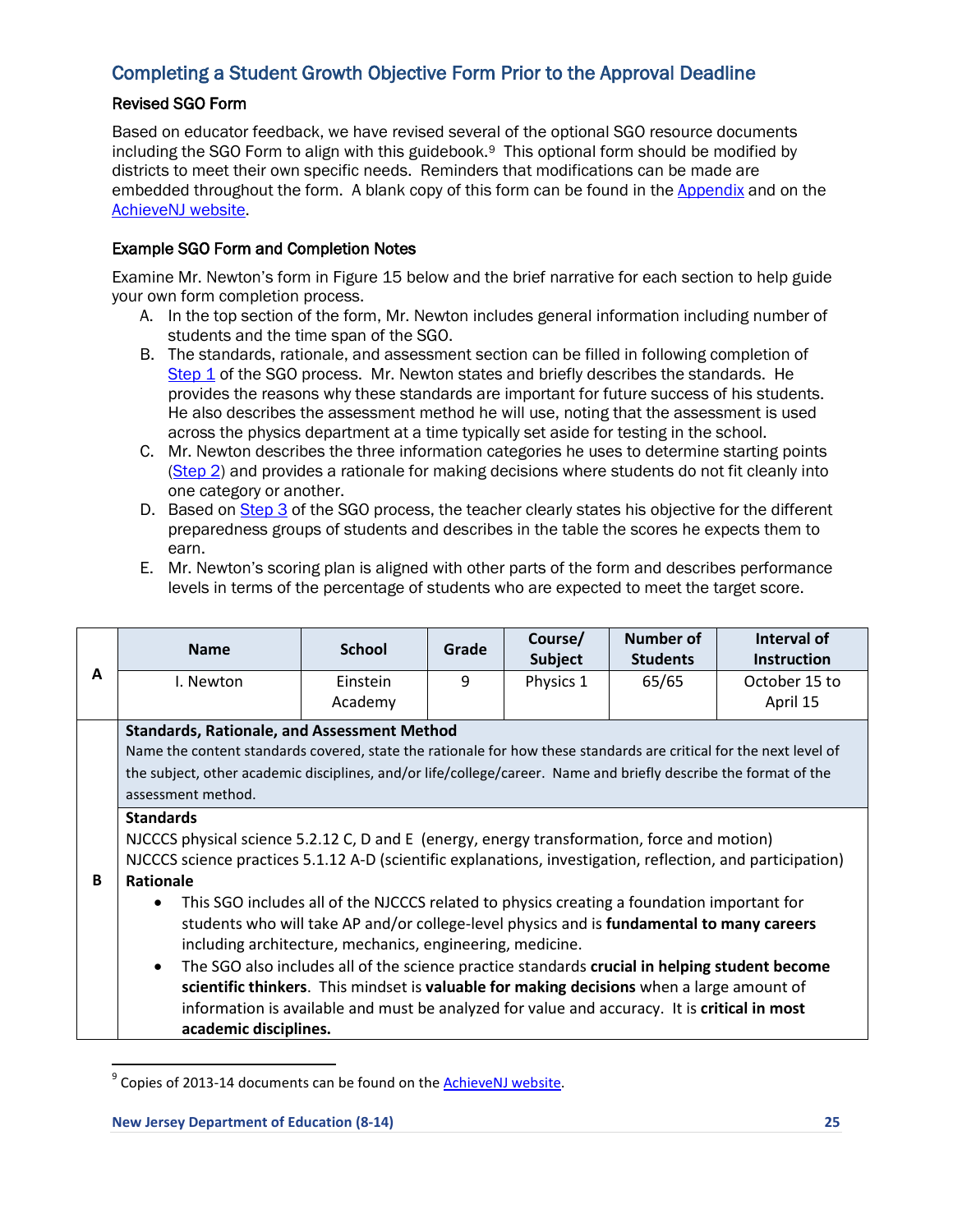|   | <b>Assessment</b><br>Physics department's common assessment administered at the end of the 3 <sup>rd</sup> marking period.<br>Written: 60 multiple choice (4 choice), 5 short response questions, 1 essay.<br>Practical: Students design a simple apparatus, take measurements, and collect data.                                                                                                |                                                    |                     |                                                                                                                                                               |              |                                      |  |  |
|---|--------------------------------------------------------------------------------------------------------------------------------------------------------------------------------------------------------------------------------------------------------------------------------------------------------------------------------------------------------------------------------------------------|----------------------------------------------------|---------------------|---------------------------------------------------------------------------------------------------------------------------------------------------------------|--------------|--------------------------------------|--|--|
|   | <b>Starting Points and Preparedness Groupings</b><br>State the type of information being used to determine starting points and summarize scores for each type by group.<br>Modify the table as needed.                                                                                                                                                                                           |                                                    |                     |                                                                                                                                                               |              |                                      |  |  |
|   |                                                                                                                                                                                                                                                                                                                                                                                                  | Information #1<br>Information #2<br>Information #3 |                     |                                                                                                                                                               |              |                                      |  |  |
|   | <b>Preparedness Group</b>                                                                                                                                                                                                                                                                                                                                                                        | Grade 8 math NJ ASK                                |                     | <b>Markers of Future</b><br><b>Success</b>                                                                                                                    |              | Physics department<br>pre-assessment |  |  |
| C | 3                                                                                                                                                                                                                                                                                                                                                                                                | $200$                                              |                     | $<$ 5                                                                                                                                                         |              | 35-49                                |  |  |
|   | $\overline{2}$                                                                                                                                                                                                                                                                                                                                                                                   | 200-250                                            |                     | $5 - 10$                                                                                                                                                      |              | 50-66                                |  |  |
|   | $\mathbf{1}$                                                                                                                                                                                                                                                                                                                                                                                     | >250                                               |                     | $>10$                                                                                                                                                         |              | 67-80                                |  |  |
|   | Students who score at the same level in at least two information categories will be placed in that level.<br>In cases where students are close to the next highest category, I will consider student's current grades<br>when making an appropriate placement determination.                                                                                                                     |                                                    |                     |                                                                                                                                                               |              |                                      |  |  |
|   | <b>Student Growth Objective</b><br>State simply what percentage of students in each preparedness group will meet what target in the space below,<br>e.g. "75% of students in each group will meet the target score." Describe how the targets reflect ambitious and<br>achievable scores for these students. Use the table to provide more detail for each group. Modify the table as<br>needed. |                                                    |                     |                                                                                                                                                               |              |                                      |  |  |
|   | At least 70% of my students will attain the scores shown below according to their preparedness group.                                                                                                                                                                                                                                                                                            |                                                    |                     |                                                                                                                                                               |              |                                      |  |  |
| D | Preparedness Group<br>(e.g. 1, 2, 3)                                                                                                                                                                                                                                                                                                                                                             |                                                    |                     | Number of Students in Each<br>Group                                                                                                                           |              | Target Score on SGO<br>Assessment    |  |  |
|   | 3                                                                                                                                                                                                                                                                                                                                                                                                |                                                    |                     | 36/65                                                                                                                                                         |              | 70                                   |  |  |
|   | $\overline{2}$                                                                                                                                                                                                                                                                                                                                                                                   |                                                    | 21/65               |                                                                                                                                                               | 80           |                                      |  |  |
|   | 1                                                                                                                                                                                                                                                                                                                                                                                                |                                                    | 8/65                |                                                                                                                                                               |              | 90                                   |  |  |
|   | State the projected scores for each group and what percentage/number of students will meet this target at each                                                                                                                                                                                                                                                                                   |                                                    | <b>Scoring Plan</b> | attainment level. Modify the table as needed.                                                                                                                 |              |                                      |  |  |
|   |                                                                                                                                                                                                                                                                                                                                                                                                  | Student                                            |                     | Attainment Level in Meeting Student Growth Objective<br>Percentage of Students Achieving Target Score                                                         |              |                                      |  |  |
|   | <b>Preparedness Group</b>                                                                                                                                                                                                                                                                                                                                                                        | <b>Target Score</b>                                | Exceptional<br>4    | <b>Full</b><br>3                                                                                                                                              | Partial<br>2 | Insufficient<br>1                    |  |  |
| E | 3                                                                                                                                                                                                                                                                                                                                                                                                | 70                                                 | ≥85%                | ≥75%                                                                                                                                                          | ≥65%         | <65%                                 |  |  |
|   | $\overline{2}$                                                                                                                                                                                                                                                                                                                                                                                   | 80                                                 | ≥85%                | ≥75%                                                                                                                                                          | ≥65%         | <65%                                 |  |  |
|   | $\mathbf{1}$                                                                                                                                                                                                                                                                                                                                                                                     |                                                    |                     | 90 (S5% – 285% – 275% – 265% – 265% – 57% – 90 (S5% – 265% – 57%)<br>  Figure 15: Sample SGO Form showing components to be filled out prior to \$GO approval. |              |                                      |  |  |

Figure 15: Completed SGO form prior to administrator approval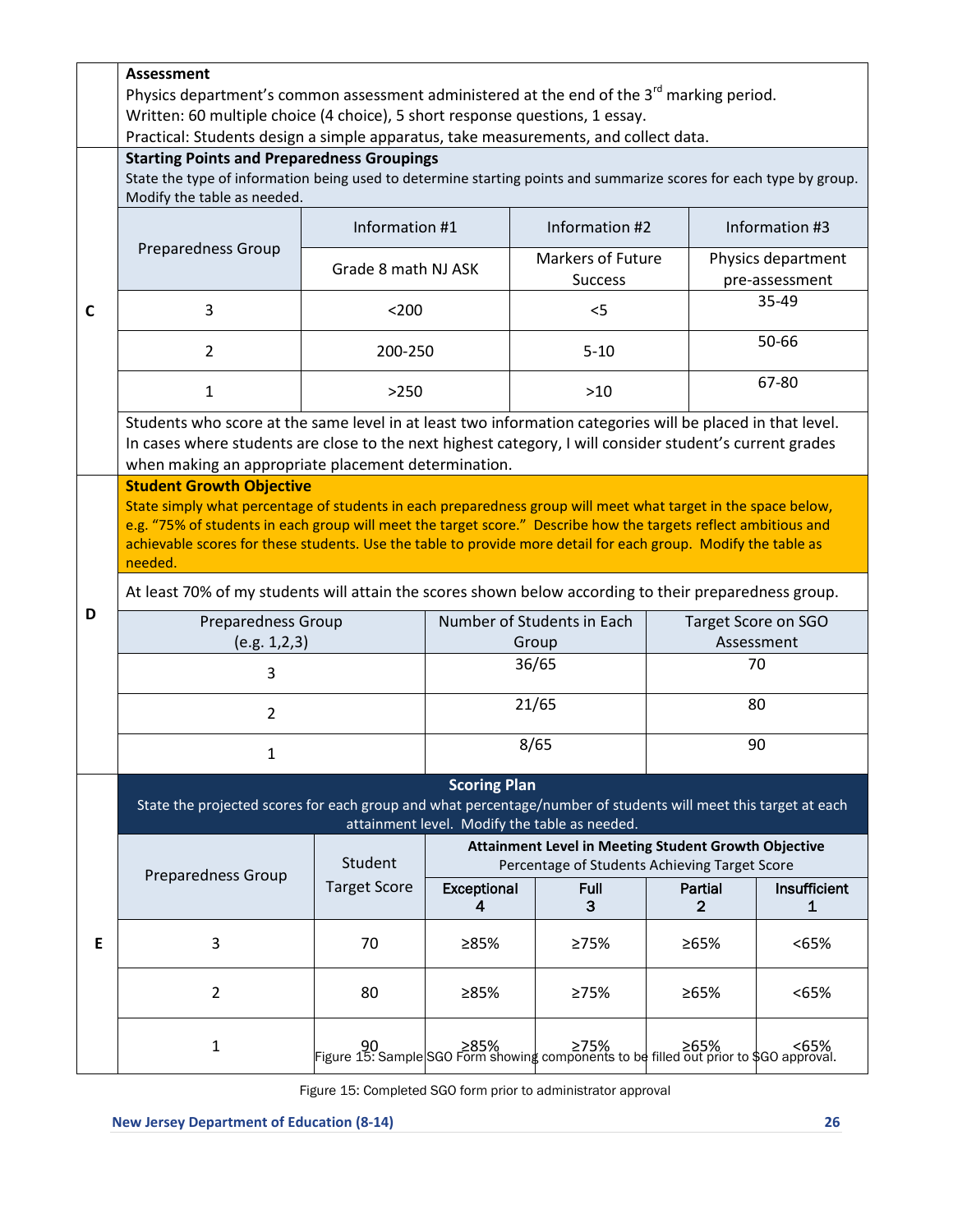

# Step 4: Track Progress and Refine Instruction

<span id="page-26-0"></span>The value of goal-setting becomes particularly apparent when educators track progress towards these goals and can then make adjustments to stay on track. In the classroom, tracking goals means monitoring student performance through some sort of assessment. These assessments could be benchmark assessments that are already in place, for example. They could also be the components in a portfolio.

During the middle of the school year or course, you and your supervisor should check in to evaluate the progress your students are making towards the targets you have set for them. The Mid-Course [Check-in Form](http://www.state.nj.us/education/AchieveNJ/teacher/forms/SGO4-1.pdf) (also found in the Appendix) may help to facilitate the discussion, encouraging you to reflect on the following questions:

- How are your students progressing toward your SGOs? How do you know?
- Which students are struggling/exceeding expectations? What are you doing to support them?
- What additional resources do you need to support you as you work to achieve your SGOs?

During this check-in, you can share evidence of learning that supports answers to these questions and adjustments to your teaching strategy. This is an excellent opportunity for you to demonstrate responsiveness to student needs and for your supervisor to provide guidance and support as necessary.

At this time, it may also be appropriate to make adjustments to the scoring plan of the SGO to take into account students who have left or entered the class, or take into account significant changes in the course or instruction that may influence the predicted outcomes of the students. Any changes that are made to the SGO must be approved by the superintendent and may be documented in the section of the optional SGO form shown below.

#### **Notes**

Describe any changes made to SGO after initial approval, e.g. because of changes in student population, other unforeseen circumstances, etc.

Figure 16: Section on SGO Form for documenting changes to SGO.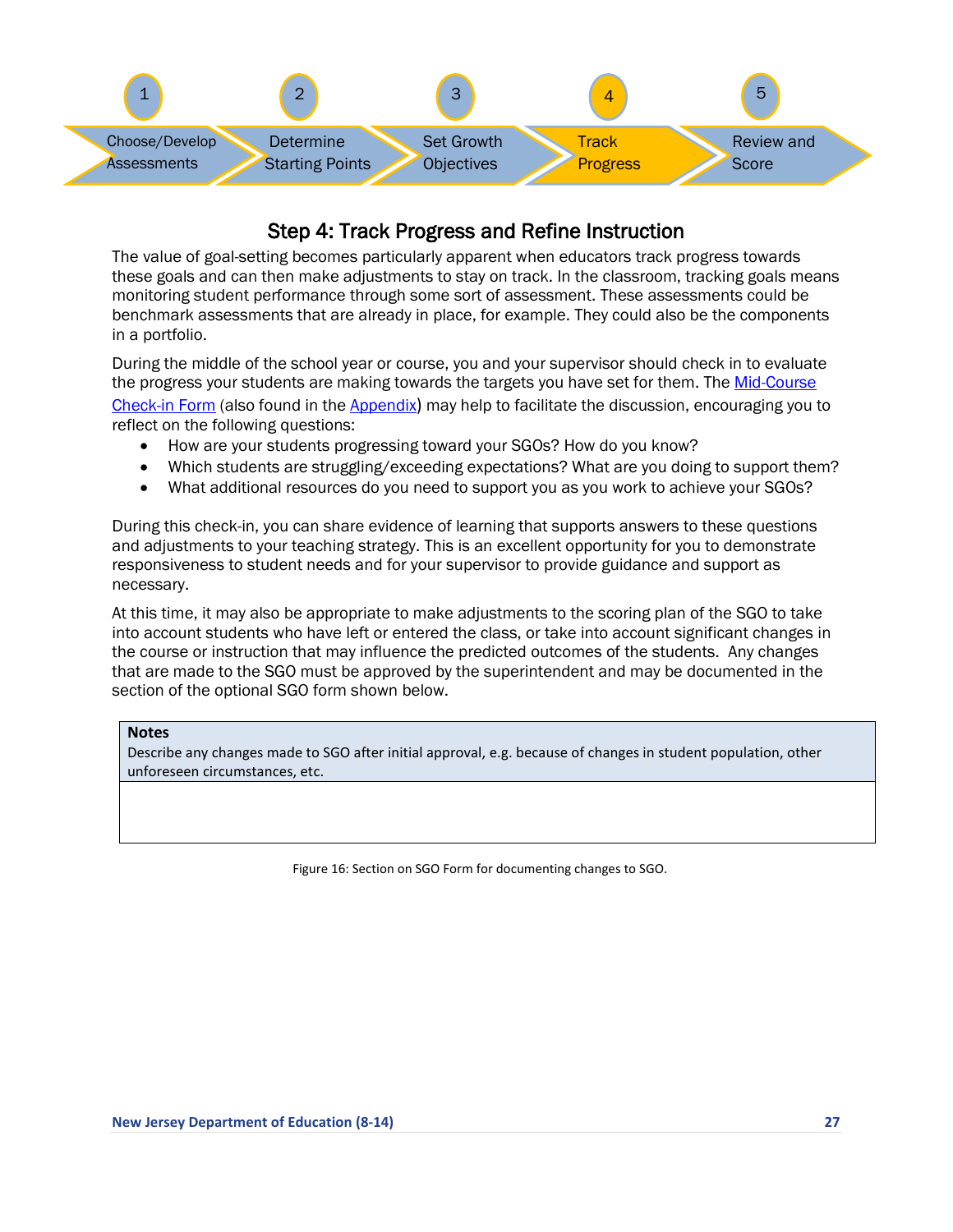<span id="page-27-2"></span><span id="page-27-1"></span>

# Step 5: Review Results and Score

#### <span id="page-27-0"></span>Required

ł

A teacher's supervisor and/or a member of the School Improvement Panel will calculate a rating for the SGOs.

Note *The approved SGO scoring plan and assessment should be consulted when determining the final score. In rare instances where there have been significant changes in a teacher's class that affect the teacher's SGO score, such as truly exceptional or unusual circumstances leading to poor teacher or student attendance, the supervisor may use his or her professional judgment to provide a fair and accurate score.*

At the end of the school year, you will compile the results of the assessment(s) used for SGOs and your supervisor will use them to formulate an SGO score.

In the example below in Figure 17 on page 29, Mr. Newton uses results on his SGO assessment to determine how many students met their objective. He then circles the number his SGO scoring plan and transfers the information to the results section of the form as shown. By using a weighted method to calculate his provisional score prior to meeting with his supervisor, Mr. Newton generates a score that proportionally represents the learning in his three unevenly-sized preparedness groups. This method is described in more detail in the next section.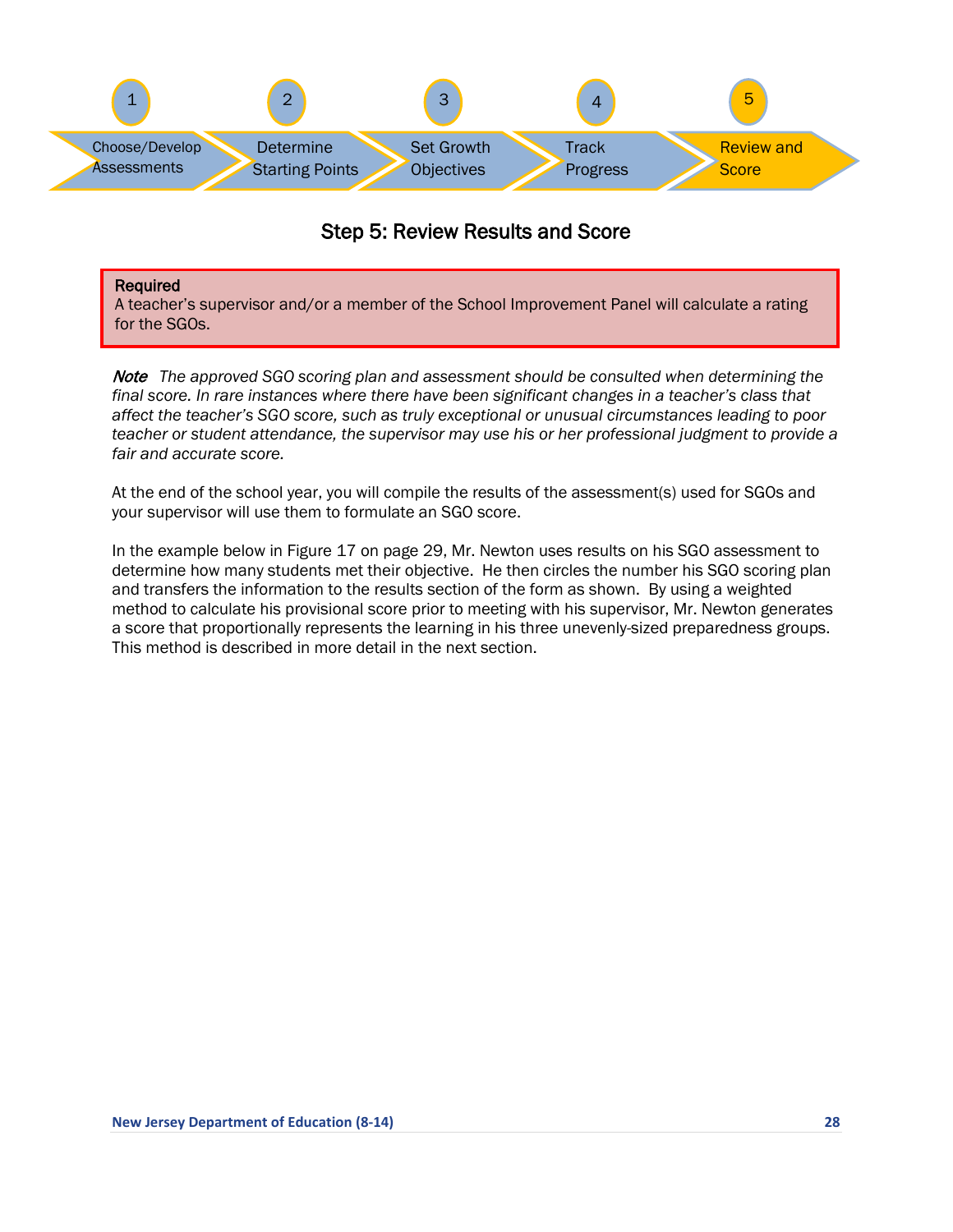**Scoring Plan**

State the projected scores for each group and what percentage of students will meet this target at each attainment level. Modify the table as needed.

| <b>Preparedness Group</b> | Student             | <b>Attainment Level in Meeting Student Growth Objective</b><br>Percentage of Students Achieving Target Score |             |             |              |  |
|---------------------------|---------------------|--------------------------------------------------------------------------------------------------------------|-------------|-------------|--------------|--|
|                           | <b>Target Score</b> | Exceptional                                                                                                  | Full        | Partial     | Insufficient |  |
| Low                       | 70                  | ≥85%                                                                                                         | $\geq 75\%$ | $\geq 65\%$ | < 65%        |  |
| <b>Medium</b>             | 80                  | ≥85%                                                                                                         | $\geq 75\%$ | $\geq 65\%$ | < 65%        |  |
| High                      | 90                  | ≿85%                                                                                                         | ≥75%        | ≥65%        | < 65%        |  |
|                           |                     |                                                                                                              |             |             |              |  |

| <b>Results of Student Growth Objective</b><br>Summarize results using weighted average as appropriate. Delete and add columns and rows as needed. |                                    |                                  |                                         |                       |                                          |  |  |
|---------------------------------------------------------------------------------------------------------------------------------------------------|------------------------------------|----------------------------------|-----------------------------------------|-----------------------|------------------------------------------|--|--|
|                                                                                                                                                   |                                    |                                  |                                         |                       |                                          |  |  |
| Preparedness<br>Group                                                                                                                             | <b>Students at Target</b><br>Score | Teache <sub>r</sub> SGO<br>Sodre | Weight (based on<br>students per group) | <b>Weighted Score</b> | <b>Total Teacher</b><br><b>SGO Score</b> |  |  |
| Low                                                                                                                                               | 31/86%                             |                                  | 0.56                                    | 2.24                  |                                          |  |  |
| Medium                                                                                                                                            | 16/76%                             | 3                                | 0.32                                    | 0.96                  | 3.56                                     |  |  |
| High                                                                                                                                              | 6/75%                              | 3                                | 0.12                                    | 0.36                  |                                          |  |  |

Figure 17: Determining a weighted score using the approved scoring plan.

## <span id="page-28-0"></span>Weighted Method for Calculating Tiered Student Growth Objective Scores

The simplest way to generate a score for an SGO that includes several groups of students is to assign a point value to the attainment level for each group. However, this does not take into account that the number of students in each preparedness group may significantly differ. For example, if 85 percent of students in the medium level group made their target, this might result in four points as "exceptional attainment" of the goal. However, perhaps only 65 percent of the high level group made their goal, giving a score of only "partial attainment" and two points. If both groups were of the same size, an average score of a three would fairly represent the teacher's work. However, if there were 50 students in the medium level group and only 10 in the high level group, giving equal weight to each score would not fairly represent the overall achievement. Using a weighted score solves this problem. This can be seen in the next two tables (Figures 18 and 19).

| <b>Number of Students</b><br><b>Preparedness Group</b><br>in Each Group |       | Percentage of Students in<br><b>Each Group</b> | <b>Weight Assigned to</b><br>Attainment Score* |
|-------------------------------------------------------------------------|-------|------------------------------------------------|------------------------------------------------|
| LOW.                                                                    | 36/65 | 56%                                            | 0.56                                           |
| Medium                                                                  | 21/65 | 32%                                            | 0.32                                           |
| High                                                                    | 8/65  | 12%                                            | 0.12                                           |

*\*rounded to produce 1.* 

Figure 18: Calculating weights for attainment scores based on proportion of students.

The calculated weights from Figure 18 can then be applied to the straight scores obtained, as shown in Figure 19.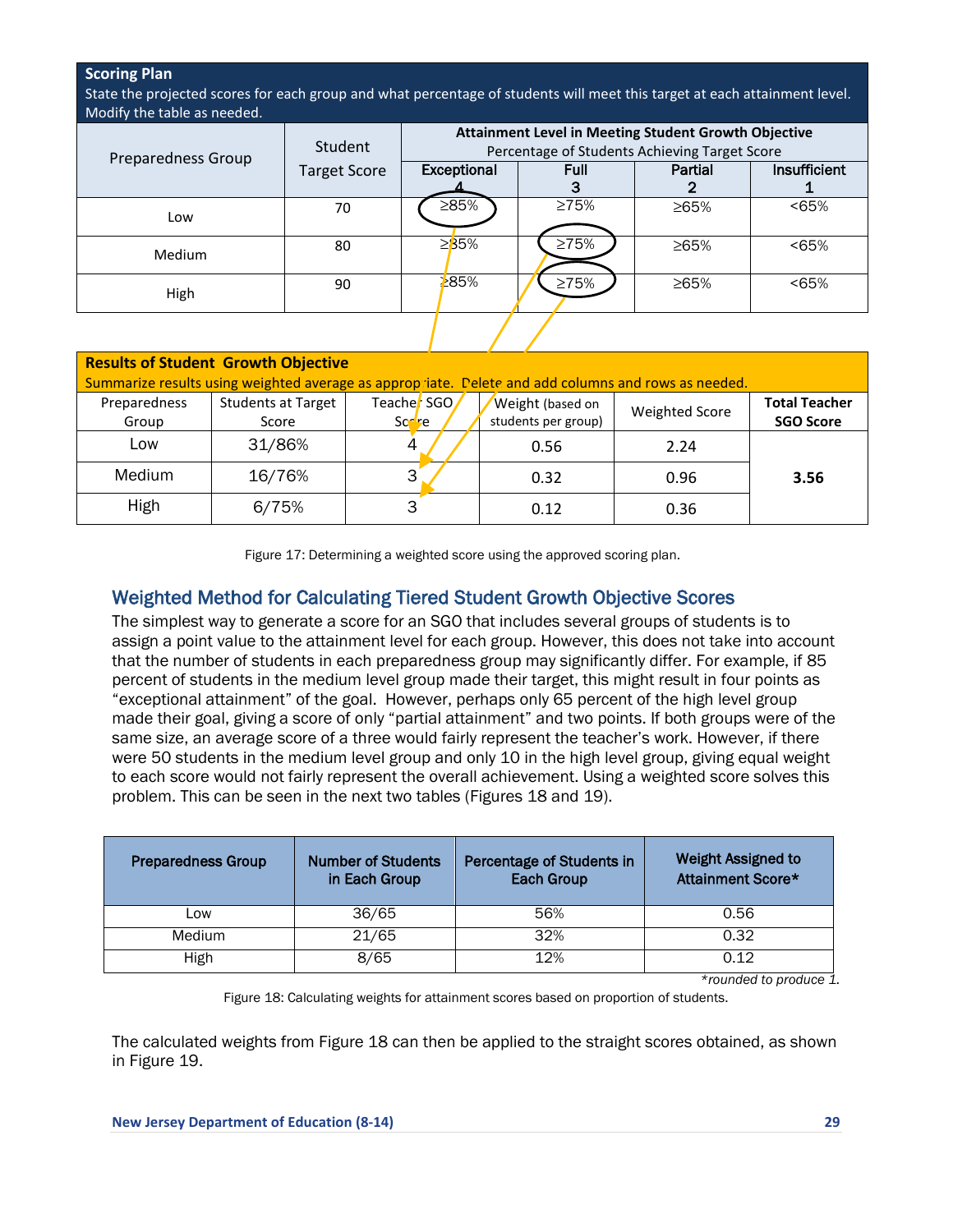| <b>Preparedness</b><br>Group | Number of<br><b>Students at</b><br><b>Target Score</b> | Objective<br><b>Attainment Level</b> | Weight       | <b>Weighted score</b> |
|------------------------------|--------------------------------------------------------|--------------------------------------|--------------|-----------------------|
| Low                          | 31                                                     |                                      | x 0.56       | 2.24                  |
| Medium                       | 16                                                     | 3                                    | x 0.32       | .96                   |
| High                         |                                                        | っ                                    | x 0.12       | .36                   |
|                              |                                                        |                                      | <b>Total</b> | 3.56                  |

Figure 19: Determining a weighted score for a tiered SGO.

## <span id="page-29-0"></span>Calculating a Total Student Growth Objective Score

A teacher with two SGOs can do a simple calculation to work out the final SGO score regardless of type of SGO, or how the score was calculated. Figure 20 demonstrates the calculation used if placing equal weight on both SGOs. A district may decide to use different weightings for each SGO.

| <b>Student Growth</b><br><b>Objective</b> | Score | Weighting    | <b>Weighted Score</b> |
|-------------------------------------------|-------|--------------|-----------------------|
| SGO 1                                     |       | x 0.50       |                       |
| <b>SGO 2</b>                              |       | x 0.50       | 1.5                   |
|                                           |       | <b>Total</b> | 2.50                  |

Figure 20: Determining a final SGO score.

## <span id="page-29-1"></span>Using Student Growth Objectives to Improve Practice and Student Learning

When the SGO process is carried out diligently, the information that SGOs provide will be valuable to teachers who are seeking to improve their practice. Not only can this information be used during the year to make course corrections in instruction, it can be used to develop a well-thought out instructional plan for the following year. You might use the results from your SGOs to inform your professional development plan, choosing to focus on areas of challenge through which you or your students struggled. Conversely, while planning for the next school year, it may be clear from your SGO results that you should keep or expand particularly successful strategies or materials.

The SGO form contains a section where you can document your reflections on the current year's SGO and plan for the next. See Figure 21 below.

#### **Review SGO at Annual Conference**

Describe successes and challenges, lessons learned from SGO about teaching and student learning, and steps to improve SGOs for next year.

Figure 21: Section on SGO form for documenting end of year reflections on SGOs.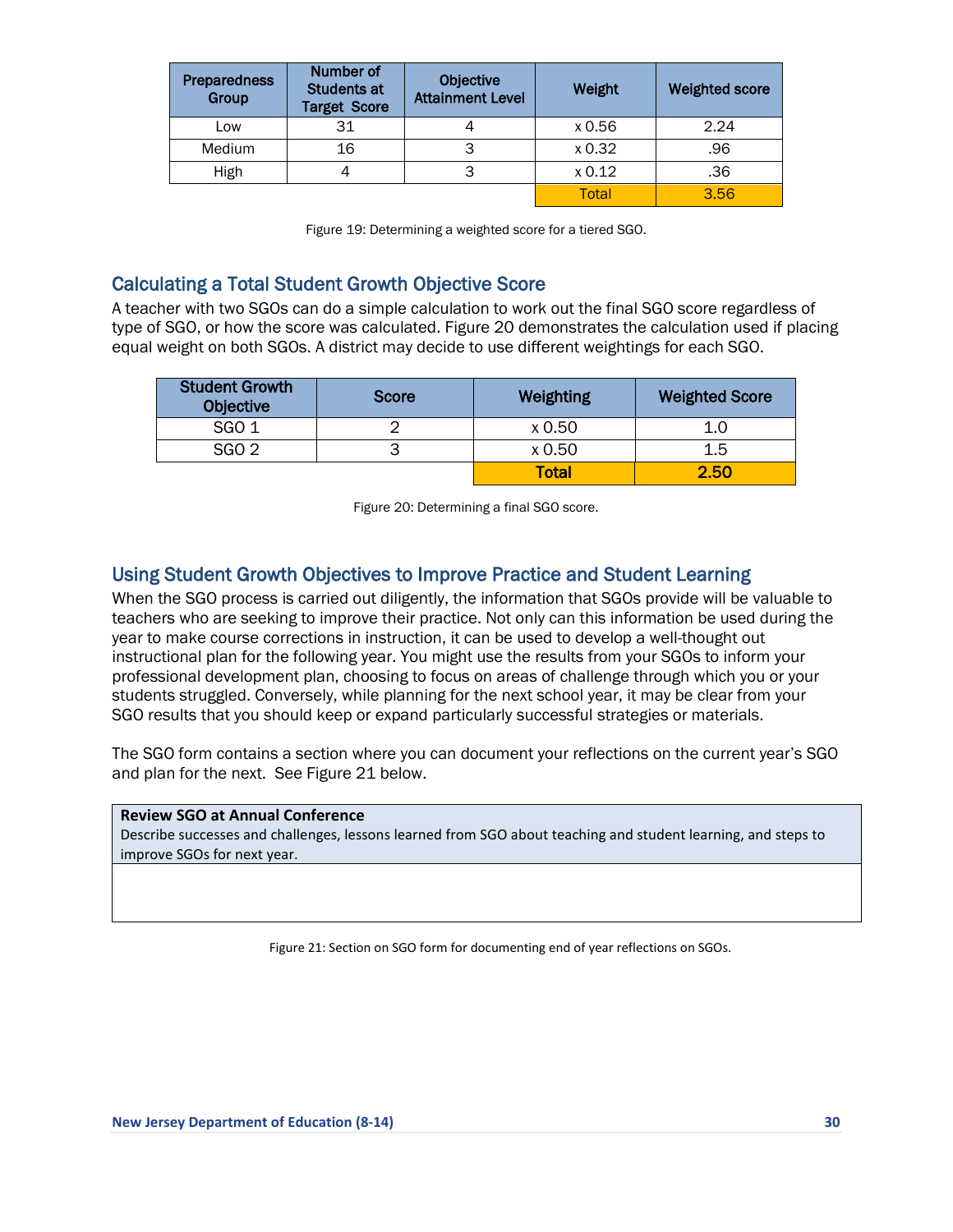# <span id="page-30-0"></span>Part 5: SGOs for Educational Service Professionals and Guidance for **Administrators**

## <span id="page-30-1"></span>SGOs for Educational Service Professionals

SGOs are *required for all teachers* under AchieveNJ, but are currently *only recommended by the Department for those who provide educational services* such as school counselors, nurses, media specialists, CST members, and others. However, many districts are requiring these educators to set SGOs and in some cases, including scores in their evaluations.

The services delivered by these specialists are diverse and differ significantly from those delivered by classroom teachers. Therefore, districts should consider approaching the SGO process differently for these educators. For all educators, no matter their role, SGOs should be specific and measurable goals that authentically measure how effectively the educator provides his or her services, whether that is helping students learn to add single digit numbers or decide which college to attend. In addition, SGOs should improve the outcomes in the educator's area of responsibility and help him or her grow in their professional practice.

Within this framework, if you are an educator who typically works in schools outside of a classroom setting first consider what type of goal you should set based on your primary responsibilities. For example, do you teach specific content to students similar to a classroom teacher, deliver educational programs or services within the school, or provide some combination of these? If a good deal of your work is directly instructing groups of students, your SGOs might look similar to those of a classroom teacher. If you provide programs or services to students, how you set and measure goals will probably look different.

For certain types of objectives, the term Student Growth Objective may not be appropriate; perhaps you are delivering a service to parents or teachers, for example. You might consider using the term Professional Growth Objective, Growth Objective, or some other term that makes sense.

Different situations with suggested approaches are shown below.

#### Direct Instruction to Students

You may be a nurse, media center specialist, or other certificated staff member who regularly meets with students in a more typical classroom setting and/or are responsible for direct student instruction.

#### **Examples**

- A media center specialist, who teaches a marking period course of research skills, sets goals for student learning and measures student success just as a typical classroom teacher would.
- A school nurse sets goals that help students learn about and manage health conditions, such as asthma.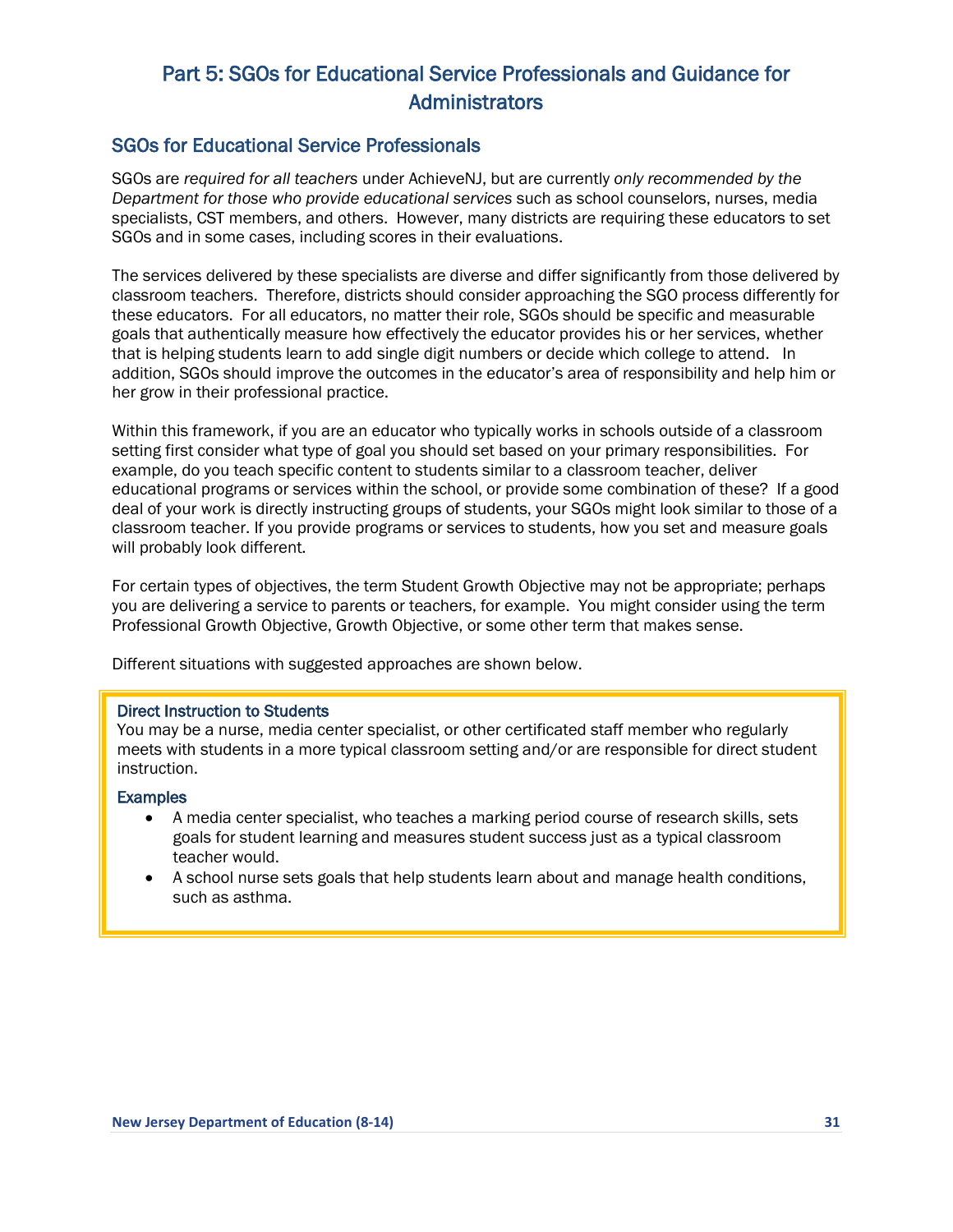#### Education Programming

If you provide educational services to students, staff, or the greater community, it might be appropriate to set growth objectives that capture this important work. This may include measuring growth in awareness of proper procedures for dealing with food allergies, the college application process, nutrition, internet safety and cyber-bullying, etc.

#### **Examples**

- A student assistance counselor presents a school-wide program to raise awareness of bullying and uses before and after surveys to determine how much students had learned from the program.
- A school counselor hosts information sessions for parents regarding various elements related to the college application process and survey the parents' knowledge before and after the sessions.

#### Outreach Effectiveness

Specialists can also measure the *reach* of their services.

#### Example

• A learning disabilities teacher consultant develops an education program to help teachers address executive function disorder issues. She would like to increase the number of attendees to the information sessions. She develops an outreach plan and measures the increase in number of participants in the program.

Examples of growth objectives for educators who provide special services can be found in the [Exemplar Library.](http://www.state.nj.us/education/AchieveNJ/teacher/exemplars.shtml) The Department is grateful for the efforts of dozens of practicing educators who collaborated to produce these examples.

## <span id="page-31-0"></span>SGO Implementation Advice for School and District Leaders

Administrators involved in teacher evaluation must fully understand the nature and purpose of SGOs. Only then can they effectively train teachers, monitor SGO development and quality, and provide accurate SGO ratings to teachers at the end of the year. Providing support for high-quality SGOs is not only beneficial for teachers; the evaluations of principals, assistant principals, and vice principals are closely linked to the effective implementation of SGOs and resulting success of their teachers. The following is a list of steps and resources that administrators can use to help facilitate SGO implementation.

## Step 1 - Learn about SGOs

a) Review data provided by ScIP and/or DEAC on prior year's SGOs.

- b) Attend [available NJDOE workshops](http://www.state.nj.us/education/AchieveNJ/resources/events.shtml) on SGOs.
- c) Read most current SGO guidance:
	- [SGO Overview:](http://www.state.nj.us/education/AchieveNJ/teacher/SGOOverview.pdf) 2-page overview explaining SGOs
	- [SGO Guidebook:](http://www.state.nj.us/education/AchieveNJ/teacher/SGOGuidebook.pdf) In-depth "how-to" guide for setting SGOs, including forms in the [Appendix](#page-33-0)
	- [SGO Quick Start Guide:](http://www.state.nj.us/education/AchieveNJ/teacher/objectives.shtml) 2-page summary of SGO Guidebook.

#### Step 2 – Introduce Teachers to SGO Development for Upcoming School Year

Provide overviews of SGOs for the year in faculty meetings and other large group meetings, possibly using:

- A district-developed overview presentation reviewing SGO challenges and successes
- SGO 2.0 Presentation [\(PPT](http://www.state.nj.us/education/AchieveNJ/teacher/SGO20FromCompliancetoQuality.pptx) | [PDF\)](http://www.state.nj.us/education/AchieveNJ/teacher/SGO20FromCompliancetoQuality.pdf)
- District-specific goals, timeline, and training for SGOs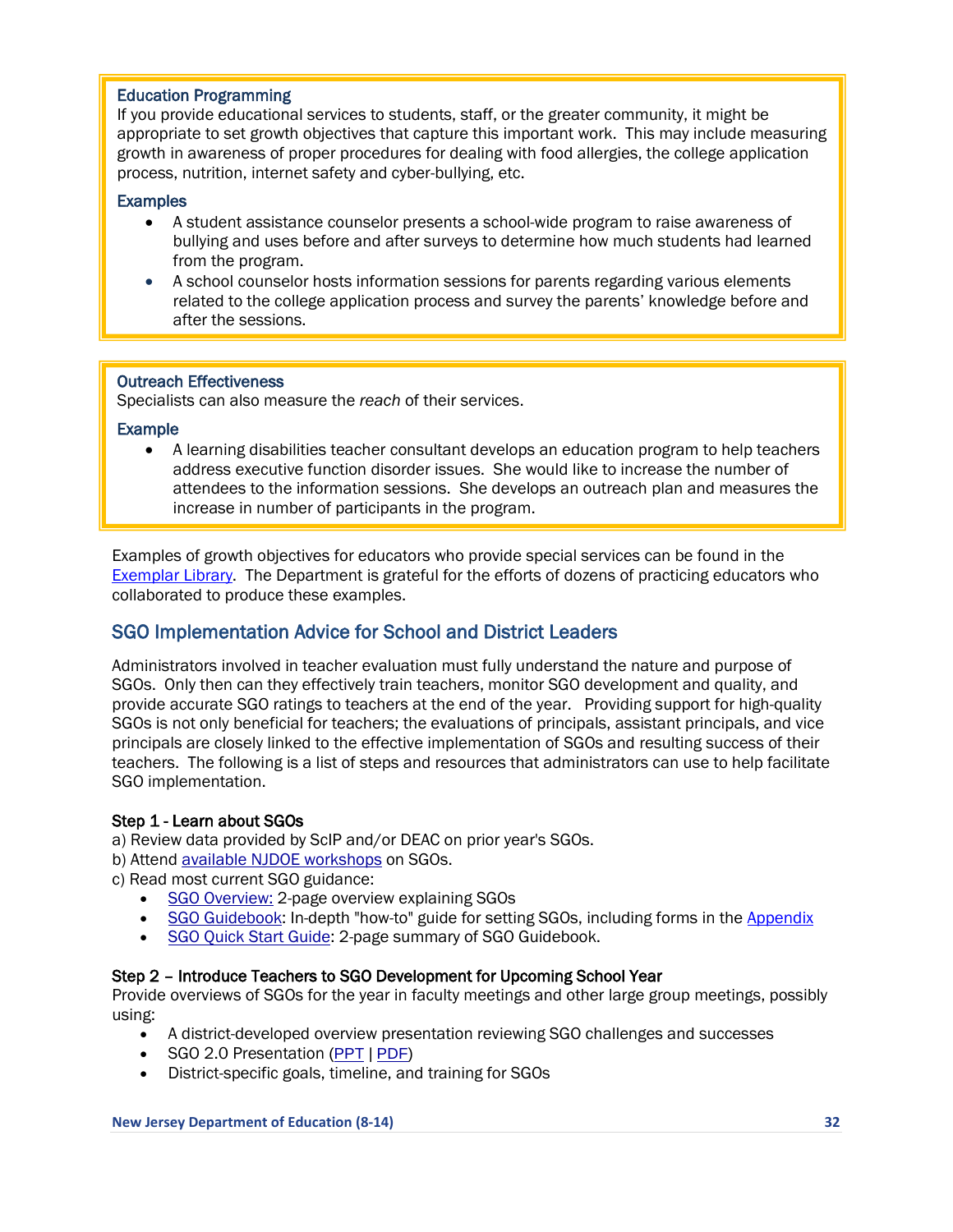#### Step 3 – Provide Time and Resources for Teachers to Develop High-Quality SGOs

During time set aside for PD, PLC and team meetings, encourage teachers to use:

- Resources in the SGO guidebook
- [SGO Exemplars:](http://www.state.nj.us/education/AchieveNJ/teacher/exemplars.shtml) Examples of SGOs that can be used as learning tools during SGO development

#### Step 4 – Evaluate SGO Quality, Approve, and Monitor Progress

Before the SGO submission deadline, review SGO quality using the following tools and guidance:

- [Quality Rating Rubric:](http://www.state.nj.us/education/AchieveNJ/teacher/SGOQualityRatingRubric.pdf) Short rubric developed to help evaluate SGOs
- [Evaluating SGO Quality:](http://www.state.nj.us/education/AchieveNJ/teacher/SGOQualityAssessment.pdf) Presentation developed to walk through the ideal process of reviewing SGOs
- [SGO Approval Inventory and Scoring Chart:](http://www.state.nj.us/education/AchieveNJ/implementation/SGOApprovalInventoryandScoringChart.xlsx) Adaptable Excel spreadsheet that can be used by evaluators as a database to track SGO development, approval, conferences and scores for teachers

During the SGO timeframe, check-in with teachers to discuss progress and provide support:

• [Mid-Course Check-in Form;](http://www.state.nj.us/education/AchieveNJ/teacher/forms/SGO4-1.pdf) Optional form to promote teacher reflection and structure midcourse conversations

#### Step 5 – Adjust SGOs Where Necessary and Score

Revise SGOs when necessary by February 15 using the following suggested procedures and then score once teachers have collected SGO assessment information from their students:

- [One-page explanation](http://www.state.nj.us/education/AchieveNJ/teacher/AssessingandAdjustingSGOs.pdf) of the SGO assessment and adjustment process
- SGO Scoring Checkpoints and Considerations: Annotated guide with examples and resources for developing SGO scoring policies and completing the SGO process with teachers [\(Word](http://www.state.nj.us/education/AchieveNJ/resources/SGOScoringCheckpointsandConsiderations.docx) | [PDF\)](http://www.state.nj.us/education/AchieveNJ/resources/SGOScoringCheckpointsandConsiderations.pdf)
- SGO Scoring Checklist: Simple list that administrators may use prior to or during annual conference to ensure important aspects of SGO scoring are completed [\(Word](http://www.state.nj.us/education/AchieveNJ/resources/SGOScoringChecklist.docx) | [PDF\)](http://www.state.nj.us/education/AchieveNJ/resources/SGOScoringChecklist.pdf)
- <span id="page-32-0"></span>• Administering and Scoring SGO Assessments: Table including a series of optional steps districts and schools can take to increase the quality of SGO assessing and scoring [\(Word](http://www.state.nj.us/education/AchieveNJ/resources/AdministeringandScoringSGOAssessments.docx) | [PDF\)](http://www.state.nj.us/education/AchieveNJ/resources/AdministeringandScoringSGOAssessments.pdf)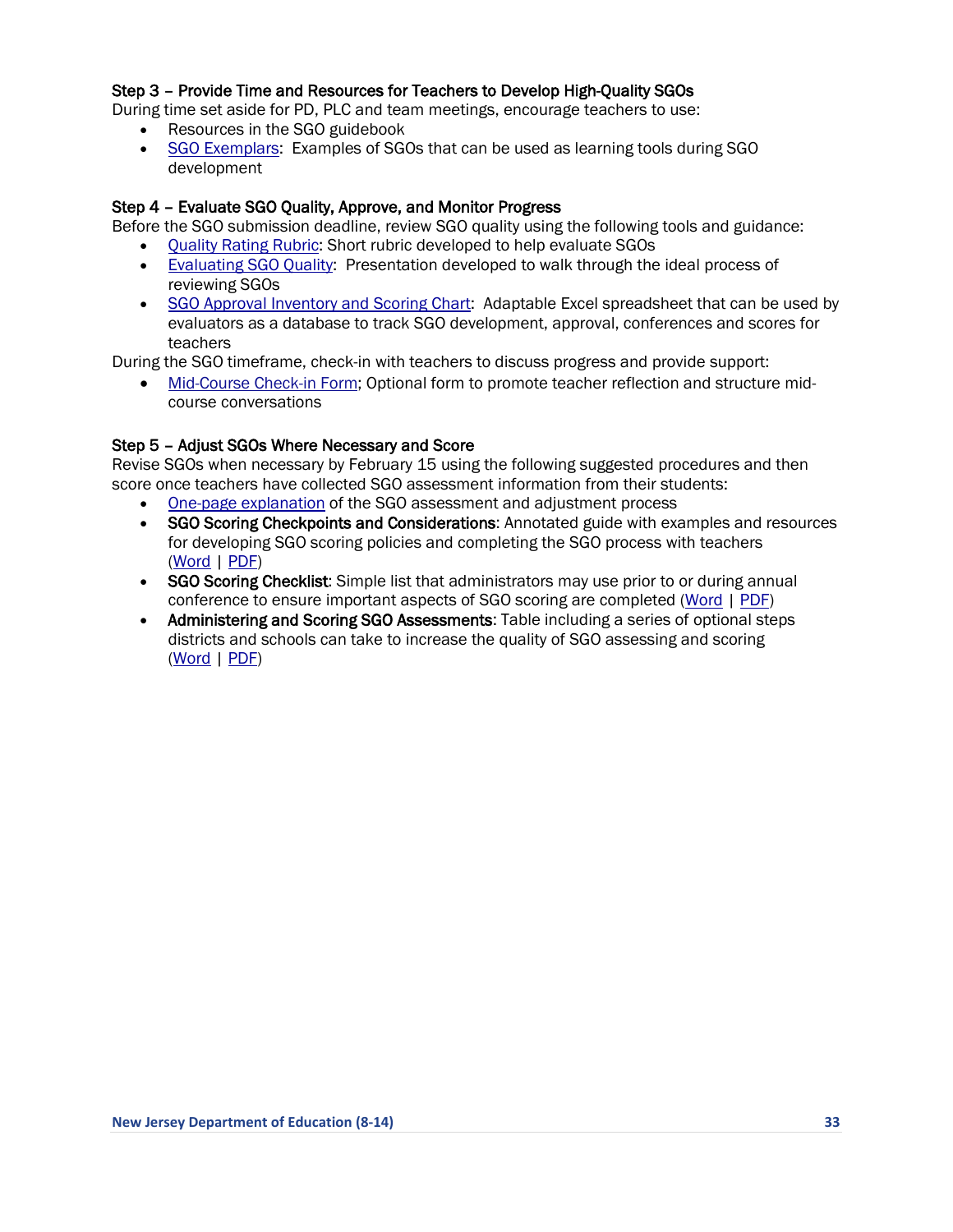# <span id="page-33-0"></span>Appendix: Forms for Setting, Assessing, and Scoring Student Growth Objectives

The forms on the following pages may be used to set, assess, and score SGOs, and evaluate the assessments that you use when setting your growth objectives. These forms can be found in Word and PDF forms on the **AchieveNJ website**. Their use is optional.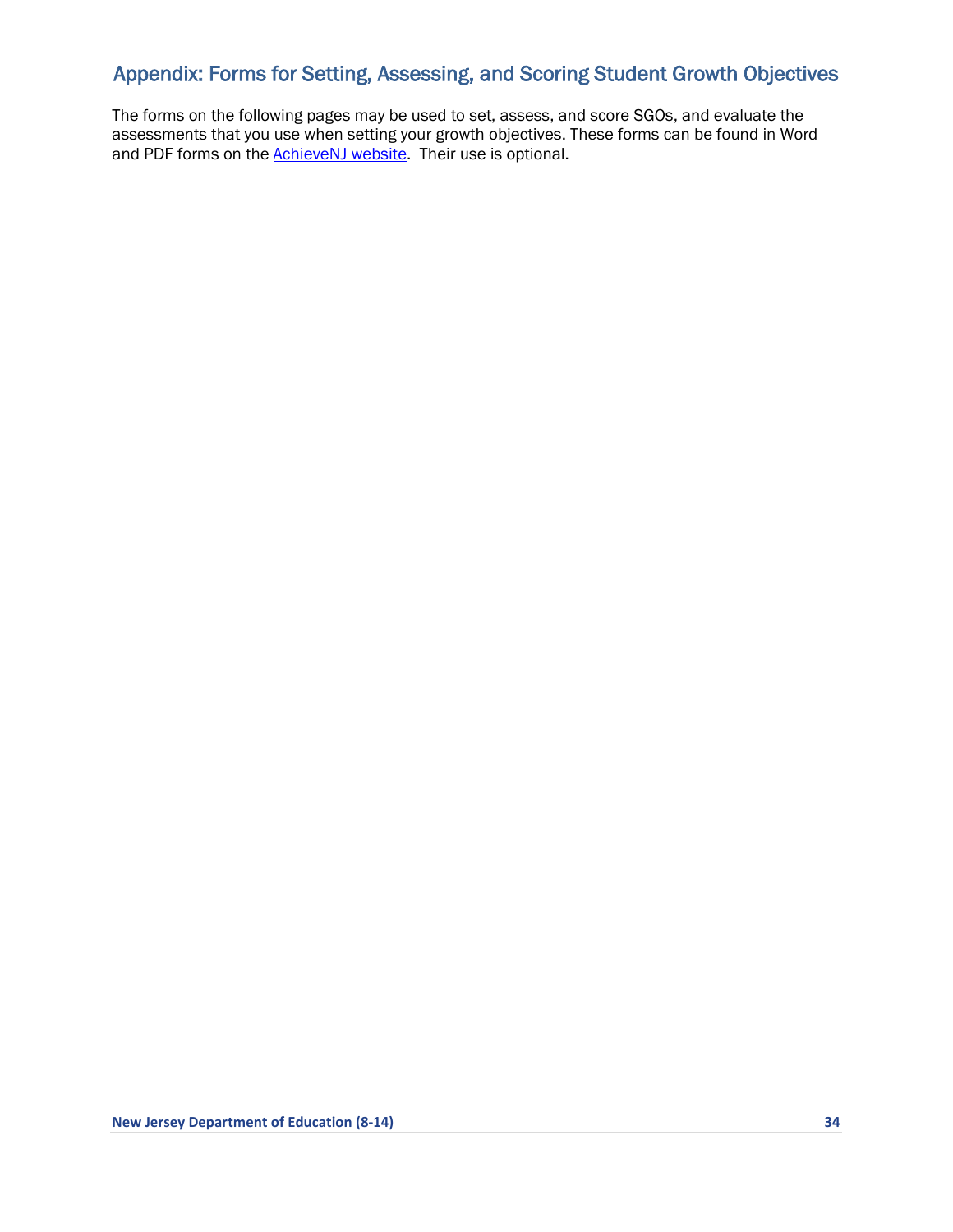

# Student Growth Objective Form

| <b>Name</b>                                                                                                                         | <b>School</b>                                                                                                                                                                                                                                                                                           | Grade                                                                 | Course/Subject                   | <b>Number of</b><br><b>Students</b> | <b>Interval of Instruction</b>                                                                                                                                                                                                                         |  |  |  |
|-------------------------------------------------------------------------------------------------------------------------------------|---------------------------------------------------------------------------------------------------------------------------------------------------------------------------------------------------------------------------------------------------------------------------------------------------------|-----------------------------------------------------------------------|----------------------------------|-------------------------------------|--------------------------------------------------------------------------------------------------------------------------------------------------------------------------------------------------------------------------------------------------------|--|--|--|
|                                                                                                                                     |                                                                                                                                                                                                                                                                                                         |                                                                       |                                  |                                     |                                                                                                                                                                                                                                                        |  |  |  |
| method.                                                                                                                             | <b>Standards, Rationale, and Assessment Method</b><br>Name the content standards covered, state the rationale for how these standards are critical for the next level of the<br>subject, other academic disciplines, and/or life/college/career. Name and briefly describe the format of the assessment |                                                                       |                                  |                                     |                                                                                                                                                                                                                                                        |  |  |  |
|                                                                                                                                     |                                                                                                                                                                                                                                                                                                         |                                                                       |                                  |                                     |                                                                                                                                                                                                                                                        |  |  |  |
| <b>Starting Points and Preparedness Groupings</b><br>the table as needed.                                                           |                                                                                                                                                                                                                                                                                                         |                                                                       |                                  |                                     | State the type of information being used to determine starting points and summarize scores for each type by group. Modify                                                                                                                              |  |  |  |
| Preparedness                                                                                                                        | Information #1                                                                                                                                                                                                                                                                                          |                                                                       | Information #2                   |                                     | Information #3                                                                                                                                                                                                                                         |  |  |  |
| Group                                                                                                                               |                                                                                                                                                                                                                                                                                                         |                                                                       |                                  |                                     |                                                                                                                                                                                                                                                        |  |  |  |
|                                                                                                                                     |                                                                                                                                                                                                                                                                                                         |                                                                       |                                  |                                     |                                                                                                                                                                                                                                                        |  |  |  |
|                                                                                                                                     |                                                                                                                                                                                                                                                                                                         |                                                                       |                                  |                                     |                                                                                                                                                                                                                                                        |  |  |  |
|                                                                                                                                     |                                                                                                                                                                                                                                                                                                         |                                                                       |                                  |                                     |                                                                                                                                                                                                                                                        |  |  |  |
| <b>Student Growth Objective</b><br>these students. Use the table to provide more detail for each group. Modify the table as needed. |                                                                                                                                                                                                                                                                                                         |                                                                       |                                  |                                     | State simply what percentage of students in each preparedness group will meet what target in the space below, e.g. "75% of<br>students in each group will meet the target score." Describe how the targets reflect ambitious and achievable scores for |  |  |  |
|                                                                                                                                     |                                                                                                                                                                                                                                                                                                         |                                                                       |                                  |                                     |                                                                                                                                                                                                                                                        |  |  |  |
| <b>Preparedness Group</b><br>(e.g. 1,2,3)                                                                                           |                                                                                                                                                                                                                                                                                                         |                                                                       | Number of Students in Each Group |                                     | Target Score on SGO Assessment                                                                                                                                                                                                                         |  |  |  |
|                                                                                                                                     |                                                                                                                                                                                                                                                                                                         |                                                                       |                                  |                                     |                                                                                                                                                                                                                                                        |  |  |  |
|                                                                                                                                     |                                                                                                                                                                                                                                                                                                         |                                                                       |                                  |                                     |                                                                                                                                                                                                                                                        |  |  |  |
| <b>Scoring Plan</b><br>level. Modify the table as needed.                                                                           |                                                                                                                                                                                                                                                                                                         |                                                                       |                                  |                                     | State the projected scores for each group and what percentage/number of students will meet this target at each attainment                                                                                                                              |  |  |  |
| Preparedness                                                                                                                        | <b>Student Target</b>                                                                                                                                                                                                                                                                                   | Teacher SGO Score Based on Percent of Students Achieving Target Score |                                  |                                     |                                                                                                                                                                                                                                                        |  |  |  |
| Group                                                                                                                               | Score                                                                                                                                                                                                                                                                                                   | Exceptional (4)                                                       | Full $(3)$                       | Partial (2)                         | Insufficient (1)                                                                                                                                                                                                                                       |  |  |  |
|                                                                                                                                     |                                                                                                                                                                                                                                                                                                         |                                                                       |                                  |                                     |                                                                                                                                                                                                                                                        |  |  |  |
|                                                                                                                                     |                                                                                                                                                                                                                                                                                                         |                                                                       |                                  |                                     |                                                                                                                                                                                                                                                        |  |  |  |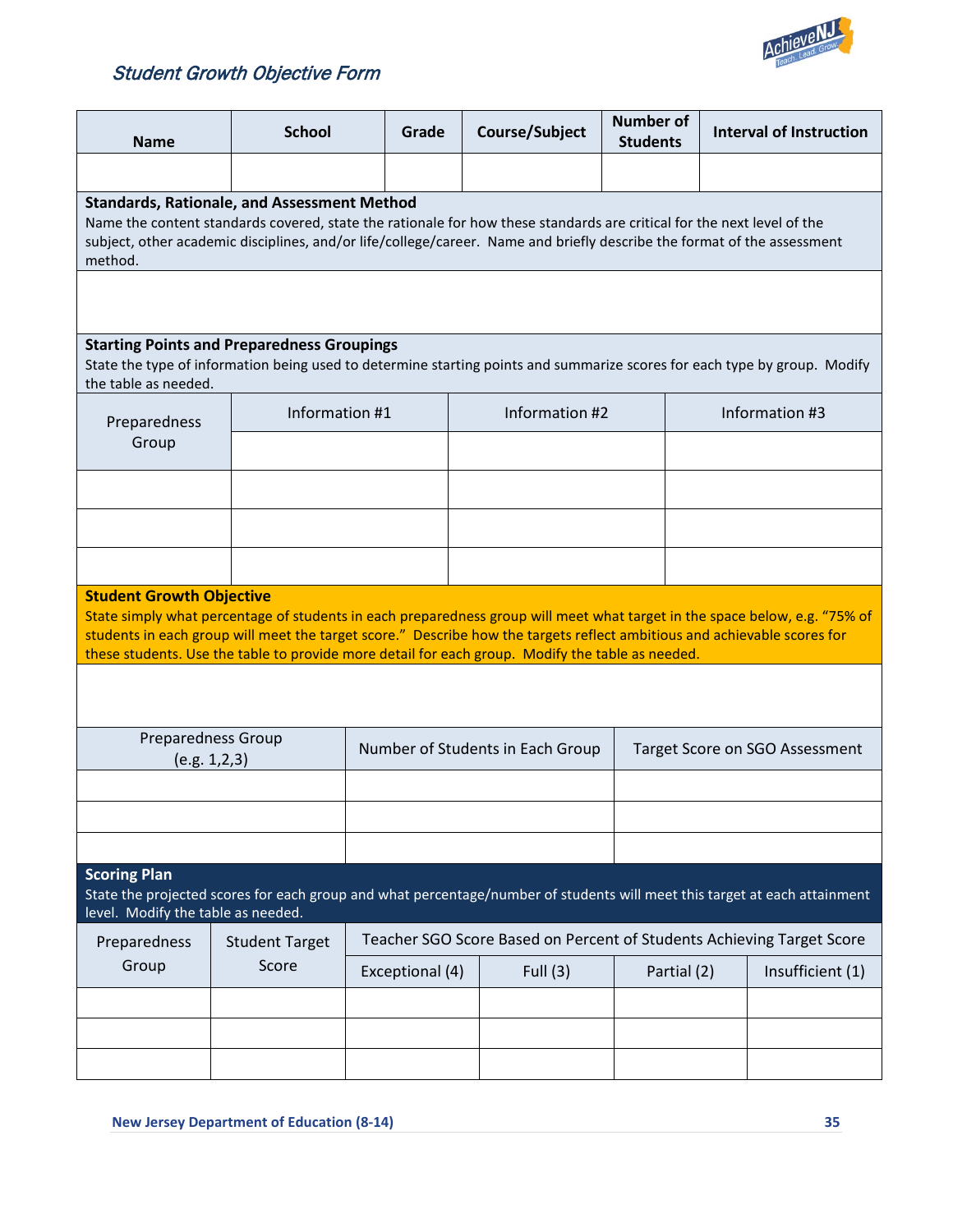|                                                                                                                                                                                        | <b>Approval of Student Growth Objective</b><br>Administrator approves scoring plan and assessment used to measure student learning. |                      |                                         |                                                                                                                          |                                          |
|----------------------------------------------------------------------------------------------------------------------------------------------------------------------------------------|-------------------------------------------------------------------------------------------------------------------------------------|----------------------|-----------------------------------------|--------------------------------------------------------------------------------------------------------------------------|------------------------------------------|
|                                                                                                                                                                                        |                                                                                                                                     |                      |                                         | Date Submitted________________                                                                                           |                                          |
|                                                                                                                                                                                        |                                                                                                                                     |                      |                                         | Date Approved ________________                                                                                           |                                          |
|                                                                                                                                                                                        | <b>Results of Student Growth Objective</b>                                                                                          |                      |                                         | Summarize results using weighted average as appropriate. Delete and add columns and rows as needed.                      |                                          |
| Preparedness<br>Group                                                                                                                                                                  | Students at Target<br>Score<br>$\mathcal{L}^{\text{max}}_{\text{max}}$                                                              | Teacher SGO<br>Score | Weight (based on<br>students per group) | <b>Weighted Score</b>                                                                                                    | <b>Total Teacher</b><br><b>SGO Score</b> |
|                                                                                                                                                                                        |                                                                                                                                     |                      |                                         |                                                                                                                          |                                          |
| <b>Notes</b><br>circumstances, etc.                                                                                                                                                    |                                                                                                                                     |                      |                                         | Describe any changes made to SGO after initial approval, e.g. because of changes in student population, other unforeseen |                                          |
|                                                                                                                                                                                        |                                                                                                                                     |                      |                                         |                                                                                                                          |                                          |
| <b>Review SGO at Annual Conference</b><br>Describe successes and challenges, lessons learned from SGO about teaching and student learning, and steps to improve<br>SGOs for next year. |                                                                                                                                     |                      |                                         |                                                                                                                          |                                          |
|                                                                                                                                                                                        |                                                                                                                                     |                      |                                         |                                                                                                                          |                                          |
|                                                                                                                                                                                        |                                                                                                                                     |                      |                                         |                                                                                                                          | Date ________________________            |
|                                                                                                                                                                                        |                                                                                                                                     |                      |                                         |                                                                                                                          |                                          |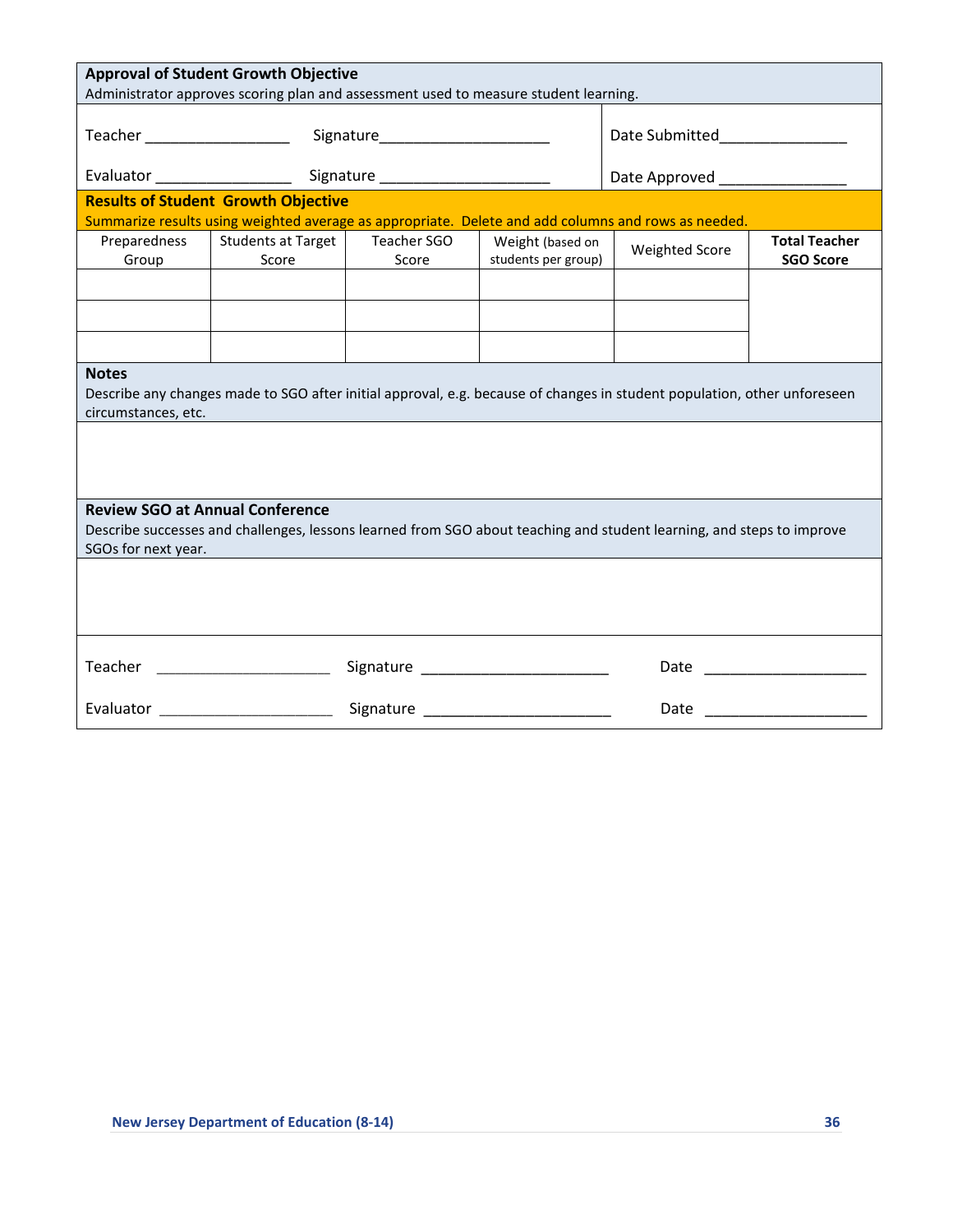<span id="page-36-2"></span><span id="page-36-1"></span><span id="page-36-0"></span>

# Student Growth Objective Quality Rating Rubric

This rubric is a teaching tool that may be used by teachers and administrators to work towards producing high-quality SGOs. This rubric describes activities and components of SGOs that align with guidance documents and presentations previously published by the Department. The State requirements for SGOs can be found in regulations at NJAC 6A:10-4.2(e). Any score generated using this rubric cannot be used as part of a teacher's required evaluation rating.

| <b>Excellent</b> | ______ | e an<br>78 I<br>____ | arra |
|------------------|--------|----------------------|------|
|                  |        |                      |      |

#### NUMBER OF STUDENTS/INTERVAL OF INSTRUCTION

| Number of students in combined SGOs                                                                                       | Number of students in combined SGOs                                                              | Number of students in combined SGOs                                                  | Number of students in <i>combined</i> SGOs                                             |
|---------------------------------------------------------------------------------------------------------------------------|--------------------------------------------------------------------------------------------------|--------------------------------------------------------------------------------------|----------------------------------------------------------------------------------------|
| represents all or a large majority of the                                                                                 | represents at least half of the teacher's                                                        | represents at least a quarter of the                                                 | represents less than a quarter of the                                                  |
| teacher's students. <sup>10</sup>                                                                                         | students.                                                                                        | teacher's students.                                                                  | teacher's students.                                                                    |
| Includes start and stop dates that include<br>a significant proportion <sup>11</sup> of the school<br>year/course length. | Includes start and stop dates that include<br>at least half of the school year/course<br>length. | Includes start and stop dates that include<br>some of the school year/course length. | Includes start and stop dates that include<br>little of the school year/course length. |

#### RATIONALE FOR STUDENT GROWTH OBJECTIVE/STANDARDS CHOSEN

| Names the standards group addressed by<br>the SGO and references content at the<br>most specific level of applicable<br>standards.                                                                | Names the standards group addressed by<br>the SGO and references content at a<br>general level of applicable standards.                                                                | Names the standards group addressed by<br>the SGO.                                                         | Does not name standards addressed by<br>the SGO.                                                          |
|---------------------------------------------------------------------------------------------------------------------------------------------------------------------------------------------------|----------------------------------------------------------------------------------------------------------------------------------------------------------------------------------------|------------------------------------------------------------------------------------------------------------|-----------------------------------------------------------------------------------------------------------|
| Includes a significant proportion of<br>standards for which the teacher is<br>responsible during the instructional<br>period. <sup>12</sup>                                                       | Includes at least half of the standards for<br>which the teacher is responsible during<br>the instructional period.                                                                    | Includes some of the standards for which<br>the teacher is responsible during the<br>instructional period. | Includes few of the standards for which<br>the teacher is responsible during the<br>instructional period. |
| Articulates how the majority of selected<br>standards are critical to enduring<br>understanding of the subject area,<br>success in future classes, and readiness<br>in college, career, and life. | Articulates how some selected standards<br>are critical to enduring understanding of<br>the subject area, success in future<br>classes, and readiness in college, career,<br>and life. | Articulates how some selected standards<br>lead to future success.                                         | Does not justify how the standards chosen<br>lead to future success or does so poorly.                    |

<sup>10</sup> The mSGP rating of teachers in tested subjects and grades includes a significant number of standards and students. Therefore, SGOs for these teachers may address a more targeted student group, content area or set of skills. SGOs may be designed to reinforce standards required for success on NJ's state tests or address areas on which the teacher would like to increase instructional focus. Additionally, in some cases, including for teachers with multiple discrete courses, or several hundred students, educators should strive to set SGOs for the courses and students that best reflect their work even if they cannot incorporate a *majority* of the classes and students for which they are responsible. 11 Significant: somewhere between 51 and 100%; deliberately leaves room to allow districts to make choices appropriate for their local contexts. <sup>12</sup> See footnote 1.

 $\overline{\phantom{a}}$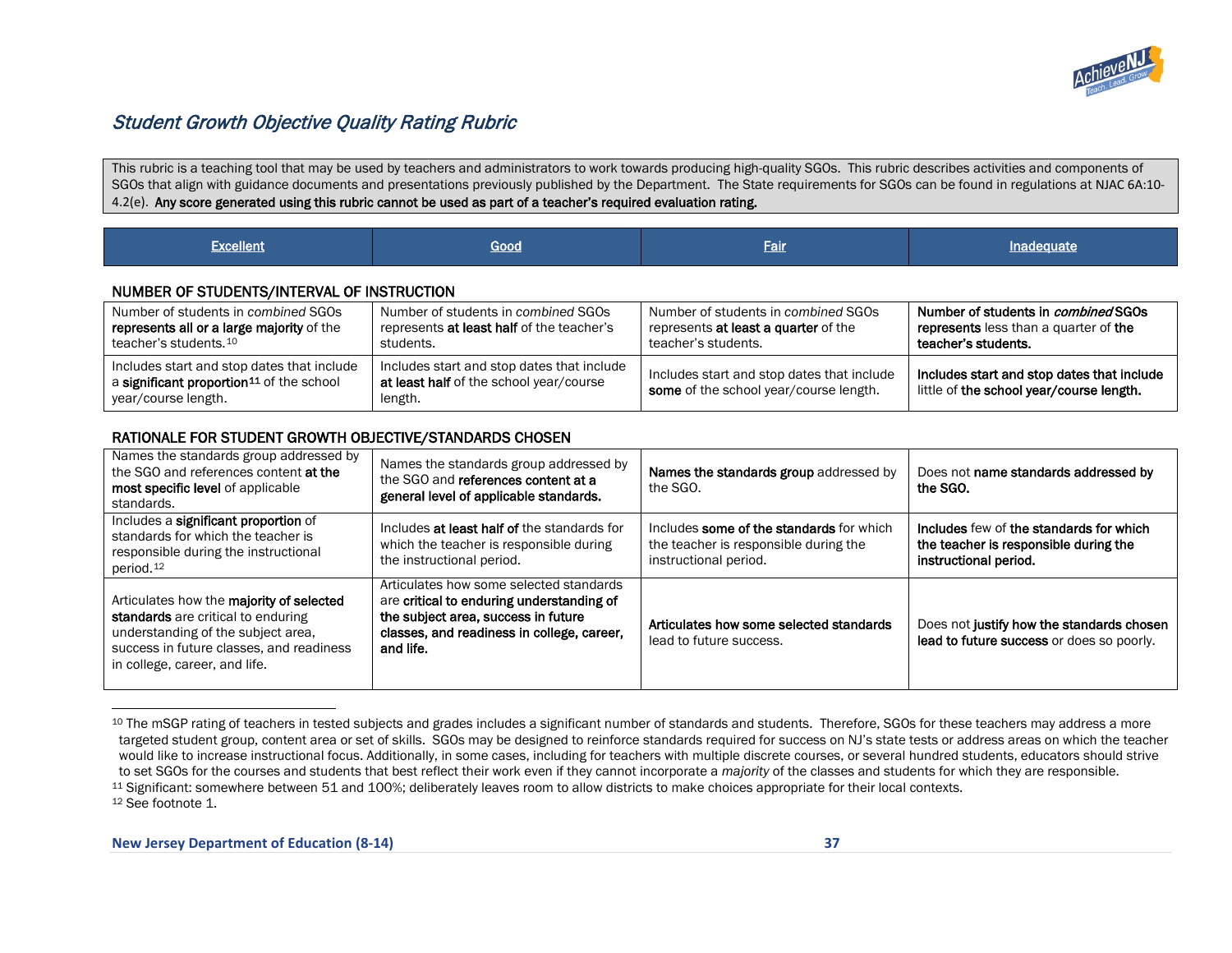<span id="page-37-1"></span><span id="page-37-0"></span>

| <b>Excellent</b>                                                                                                                                                                                                                            | Good                                                                                                                                                                                                                                   | Fair                                                                                                                                                                                                                                    | Inadequate                                                                                                                                                                                                   |
|---------------------------------------------------------------------------------------------------------------------------------------------------------------------------------------------------------------------------------------------|----------------------------------------------------------------------------------------------------------------------------------------------------------------------------------------------------------------------------------------|-----------------------------------------------------------------------------------------------------------------------------------------------------------------------------------------------------------------------------------------|--------------------------------------------------------------------------------------------------------------------------------------------------------------------------------------------------------------|
| <b>STARTING POINTS</b>                                                                                                                                                                                                                      |                                                                                                                                                                                                                                        |                                                                                                                                                                                                                                         |                                                                                                                                                                                                              |
| Multiple, high-quality measures are used<br>to thoughtfully determine students'<br>starting points.                                                                                                                                         | Multiple measures of varying quality are<br>used to thoughtfully determine students'<br>starting points.                                                                                                                               | <b>Multiple measures</b> of varying quality are<br>used to determine students' starting<br>points.                                                                                                                                      | A single measure is used to determine<br>students' starting points.                                                                                                                                          |
| Pre-assessment, if used, provides a high-<br>quality measure of skills, is administered<br>reliably, is vertically aligned with the post-<br>assessment, and is used in conjunction<br>with other measures to determine starting<br>points. | Pre-assessment, if used, is a quality<br>measure of skills, is administered reliably.<br>is mostly vertically aligned with the post-<br>assessment, and is used in conjunction<br>with other measures to determine starting<br>points. | Pre-assessment, if used, is based on skill<br>and content, is administered reliably, is<br>somewhat vertically aligned with the post-<br>assessment, and is used in conjunction<br>with other measures to determine starting<br>points. | Pre-assessment, if used, is heavily<br>content-based, is not administered<br>reliably, is not vertically aligned with the<br>post-assessment, and is used as the sole<br>measure of student starting points. |

| <b>ASSESSMENTS</b>                                                                                                        |                                                                                                               |                                                                                                                                    |                                                                                                                                     |
|---------------------------------------------------------------------------------------------------------------------------|---------------------------------------------------------------------------------------------------------------|------------------------------------------------------------------------------------------------------------------------------------|-------------------------------------------------------------------------------------------------------------------------------------|
| Aligns all items <sup>13</sup> to the selected<br>standards that were taught during the SGO<br>period.                    | Aligns <b>most items</b> to the selected<br>standards that were taught during the SGO<br>period.              | Aligns some items to the selected<br>standards that were taught during the SGO<br>period.                                          | Aligns few or no items to the selected<br>standards.                                                                                |
| All selected standards have at least one<br>assessment item. All critical standards <sup>14</sup><br>have multiple items. | Most selected standards have at least one<br>assessment item. Most critical standards<br>have multiple items. | Some selected standards have at least<br><b>one</b> assessment item. <b>Some</b> critical<br>standards have <b>multiple items.</b> | Few or no selected standards have an<br>assessment item. Critical standards are<br>not identified or do not have multiple<br>items. |
| Range of rigor in assessment <b>accurately</b>                                                                            | Range of rigor in assessment <b>mostly</b>                                                                    | Range of rigor in assessment <b>somewhat</b>                                                                                       | Range of rigor in assessment does not                                                                                               |
| reflects rigor of instruction, content, and                                                                               | reflects rigor of instruction, content, and                                                                   | reflects rigor of instruction, content, and                                                                                        | reflect rigor of instruction, content, and                                                                                          |
| skills of course.                                                                                                         | skills of course.                                                                                             | skills of course.                                                                                                                  | skills of course.                                                                                                                   |
| Highly accessible to all students                                                                                         | <b>Mostly accessible to all students</b>                                                                      | <b>Somewhat accessible to all students</b>                                                                                         | Clearly disadvantages certain students                                                                                              |
| regardless of background knowledge,                                                                                       | regardless of background knowledge,                                                                           | regardless of background knowledge,                                                                                                | because of their background knowledge,                                                                                              |
| cultural differences, personal                                                                                            | cultural differences, personal                                                                                | cultural differences, personal                                                                                                     | cultural differences, personal                                                                                                      |
| characteristics, and special needs.                                                                                       | characteristics, and special needs.                                                                           | characteristics, and special needs.                                                                                                | characteristics, and special needs.                                                                                                 |
| Assessment format, construction and item                                                                                  | Assessment format, construction and item                                                                      | Assessment format, construction and item                                                                                           | Assessment format, construction and item                                                                                            |
| design is <b>consistently</b> high-quality.                                                                               | design is <b>mostly</b> high-quality. Includes                                                                | design is of <b>moderate</b> quality. Includes                                                                                     | design is of low-quality. Includes rubrics,                                                                                         |
| Includes rubrics, scoring guides, and/or                                                                                  | rubrics, scoring guides, and/or answer                                                                        | rubrics, scoring guides, and/or answer                                                                                             | scoring guides, and/or answer keys for                                                                                              |
| answer keys for all items, all of which are                                                                               | keys for all items, most of which are                                                                         | keys for some items, <b>most of which</b> are                                                                                      | some items, few or none of which are                                                                                                |
| accurate, clear, and thorough.                                                                                            | accurate, clear, and thorough.                                                                                | accurate, clear, and thorough.                                                                                                     | accurate, clear, and thorough.                                                                                                      |

l <sup>13</sup> Items: Performance-based or portfolio tasks, or questions on an assessment that measure learning.

<sup>14</sup> Critical standards: Those that lead to enduring understanding and/or future success in school/college/career/life.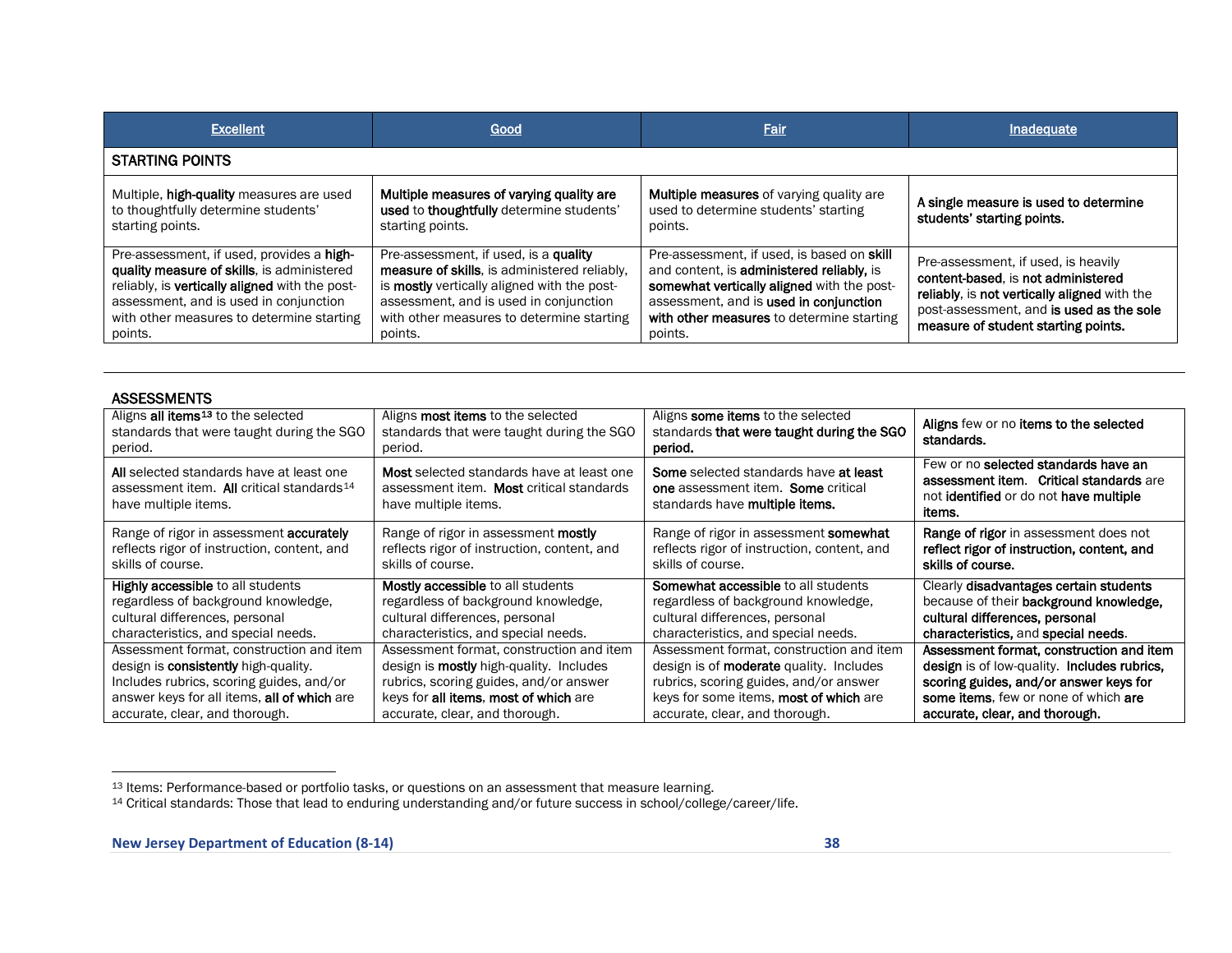<span id="page-38-1"></span><span id="page-38-0"></span>

| <b>Excellent</b>                                                                                                                                                                                                               | Good                                                                                                                                                                                                                       | Fair                                                                                                                                                                                                                   | Inadequate                                                                                                                                              |
|--------------------------------------------------------------------------------------------------------------------------------------------------------------------------------------------------------------------------------|----------------------------------------------------------------------------------------------------------------------------------------------------------------------------------------------------------------------------|------------------------------------------------------------------------------------------------------------------------------------------------------------------------------------------------------------------------|---------------------------------------------------------------------------------------------------------------------------------------------------------|
| STUDENT GROWTH OBJECTIVES/SCORING PLAN                                                                                                                                                                                         |                                                                                                                                                                                                                            |                                                                                                                                                                                                                        |                                                                                                                                                         |
| Student starting points are used<br>thoughtfully to justify student learning<br>goals.                                                                                                                                         | Student starting points are used to set<br>student learning goals.                                                                                                                                                         | Student starting points are present but<br>their relationship to student learning goals<br>is not clear.                                                                                                               | Student starting points are not considered<br>when setting student learning goals.                                                                      |
| Student learning goals are differentiated<br>to be ambitious and achievable for all or<br>nearly all students.                                                                                                                 | Student learning goals are differentiated<br>to be ambitious and achievable for a<br>majority of students.                                                                                                                 | Student learning goals are differentiated<br>to be ambitious and achievable for some<br>students.                                                                                                                      | Student learning goals are not<br>differentiated or are set too low.                                                                                    |
| Scoring range for "full attainment"<br>accurately reflects a teacher's<br>considerable impact on student learning.<br>Scoring range is justified by analysis of<br>student starting points and the rigor of the<br>assessment. | Scoring range for "full attainment"<br>accurately reflects a teacher's<br>considerable impact on student learning.<br>Scoring range is implied by presented<br>student starting points and the rigor of the<br>assessment. | Scoring range for "full attainment" reflects<br>less than a teacher's considerable impact<br>on student learning. Scoring range may<br>not be reflected by student starting points<br>and the rigor of the assessment. | Scoring range for "full attainment" is too<br>low or too high to accurately represent a<br>teacher's <i>considerable</i> impact on student<br>learning. |

#### COLLABORATION/COMPARABILITY

| <b>Most, or all,</b> key decisions <sup>15</sup> were made | <b>Many</b> key decisions were made   | <b>Some</b> key decisions were made     | Few or no key decisions are made      |
|------------------------------------------------------------|---------------------------------------|-----------------------------------------|---------------------------------------|
| collaboratively between teachers. A                        | collaboratively between teachers. A   | collaboratively between teachers. A     | collaboratively by teachers. A common |
| common assessment is in use. <sup>16</sup>                 | common assessment i <b>s in use</b> . | common assessment <b>is not in use.</b> | <b>assessment</b> is not in use.      |

l

<sup>&</sup>lt;sup>15</sup> Key Decisions: Those that surround assessment development, baseline measures, and scoring plan parameters, etc.<br><sup>16</sup> In cases of teachers who teach the only course of a particular type that is offered, this component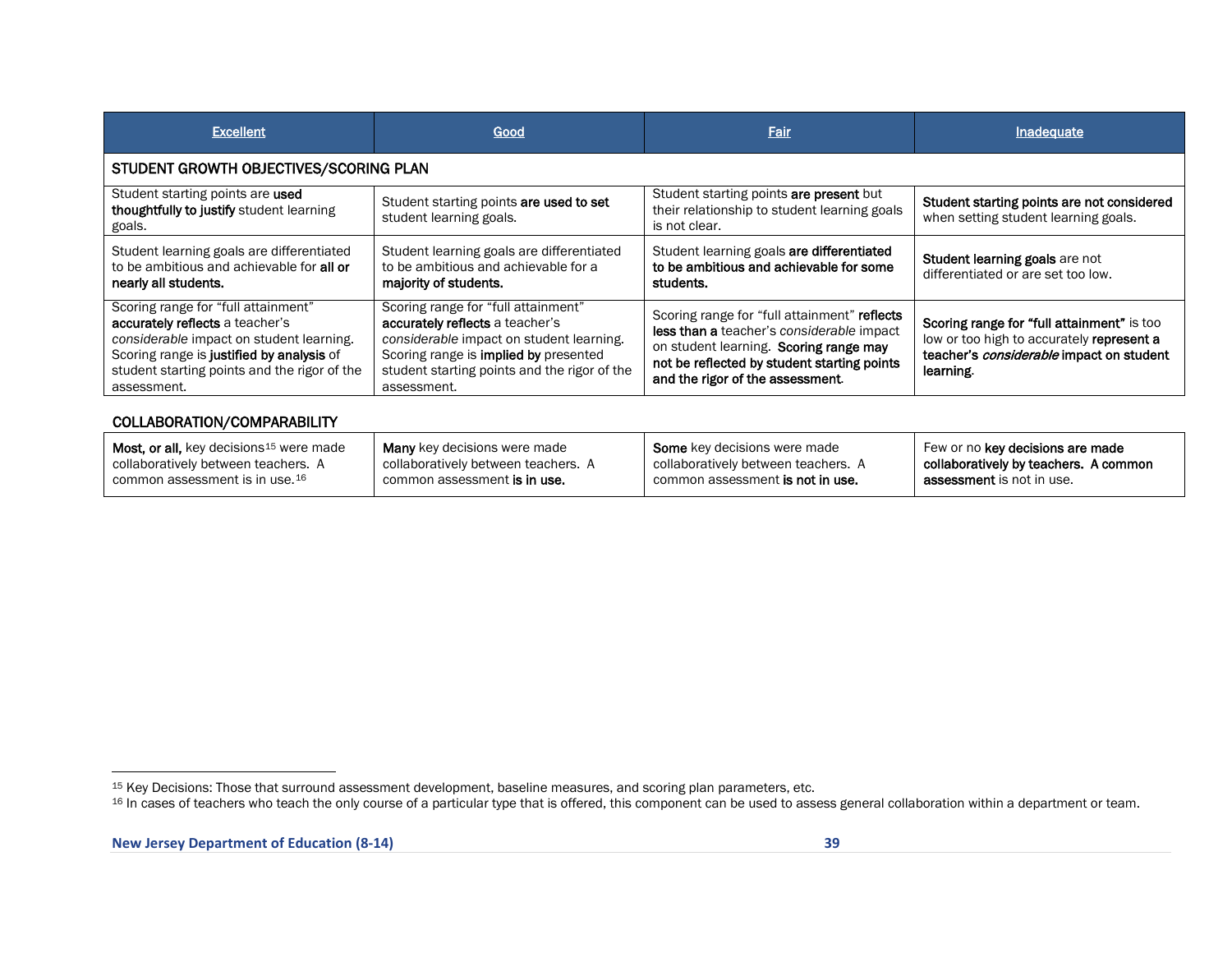

# Depth of Knowledge/Rigor Chart and Checklist

Use the following chart to help create and categorize assessment items. The range of rigor of the assessment items should reflect the rigor of the course content and instruction. Use in conjunction with the **Depth of Knowledge** wheel and transfer this information to your assessment blueprint.

| <b>Level</b>                                    | <b>Learner Action</b>                                                                                                                                                                                                                       | <b>Key Actions</b>                                                                                                     | <b>Sample Question Stems</b>                                                                                                                  | <b>Question</b><br><b>Numbers/Portfolio</b><br><b>Components</b> |
|-------------------------------------------------|---------------------------------------------------------------------------------------------------------------------------------------------------------------------------------------------------------------------------------------------|------------------------------------------------------------------------------------------------------------------------|-----------------------------------------------------------------------------------------------------------------------------------------------|------------------------------------------------------------------|
| Level 1:<br><b>Recall</b>                       | Requires simple recall of such<br>information as a fact,<br>definition, term, or simple<br>procedure.                                                                                                                                       | List, Tell, Define,<br>Label, Identify,<br>Name, State,<br>Write, Locate,<br>Find, Match,<br>Measure,<br>Repeat        | How many?<br>Label parts of the<br>Which is true or false?                                                                                    |                                                                  |
| Level 2:<br>Concept                             | Involves some mental skills,<br>concepts, or processing<br>beyond a habitual response;<br>students must make some<br>decisions about how to<br>approach a problem or<br>activity.                                                           | Estimate,<br>Compare,<br>Organize,<br>Interpret,<br>Modify, Predict,<br>Cause/Effect,<br>Summarize,<br>Graph, Classify | Identify patterns in<br>Use context clues to<br>Predict what will happen<br>when<br>What differences exist<br>between?<br>If x occurs, y will |                                                                  |
| Level 3:<br><b>Strategic</b><br><b>Thinking</b> | Requires reasoning, planning,<br>using evidence, and thinking<br>at a higher level.                                                                                                                                                         | Critique,<br>Formulate,<br>Hypothesize,<br>Construct,<br>Revise,<br>Investigate,<br>Differentiate,<br>Compare          | Construct a defense of<br>Can you illustrate the<br>concept of?<br>Apply the method used to<br>determine?<br>Use evidence to support          |                                                                  |
| Level 4:<br><b>Extended</b><br><b>Thinking</b>  | Requires complex reasoning,<br>planning, developing, and<br>thinking, most likely over an<br>extended time. Cognitive<br>demands are high, and<br>students are required to<br>make connections both<br>within and among subject<br>domains. | Design, Connect,<br>Synthesize,<br>Apply, Critique,<br>Analyze, Create,<br>Prove, Support                              | Design x in order to<br>Develop a proposal to<br>Create a model that<br>Critique the notion that                                              |                                                                  |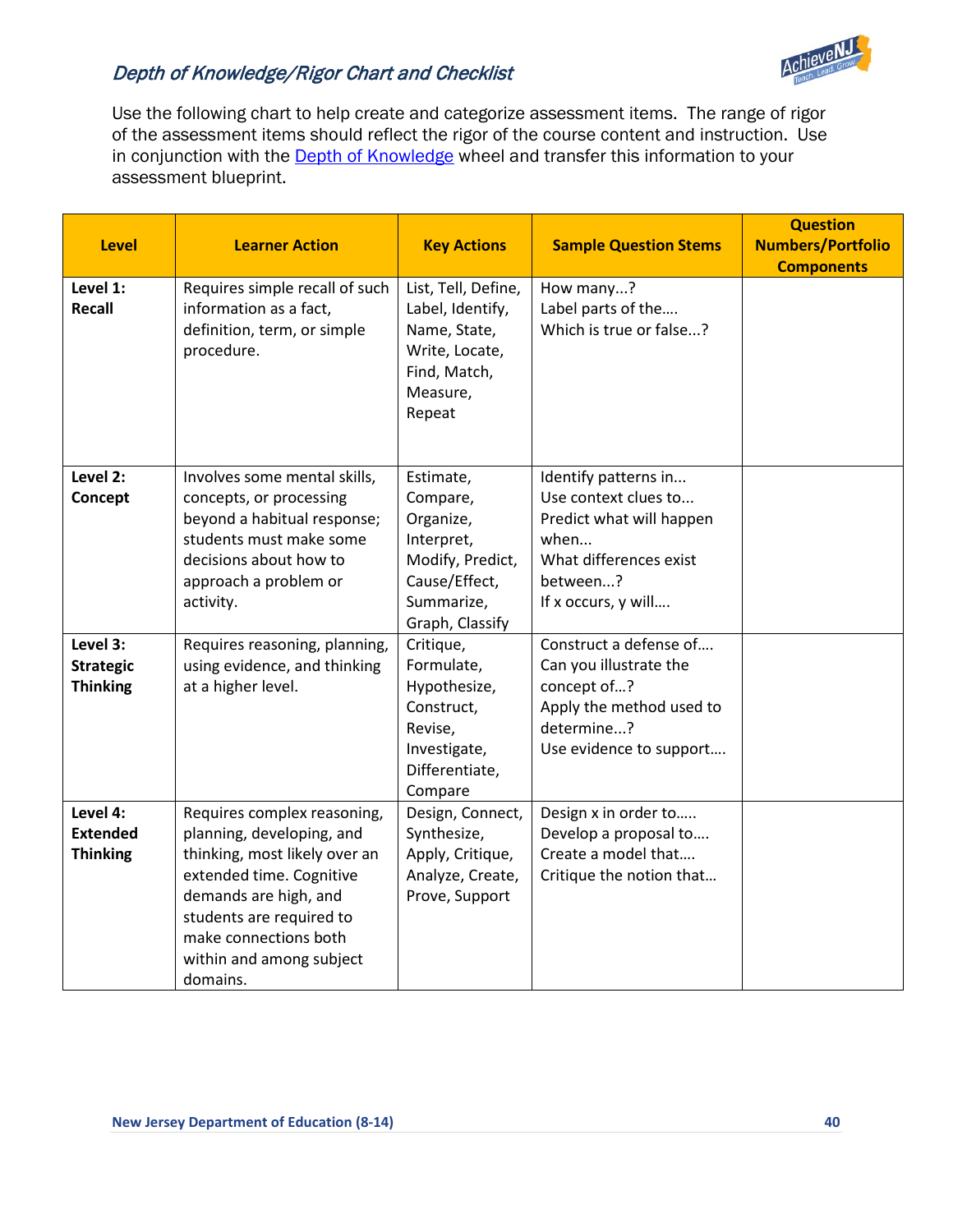

## Assessment Blueprint: Aligning an Assessment to Course Standards, Content, Skills, and Rigor

| <b>PRIOR TO TEST DESIGN</b>                                                   |                                                                                                             | <b>DURING TEST DESIGN</b>                                                             |                                                                                                                                       |                              |               |                                                                     |
|-------------------------------------------------------------------------------|-------------------------------------------------------------------------------------------------------------|---------------------------------------------------------------------------------------|---------------------------------------------------------------------------------------------------------------------------------------|------------------------------|---------------|---------------------------------------------------------------------|
| <b>Standard and</b><br><b>Description of Standard</b><br>(NJCCCS, CCSS, etc.) | Relative Importance of<br><b>Standard</b><br>$4 =$ High<br>3 = Medium-high<br>$2$ = Medium-low<br>$1 = Low$ | <b>Type of Question</b><br>(multiple-choice,<br>constructed-response,<br>essay, etc.) | <b>Depth of Knowledge</b><br>of Question<br>$4$ = Extended Thinking<br>3 = Strategic Thinking<br>$2 =$ Skill/ Concept<br>$1 = Recall$ | <b>Question</b><br>Number(s) | <b>Points</b> | <b>Total Point</b><br>Value/<br><b>Percentage of</b><br><b>Test</b> |
| 4.NBT.B.4<br>Add and subtract multi-<br>digit whole numbers                   | 4                                                                                                           | <b>MC</b>                                                                             | 2                                                                                                                                     | #1                           | 5             |                                                                     |
|                                                                               |                                                                                                             | <b>MC</b>                                                                             | 3                                                                                                                                     | #3                           | 5             | 30 pts / 10%                                                        |
|                                                                               |                                                                                                             | <b>CR</b>                                                                             | 3                                                                                                                                     | #6                           | 20            |                                                                     |
|                                                                               |                                                                                                             |                                                                                       |                                                                                                                                       |                              |               |                                                                     |
|                                                                               |                                                                                                             |                                                                                       |                                                                                                                                       |                              |               |                                                                     |

## AFTER TEST DESIGN CHECKLIST

- $\Box$  Is the assessment of a length and format that is appropriate for subject/grade level?
- $\Box$  Is the complete assessment and each assessment item **accessible** to all students?
- $\Box$  Can the assessment be administered under **comparable conditions** across classrooms?
- $\Box$  Can the assessment be **scored consistently** with a readily accessible scoring guide and/or rubric?
- $\Box$  Does each item follow the rules of assessment item design?

Note: Information about quality assessment design can be found in the presentation [SGO 2.0: from Compliance to Quality](http://www.state.nj.us/education/AchieveNJ/teacher/SGO20FromCompliancetoQuality.pdf) Delete the information populating the first rows of the table above and add more rows to make your own assessment blueprint in Word.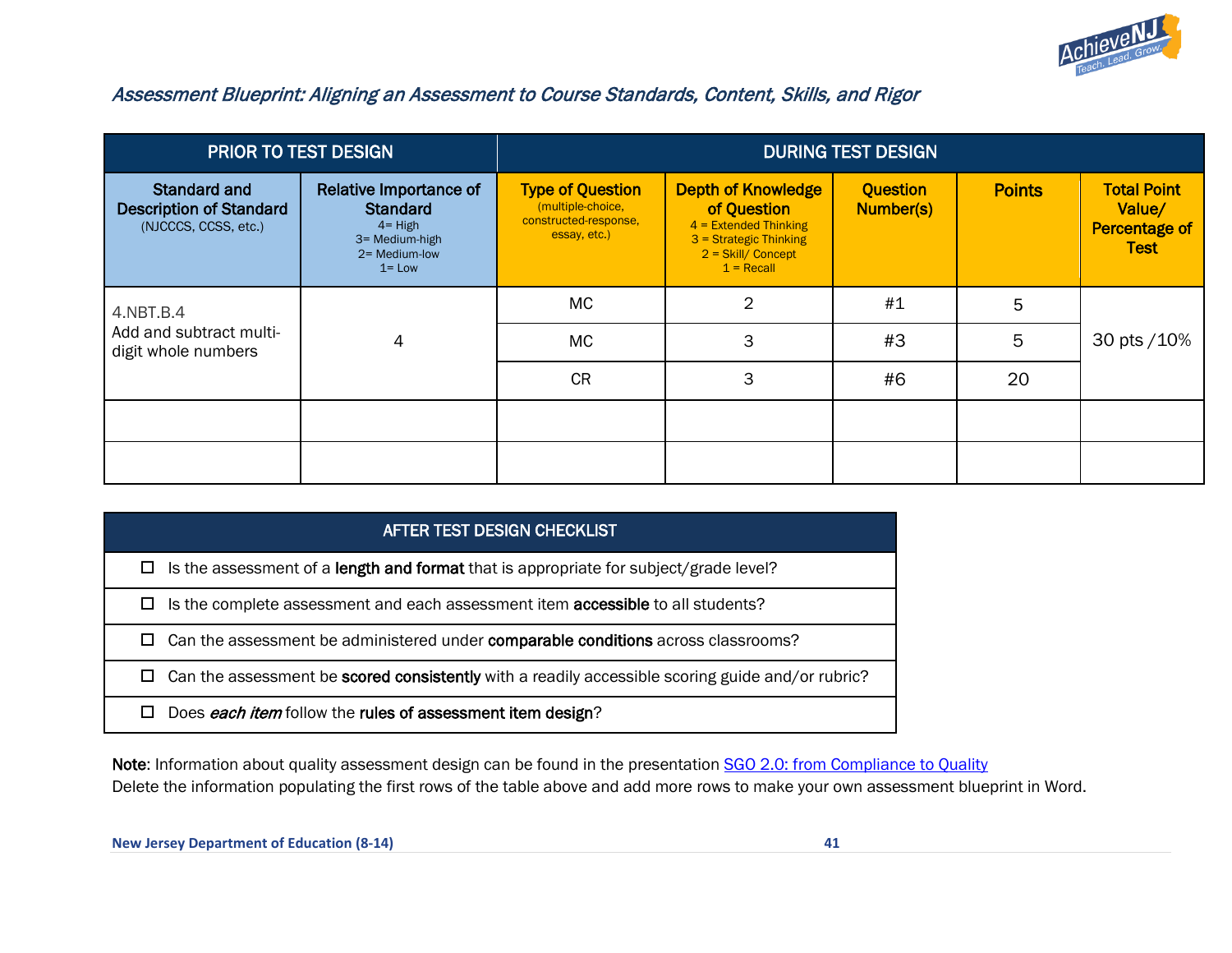

| <b>PRIOR TO TEST DESIGN</b>                                                                                                                   |                                                                                                                                                                                                                                                                                                                                                                                   |  |  |  |
|-----------------------------------------------------------------------------------------------------------------------------------------------|-----------------------------------------------------------------------------------------------------------------------------------------------------------------------------------------------------------------------------------------------------------------------------------------------------------------------------------------------------------------------------------|--|--|--|
| Standard/<br><b>Description of Standard</b><br>(NJCCCS, CCSS, etc.)                                                                           | Select and describe the standard to be assessed.<br>In a course, during the instructional period of the SGO, is this a content/skill standard<br>that the student will be taught?                                                                                                                                                                                                 |  |  |  |
| Relative Importance of<br><b>Standard</b><br>$4 =$ High<br>3= Medium-high<br>2=Medium-low<br>$1 = Low$                                        | Determine the relative importance of the standard.<br>How much time (days/percent of course) is spent teaching the standard?<br>Does the standard have value beyond the current year - either in the next level of the<br>subject, in other academic disciplines, or in life/college/career? (Ideally, time spent<br>teaching a standard should align to its relative importance) |  |  |  |
|                                                                                                                                               | <b>DURING TEST DESIGN</b>                                                                                                                                                                                                                                                                                                                                                         |  |  |  |
| <b>Type of Question</b><br>(multiple-choice, constructed-<br>response, performance<br>assessment, essay, etc.)                                | Determine the type(s) of question(s) used to measure the standard.<br>What is the best way for the student to demonstrate understanding of each standard?<br>When considered with other items for the standard, is the question type appropriate<br>for the relative importance of the standard?                                                                                  |  |  |  |
| <b>Depth of Knowledge of</b><br><b>Questions</b><br>$4$ = Extended Thinking<br>3 = Strategic Thinking<br>$2 =$ Skill/ Concept<br>$1 = Recall$ | Determine the depth of knowledge that will be used to assess the standard.<br>Are content standards of greater importance assessed for greater depths of<br>understanding?<br>Is there an appropriate variety of items at different DOK levels?<br>Refer to Depth of Knowledge Wheel/Chart                                                                                        |  |  |  |
| <b>Question Number(s)/</b><br><b>Point Value</b>                                                                                              | Indicate the question number(s) and the point value for the item.<br>Is the individual item point value weighted appropriately for the demands of the<br>question? e.g. lower for multiple choice, higher for constructed response.                                                                                                                                               |  |  |  |
| <b>Total Point Value/</b><br><b>Percentage of Test</b>                                                                                        | What is the total point value of the question set for the standard?<br>Is the total point value available for each standard weighted proportionally to the<br>importance of the standard?                                                                                                                                                                                         |  |  |  |
|                                                                                                                                               | <b>AFTER TEST DESIGN CHECKLIST</b>                                                                                                                                                                                                                                                                                                                                                |  |  |  |
| Length and format                                                                                                                             | Overall, is the length and format appropriate for subject/grade level?                                                                                                                                                                                                                                                                                                            |  |  |  |
| <b>Accessibility</b>                                                                                                                          | Is the complete assessment and each assessment item <b>accessible</b> to all students?                                                                                                                                                                                                                                                                                            |  |  |  |
| <b>Consistent administration</b>                                                                                                              | Can the assessment be administered under comparable conditions across<br>classrooms; instructions, available resources, format, time available, etc. are<br>standardized over each administration. Is there a system in place to ensure<br>consistent test administration?                                                                                                        |  |  |  |
| <b>Consistent scoring</b>                                                                                                                     | Are there a clear scoring guide, rubric and rules for scoring? Have multiple scorers<br>discussed how they will score consistently? Is there a system in place to check for<br>consistency of scoring?                                                                                                                                                                            |  |  |  |
| <b>Quality of assessment</b><br>item                                                                                                          | Does each item, depending on its type, follow the rules of assessment item design?                                                                                                                                                                                                                                                                                                |  |  |  |